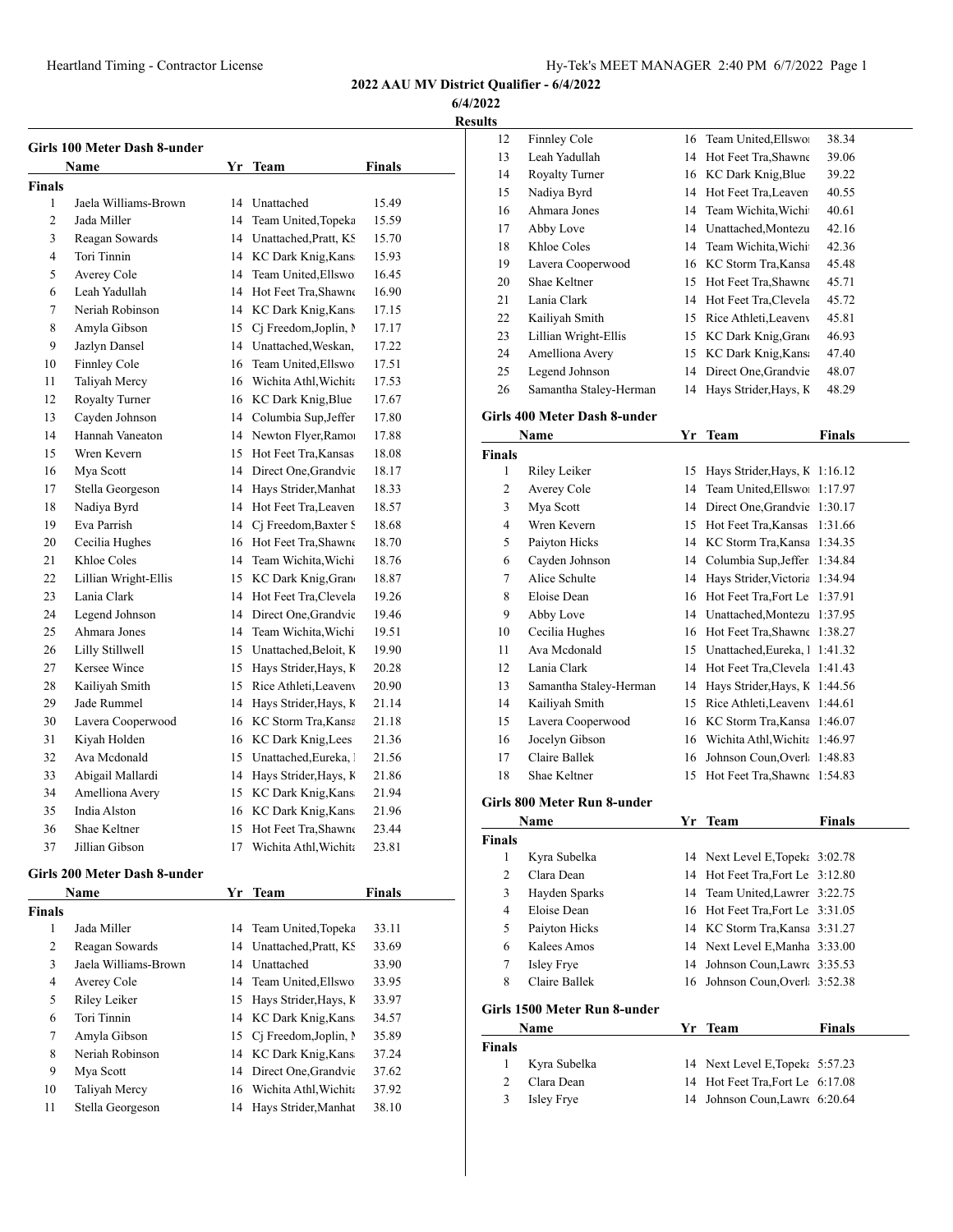**6/4/2022**

|                | Finals  (Girls 1500 Meter Run 8-under)   |    |                                              |                   |
|----------------|------------------------------------------|----|----------------------------------------------|-------------------|
|                | Name                                     |    | Yr Team                                      | <b>Finals</b>     |
| $\overline{4}$ | Hayden Sparks                            |    | 14 Team United, Lawrer 6:41.33               |                   |
| 5              | Kalees Amos                              |    | 14 Next Level E, Manha 7:37.28               |                   |
|                | Girls 4x100 Meter Relay 8-under          |    |                                              |                   |
|                | Team                                     |    | Relay                                        | Finals            |
| Finals         |                                          |    |                                              |                   |
| 1              | <b>KC Dark Knights</b>                   |    | A                                            | 1:13.43           |
|                | 1) Lillian Wright-Ellis 15               |    | 2) Neriah Robinson 14                        |                   |
|                | 3) Royalty Turner 16                     |    | 4) Tori Tinnin 14                            |                   |
|                | <b>Girls Long Jump 8-under</b>           |    |                                              |                   |
|                | Name                                     |    | Yr Team                                      | Finals            |
| <b>Finals</b>  |                                          |    |                                              |                   |
| 1              | Kyra Subelka                             |    | 14 Next Level E, Topek: 10-07.00             |                   |
| 2              | Jada Miller                              |    | 14 Team United, Topeka 10-03.25              |                   |
| 3              | Reagan Sowards                           |    | 14 Unattached, Pratt, KS 9-10.75             |                   |
| $\overline{4}$ | Riley Leiker                             |    | 15 Hays Strider, Hays, K 9-07.50             |                   |
| 5              | Leah Yadullah                            |    | 14 Hot Feet Tra, Shawne 9-02.50              |                   |
| 6              | Hannah Vaneaton                          |    | 14 Newton Flyer, Ramo: 8-11.75               |                   |
| 7              | Amyla Gibson                             |    | 15 Cj Freedom, Joplin, N 8-10.25             |                   |
| 8              | Jazlyn Dansel                            |    | 14 Unattached, Weskan, 8-05.00               |                   |
| 9              | Cayden Johnson                           |    | 14 Columbia Sup, Jeffer 8-03.00              |                   |
| 10             | Alice Schulte                            |    | 14 Hays Strider, Victoria 7-10.25            |                   |
| 11             | Nadiya Byrd                              |    | 14 Hot Feet Tra, Leaven 7-09.00              |                   |
| 12             | Eva Parrish                              |    | 14 Cj Freedom, Baxter S 7-03.50              |                   |
| 13             | Hayden Sparks                            |    | 14 Team United, Lawrer 7-02.50               |                   |
| 14             | Lilly Stillwell                          |    | 15 Unattached, Beloit, K 6-08.00             |                   |
| 15             | Finnley Cole                             |    | 16 Team United, Ellswo 6-04.00               |                   |
| 16             | Kersee Wince                             |    | 15 Hays Strider, Hays, K 6-02.50             |                   |
| 17             | Kiyah Holden                             |    | 16 KC Dark Knig, Lees 5-03.75                |                   |
| 18             | Amelliona Avery                          |    | 15 KC Dark Knig, Kans 5-00.50                |                   |
| 19<br>20       | <b>Sydney Wince</b><br>India Alston      | 17 | Hays Strider, Hays, K 4-05.25                |                   |
|                |                                          |    | 16 KC Dark Knig, Kans 3-10.00                |                   |
|                | <b>Girls Shot Put 4 lbs 8-under</b>      |    |                                              |                   |
|                | Name                                     | Yr | <b>Team</b>                                  | <b>Finals</b>     |
| Finals         |                                          |    |                                              |                   |
| 1<br>2         | Meeka Jordan                             | 16 | 14 Unattached, Beloit, K                     | 4.80m<br>3.80m    |
| 3              | Jazmine Briley<br>Claire Ballek          |    | Next Level E, Junctic<br>Johnson Coun, Overl | 2.60 <sub>m</sub> |
|                |                                          | 16 |                                              |                   |
|                | Girls Javelin Throw Turbo (300 g 8-under |    |                                              |                   |
|                | Name                                     |    | Yr Team                                      | <b>Finals</b>     |
| Finals         |                                          |    |                                              |                   |
| 1              | Meeka Jordan                             |    | 14 Unattached, Beloit, K                     | 13.66m            |
| 2              | Jazmine Briley                           |    | 16 Next Level E, Junctic                     | 6.46m             |
| 3              | Cecilia Hughes                           |    | 16 Hot Feet Tra, Shawne                      | 6.08 <sub>m</sub> |
| 4              | Abigail Mallardi                         |    | 14 Hays Strider, Hays, K                     | 5.60m             |
| 5              | Legend Johnson                           |    | 14 Direct One, Grandvie                      | 5.50m             |
| 6              | Jillian Gibson                           | 17 | Wichita Athl, Wichita                        | 5.14m             |
|                | Girls 100 Meter Dash 9 years old         |    |                                              |                   |
|                | Name                                     |    | Yr Team                                      | <b>Finals</b>     |
| <b>Finals</b>  |                                          |    |                                              |                   |
|                |                                          |    | Unattached, Salina, K                        |                   |

| นเเร          |                                  |    |                             |                   |
|---------------|----------------------------------|----|-----------------------------|-------------------|
| 2             | Devyn Stubblefield               | 13 | Hot Feet Tra, Olathe,       | 15.43             |
| 3             | Halle Keltner                    | 13 | Hot Feet Tra, Shawne        | 16.45             |
| 4             | Kylee Varnold                    |    | 13 Cj Freedom, Carl Jun     | 16.45             |
| 5             | Annalise Holoch                  |    | 13 Hot Feet Tra, Stilwell   | 16.46             |
| 6             | Kaylee Mcarthur                  |    | 13 Direct One, Grandvie     | 17.30             |
| 7             | Caidence Tinnin                  |    | 13 KC Dark Knig, Kans       | 17.82             |
| 8             | Avery Day                        |    | 13 Hays Strider, Hays, K    | 18.30             |
| 9             | Laree Clark                      |    | 13 Hot Feet Tra, Clevela    | 19.15             |
| 10            | <b>Trinity Williams</b>          |    | 13 Blue Devils, Lees Su     | 19.26             |
| 11            | Nola Collor                      |    | 13 Hot Feet Tra, Overlar    | 19.32             |
| 12            | Aarien Minor                     | 13 | Team Wichita, Wichi         | 20.50             |
|               |                                  |    |                             |                   |
|               | Girls 200 Meter Dash 9 years old |    |                             |                   |
|               | Name                             |    | Yr Team                     | <b>Finals</b>     |
| <b>Finals</b> |                                  |    |                             |                   |
| 1             | Kylee Varnold                    |    | 13 Cj Freedom, Carl Jun     | 34.15             |
| 2             | Annalise Holoch                  |    | 13 Hot Feet Tra, Stilwell   | 36.23             |
| 3             | Halle Keltner                    |    | 13 Hot Feet Tra, Shawne     | 36.95             |
| 4             | Caidence Tinnin                  |    | 13 KC Dark Knig, Kans       | 39.18             |
| 5             | Avery Day                        | 13 | Hays Strider, Hays, K       | 42.12             |
| 6             | Aarien Minor                     | 13 | Team Wichita, Wichi         | 45.64             |
|               |                                  |    |                             |                   |
|               | Girls 400 Meter Dash 9 years old |    |                             |                   |
|               | Name                             |    | Yr Team                     | <b>Finals</b>     |
| <b>Finals</b> |                                  |    |                             |                   |
| 1             | Harper Nuss                      |    | 13 Unattached, Salina, K    | 1:16.96           |
| 2             | Devyn Stubblefield               |    | 13 Hot Feet Tra, Olathe,    | 1:24.42           |
| 3             | Ta'Niyah Hicks                   |    | 13 KC Storm Tra, Kansa      | 1:26.98           |
| 4             | Sadie Sparks                     |    | 13 Team United, Lawrer      | 1:27.91           |
| 5             | Halle Keltner                    |    | 13 Hot Feet Tra, Shawne     | 1:30.49           |
| 6             | Brooklyn Booker                  |    | 13 Windsteppers, Grand      | 1:33.48           |
| 7             | Daviyonna Hubbert                | 13 | Windsteppers, Grand         | 1:45.99           |
| 8             | Laree Clark                      | 13 | Hot Feet Tra, Clevela       | 1:47.34           |
|               | Girls 800 Meter Run 9 years old  |    |                             |                   |
|               | Name                             | Yr | Team                        | <b>Finals</b>     |
| <b>Finals</b> |                                  |    |                             |                   |
| 1             | Sadie Sparks                     | 13 | Team United, Lawrer 3:27.93 |                   |
| 2             | Ta'Niyah Hicks                   | 13 | KC Storm Tra, Kansa 3:30.73 |                   |
| 3             | Elle Philipi                     | 13 | Team United, Topeka 3:55.78 |                   |
|               |                                  |    |                             |                   |
|               | Girls 1500 Meter Run 9 years old |    |                             |                   |
|               | Name                             |    | Yr_Team                     | Finals            |
| Finals        |                                  |    |                             |                   |
| 1             | Elle Philipi                     | 13 | Team United, Topeka 7:26.05 |                   |
| 2             | Imogen Rickard                   | 13 | Johnson Coun, Olath 8:01.64 |                   |
|               |                                  |    |                             |                   |
|               | Girls High Jump 9 years old      |    |                             |                   |
|               | Name                             | Yr | Team                        | <b>Finals</b>     |
| <b>Finals</b> |                                  |    |                             |                   |
| 1             | Aubree Dunigan                   | 13 | Hot Feet Tra, Olathe,       | 1.20 <sub>m</sub> |
|               | Girls Long Jump 9 years old      |    |                             |                   |
|               | Name                             | Yr | Team                        | Finals            |
| Finals        |                                  |    |                             |                   |
| 1             | Harper Nuss                      | 13 | Unattached, Salina, K       | 3.66m             |
| $\mathbf{2}$  | <b>Brooklyn Booker</b>           | 13 | Windsteppers, Grand         | 2.67m             |
|               |                                  |    |                             |                   |
|               |                                  |    |                             |                   |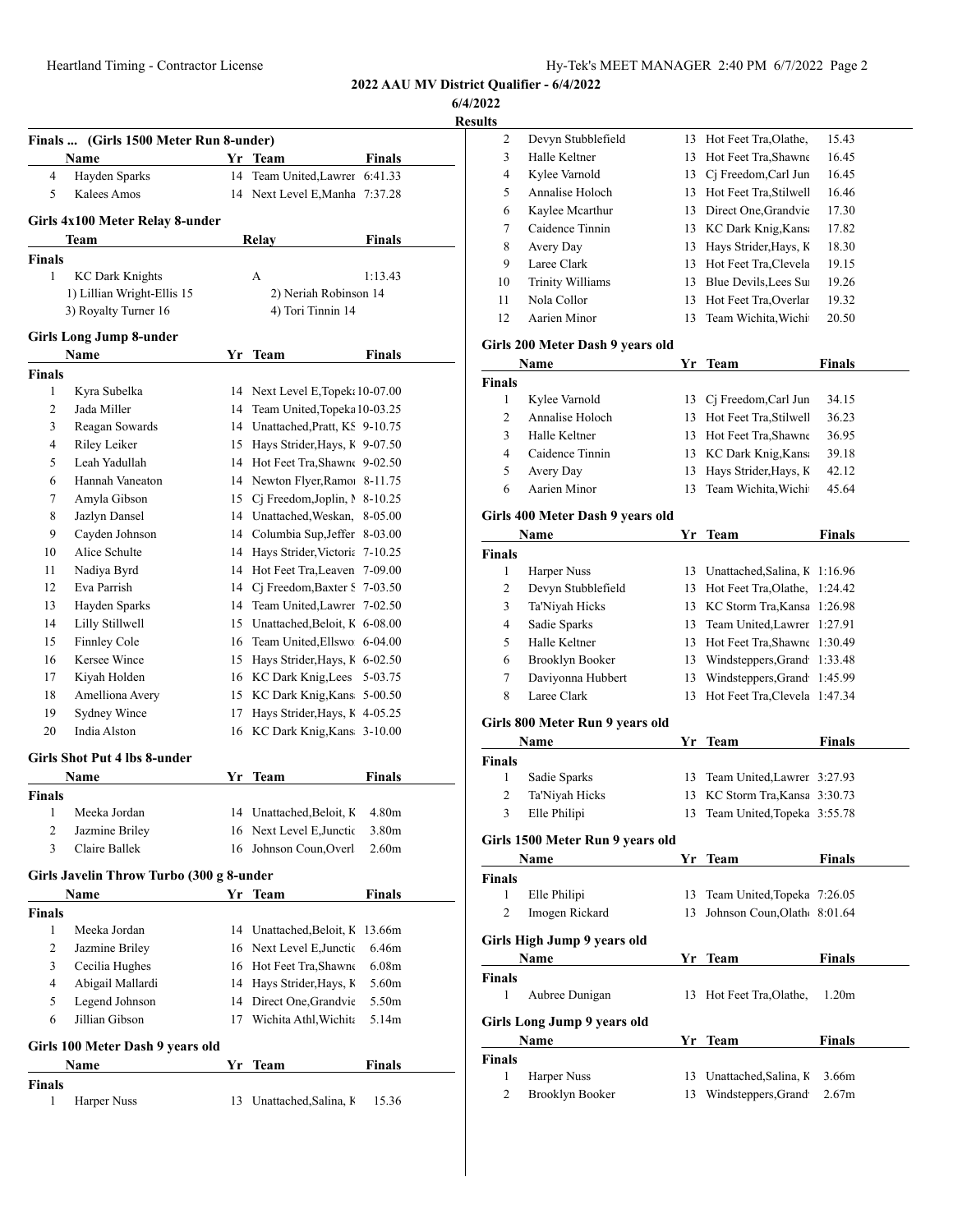**6/4/2022**

|                | Finals  (Girls Long Jump 9 years old)        |    |                          |                    |
|----------------|----------------------------------------------|----|--------------------------|--------------------|
|                | Name                                         |    | Yr Team                  | <b>Finals</b>      |
| 3              | Elle Philipi                                 | 13 | Team United, Topeka      | 2.12m              |
| 4              | Imogen Rickard                               | 13 | Johnson Coun,Olath       | 1.76m              |
|                |                                              |    |                          |                    |
|                | Girls Shot Put 6 lbs 9 years old             |    |                          |                    |
|                | Name                                         | Yr | Team                     | Finals             |
| <b>Finals</b>  |                                              |    |                          |                    |
| 1              | Aubree Dunigan                               | 13 | Hot Feet Tra, Olathe,    | 5.56m              |
| 2              | Kaylee Mcarthur                              |    | 13 Direct One, Grandvie  | 5.46m              |
| 3              | Abigayle Griffin                             |    | 13 Unattached, Holyroo   | 4.69m              |
| 4              | <b>Trinity Williams</b>                      |    | 13 Blue Devils, Lees Su  | 4.20m              |
| 5              | Daviyonna Hubbert                            | 13 | Windsteppers, Grand      | 3.78m              |
|                | Girls Javelin Throw Turbo (400 g 9 years old |    |                          |                    |
|                | Name                                         | Yr | <b>Team</b>              | <b>Finals</b>      |
| <b>Finals</b>  |                                              |    |                          |                    |
| 1              | Aubree Dunigan                               | 13 | Hot Feet Tra, Olathe,    | 23.74m             |
| 2              | Brooklyn Booker                              | 13 | Windsteppers, Grand      | 10.50m             |
| 3              | Sadie Sparks                                 | 13 | Team United, Lawrer      | 10.38 <sub>m</sub> |
| 4              | Abigayle Griffin                             | 13 | Unattached, Holyroo      | 9.26m              |
| 5              | Kaylee Mcarthur                              | 13 | Direct One, Grandvie     | 7.86m              |
| 6              | <b>Trinity Williams</b>                      |    | 13 Blue Devils, Lees Su  | 6.38m              |
| 7              | Daviyonna Hubbert                            | 13 | Windsteppers, Grand      | 5.78m              |
| 8              | Imogen Rickard                               | 13 | Johnson Coun, Olath      | 3.94m              |
|                | Girls 100 Meter Dash 10 years old            |    |                          |                    |
|                | Name                                         | Yr | Team                     | Finals             |
| <b>Finals</b>  |                                              |    |                          |                    |
| 1              | Lennox Pendry                                |    | 12 Newton Flyer, Halste  | 14.74              |
| 2              | Payton Orr                                   |    | 12 Manhattan Tr, Manha   | 15.72              |
| 3              | J'Zire Diaz                                  |    | 12 Team Wichita, Wichi   | 15.90              |
| 4              | Leauna Hill                                  |    | 12 KC Dark Knig, Kans    | 16.02              |
| 5              | Laney Carney                                 |    | 12 Hot Feet Tra, Overlar | 16.04              |
| 6              | <b>Aziah Townes</b>                          | 12 | Team Wichita, Wichi      | 16.18              |
| 7              | Journie Howard                               | 12 | Team Wichita, Wichi      | 16.39              |
| 8              | Chloe Capo                                   |    | 12 Hot Feet Tra, Leawoo  | 16.48              |
| 9              | Esme Taghizadeh                              |    | 12 Hot Feet Tra, Shawne  | 16.52              |
| 10             | Quinn Clevenger                              | 12 | Girard Warri, Pittsbur   | 16.58              |
| 11             | Hartley Hammeke                              | 12 | Elevate Trac, Shawne     | 17.07              |
| 12             | Hannah Mallardi                              | 12 | Hays Strider, Hays, K    | 17.51              |
| 13             | Ashlynn Rains                                | 12 | Unattached, Weskan,      | 17.69              |
| 14             | <b>Madison Scott</b>                         | 12 | Direct One, Grandvie     | 17.78              |
|                |                                              |    |                          |                    |
|                | Girls 200 Meter Dash 10 years old<br>Name    |    | Yr Team                  | <b>Finals</b>      |
| <b>Finals</b>  |                                              |    |                          |                    |
| 1              | Lennox Pendry                                | 12 | Newton Flyer, Halste     | 32.13              |
| $\overline{c}$ | Jaleah Outley                                | 12 | KC Dark Knig, Kans       | 33.46              |
| 3              | Neveah Rone                                  | 12 | KC Dark Knig, Kans       | 33.85              |
| 4              | Payton Orr                                   | 12 | Manhattan Tr, Manha      | 34.73              |
| 5              | Laney Carney                                 | 12 | Hot Feet Tra, Overlar    | 34.89              |
| 6              | Leauna Hill                                  | 12 | KC Dark Knig, Kans       | 35.07              |
| 7              | Esme Taghizadeh                              | 12 | Hot Feet Tra, Shawne     | 35.36              |
| 8              | Mekyla Allen                                 | 12 | Wichita Athl, Wichita    | 35.52              |
| 9              | Journie Howard                               | 12 | Team Wichita, Wichi      | 36.02              |
|                |                                              |    |                          |                    |

| 10            | J'Zire Diaz                                |    | 12 Team Wichita, Wichi                               | 36.88             |
|---------------|--------------------------------------------|----|------------------------------------------------------|-------------------|
| 11            | <b>Aziah Townes</b>                        | 12 | Team Wichita, Wichi                                  | 37.01             |
| 12            | Brooklyn Hawthorne                         | 12 | Johnson Coun, Lenex                                  | 37.79             |
|               | Girls 400 Meter Dash 10 years old          |    |                                                      |                   |
|               | Name                                       | Yr | Team                                                 | <b>Finals</b>     |
| <b>Finals</b> |                                            |    |                                                      |                   |
| 1             | Chlarisa Gibson                            |    | 12 Cj Freedom, Joplin, 1:12.98                       |                   |
| 2             | True Charles                               |    | 12 Unattached, Wichita.                              | 1:16.01           |
| 3             | Neveah Rone                                |    | 12 KC Dark Knig, Kans 1:18.73                        |                   |
| 4             | Lennox Pendry                              |    | 12 Newton Flyer, Halste                              | 1:19.19           |
| 5             | Norah Gilmore                              |    | 12 Girard Warri, Pittsbui 1:19.73                    |                   |
| 6             | Mekyla Allen                               |    | 12 Wichita Athl, Wichita 1:25.02                     |                   |
| 7             | Esme Taghizadeh                            |    | 12 Hot Feet Tra, Shawne 1:25.74                      |                   |
| 8             | Laney Carney                               |    | 12 Hot Feet Tra, Overlar 1:27.10                     |                   |
| 9             | Hannah Mallardi                            |    | 12 Hays Strider, Hays, K 1:30.42                     |                   |
| 10            | Brooklyn Hawthorne                         |    | 12 Johnson Coun, Lenex 1:30.44                       |                   |
| 11            | Jaleah Outley                              |    | 12 KC Dark Knig, Kans 1:31.88                        |                   |
| 12            | J'Zire Diaz                                |    | 12 Team Wichita, Wichi 1:35.25                       |                   |
| 13            | Hartley Hammeke                            |    | 12 Elevate Trac, Shawne 1:38.35                      |                   |
| 14            | <b>Aziah Townes</b>                        |    | 12 Team Wichita, Wichi 1:38.57                       |                   |
|               |                                            |    |                                                      |                   |
|               | Girls 800 Meter Run 10 years old<br>Name   |    | Yr Team                                              | <b>Finals</b>     |
| <b>Finals</b> |                                            |    |                                                      |                   |
| 1             | Chlarisa Gibson                            | 12 | Cj Freedom, Joplin, $\ge 2:51.31$                    |                   |
| 2             | True Charles                               |    | 12 Unattached, Wichita, 2:56.60                      |                   |
| 3             | Norah Gilmore                              |    | 12 Girard Warri, Pittsbui 3:03.98                    |                   |
| 4             | Olivia Brown                               |    | 12 Girard Warri, Pittburs 3:04.33                    |                   |
| 5             | Kinley Schroeder                           |    | 12 Newton Flyer, Sedgw 3:26.25                       |                   |
| 6             | Mekyla Allen                               |    | 12 Wichita Athl, Wichita 3:46.35                     |                   |
| 7             | Hartley Hammeke                            |    | 12 Elevate Trac, Shawne 3:58.78                      |                   |
|               |                                            |    |                                                      |                   |
|               |                                            |    |                                                      |                   |
|               | Girls 4x100 Meter Relay 10 years old       |    |                                                      |                   |
|               | Team                                       |    | Relay                                                | <b>Finals</b>     |
|               |                                            |    |                                                      |                   |
| 1             | <b>KC Dark Knights</b>                     |    | А                                                    | 1:08.94           |
|               | 1) Caidence Tinnin 13                      |    | 2) Jaleah Outley 12                                  |                   |
| 2             | 3) Leauna Hill 12<br>Hot Feet Track Club   |    | 4) Neveah Rone 12<br>Α                               | 1:12.13           |
|               |                                            |    |                                                      |                   |
|               | 1) Annalise Holoch 13<br>3) Laree Clark 13 |    | 2) Devyn Stubblefield 13<br>4) Nola Collor 13        |                   |
|               |                                            |    |                                                      |                   |
|               | Girls High Jump 10 years old               |    |                                                      |                   |
| <b>Finals</b> | Name                                       |    | Yr Team                                              | Finals            |
| Finals<br>1   |                                            |    |                                                      |                   |
|               | True Charles                               | 12 | Unattached, Wichita,                                 | 1.20 <sub>m</sub> |
| 2             | Olivia Brown                               | 12 | Girard Warri, Pittburg                               | J1.20m            |
| 3             | Quinn Clevenger                            | 12 | Girard Warri, Pittsbui                               | 1.15m             |
|               | Girls Long Jump 10 years old               |    |                                                      |                   |
|               | Name                                       | Yr | <b>Team</b>                                          | Finals            |
| Finals        |                                            |    |                                                      |                   |
| 1             | Chlarisa Gibson                            | 12 | Cj Freedom, Joplin, M                                | 3.63 <sub>m</sub> |
| 2             | Olivia Brown                               |    | 12 Girard Warri, Pittburg                            | 3.60 <sub>m</sub> |
| 3             | Chloe Capo                                 |    | 12 Hot Feet Tra, Leawoo<br>12 Girard Warri, Pittsbui | 3.08 <sub>m</sub> |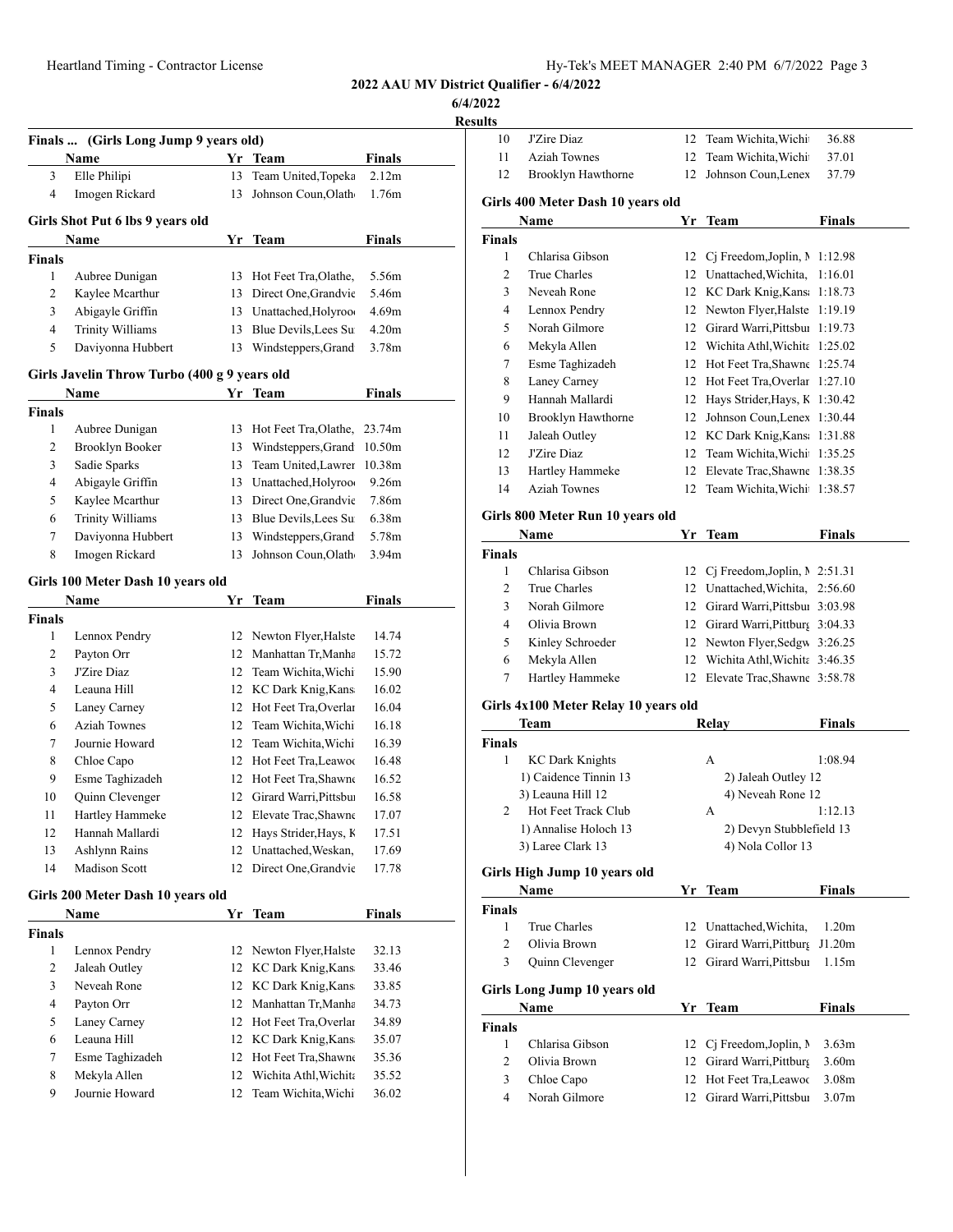| Hy-Tek's MEET MANAGER 2:40 PM 6/7/2022 Page 4 |  |  |  |
|-----------------------------------------------|--|--|--|
|-----------------------------------------------|--|--|--|

**2022 AAU MV District Qualifier - 6/4/2022**

**6/4/2022**

|                | Finals  (Girls Long Jump 10 years old)        |    |                                |                   |
|----------------|-----------------------------------------------|----|--------------------------------|-------------------|
|                | Name                                          |    | Yr Team                        | <b>Finals</b>     |
| 5              | Kinley Schroeder                              |    | 12 Newton Flyer, Sedgw         | 2.94 <sub>m</sub> |
| 6              | Payton Orr                                    | 12 | Manhattan Tr, Manha            | 2.86m             |
| 7              | <b>Ouinn Clevenger</b>                        |    | 12 Girard Warri, Pittsbui      | 2.79 <sub>m</sub> |
| 8              | Ashlynn Rains                                 |    | 12 Unattached, Weskan,         | 2.67m             |
| 9              | Tacy Schepmann                                |    | 12 Unattached, Holyroo         | 2.45m             |
| 10             | Taylore Peavy                                 | 12 | Direct One, Grandvie           | 2.28 <sub>m</sub> |
| 11             | Jayden Carter-Pye                             |    | 12 KC Dark Knig, Lees          | 2.04m             |
| 12             | Journie Howard                                |    | 12 Team Wichita, Wichi         | 1.60 <sub>m</sub> |
|                | Girls Shot Put 6 lbs 10 years old             |    |                                |                   |
|                | Name                                          |    | Yr Team                        | <b>Finals</b>     |
| <b>Finals</b>  |                                               |    |                                |                   |
| 1              | <b>Taylore Peavy</b>                          |    | 12 Direct One, Grandvie        | 6.35m             |
| 2              | Tacy Schepmann                                |    | 12 Unattached, Holyroo         | 5.04m             |
| 3              | <b>Madison Scott</b>                          |    | 12 Direct One, Grandvie        | 3.88m             |
|                | Girls Javelin Throw Turbo (400 g 10 years old |    |                                |                   |
|                | Name                                          |    | Yr Team                        | <b>Finals</b>     |
| <b>Finals</b>  |                                               |    |                                |                   |
| 1              | Tacy Schepmann                                |    | 12 Unattached, Holyroo 112.12m |                   |
| 2              | Kinley Schroeder                              | 12 | Newton Flyer, Sedgw 11.48m     |                   |
| 3              | Taylore Peavy                                 | 12 | Direct One, Grandvie           | 7.00 <sub>m</sub> |
| $\overline{4}$ | <b>Madison Scott</b>                          |    | 12 Direct One, Grandvie        | 6.74m             |
| 5              | Jayden Carter-Pye                             |    | 12 KC Dark Knig, Lees          | 5.16m             |
|                | Girls 100 Meter Dash 11 years old             |    |                                |                   |
|                | Name                                          |    | Yr Team                        | <b>Finals</b>     |
| <b>Finals</b>  |                                               |    |                                |                   |
| 1              | Lupita Gardenhire                             | 11 | Team Wichita, Wichi            | 13.87             |
| 2              | Rhilynn Mabry                                 | 11 | Newton Flyer, Halste           | 14.67             |
| 3              | Serenity Harris                               | 11 | Team Wichita, Wichi            | 14.91             |
| 4              | Nevaeh Glass                                  | 11 | Wichita Athl Wichita           | 15.30             |
| 5              | <b>Bridget Wells</b>                          | 11 | Unattached, Milton, I          | 15.39             |
| 6              | Adaline Herman                                | 11 | Hays Strider, Hays, K          | 15.62             |
| 7              | Harper Carlson                                | 11 | Hot Feet Tra, Shawne           | 15.74             |
| 8              | Lillian Williams                              | 11 | Newton Flyer, Halste           | 16.37             |
| 9              | Gemma Stuart                                  | 11 | Hays Strider, Hays, K          | 16.58             |
| 10             | Raegan Stewart                                | 11 | Team Wichita, Wichi            | 16.74             |
| 11             | Jazlan Pruitt                                 |    | 11 Wichita Athl, Wichita       | 16.75             |
|                | Girls 200 Meter Dash 11 years old             |    |                                |                   |
|                | Name                                          |    | Yr Team                        | <b>Finals</b>     |
| <b>Finals</b>  |                                               |    |                                |                   |
| 1              | Lupita Gardenhire                             | 11 | Team Wichita, Wichi            | 28.87             |
| 2              | Nayelli Carter                                | 11 | Team Wichita, Wichi            | 30.64             |
| 3              | Alayna Culler                                 | 11 | Manhattan Tr, Manha            | 31.47             |
| 4              | Serenity Harris                               | 11 | Team Wichita, Wichi            | 32.02             |
| 5              | Nevaeh Glass                                  | 11 | Wichita Athl, Wichita          | 33.62             |
| 6              | Harper Carlson                                | 11 | Hot Feet Tra, Shawne           | 34.51             |
| 7              | Gemma Stuart                                  | 11 | Hays Strider, Hays, K          | 36.37             |
|                |                                               |    |                                |                   |

|                         | Girls 400 Meter Dash 11 years old    |    |                                  |                   |
|-------------------------|--------------------------------------|----|----------------------------------|-------------------|
|                         | Name                                 | Yr | Team                             | Finals            |
| Finals                  |                                      |    |                                  |                   |
| 1                       | Nayelli Carter                       | 11 | Team Wichita, Wichi              | 1:10.19           |
| 2                       | Kamryn Prescott                      | 11 | Unattached, Mcphers              | 1:11.09           |
| 3                       | McKenna McDonald                     |    | 11 Unattached, Eureka, 1 1:11.83 |                   |
| 4                       | Alayna Culler                        |    | 11 Manhattan Tr, Manha 1:16.95   |                   |
| 5                       | Laine Widener                        |    | 11 Newton Flyer, Hesstc 1:17.97  |                   |
| 6                       | Harper Carlson                       | 11 | Hot Feet Tra, Shawne 1:26.09     |                   |
| 7                       | Nevaeh Glass                         |    | 11 Wichita Athl, Wichita         | 1:27.14           |
| 8                       | Raegan Stewart                       | 11 | Team Wichita, Wichi              | 1:30.01           |
|                         | Girls 800 Meter Run 11 years old     |    |                                  |                   |
|                         | Name                                 |    | Yr Team                          | Finals            |
| Finals<br>1             |                                      |    |                                  |                   |
| 2                       | McKenna McDonald                     | 11 | Unattached, Eureka, 1 2:54.00    |                   |
| 3                       | Kamryn Prescott<br>Ella Ballek       | 11 | Unattached, Mcphers 2:58.80      |                   |
|                         |                                      | 11 | Johnson Coun, Overl 3:18.78      |                   |
|                         | Girls 1500 Meter Run 11 years old    |    |                                  |                   |
|                         | Name                                 | Yr | Team                             | Finals            |
| Finals                  |                                      |    |                                  |                   |
| 1                       | Eloise Frye                          | 11 | Johnson Coun, Lawre 6:06.80      |                   |
| 2                       | Avryn Bieker                         | 11 | Hays Strider, Hays, K 6:17.07    |                   |
| 3                       | Natalie Hancock                      | 11 | Johnson Coun, Olath 6:23.36      |                   |
| 4                       | Ella Ballek                          | 11 | Johnson Coun, Overl 6:33.59      |                   |
|                         | Girls 3000 Meter Run 11 years old    |    |                                  |                   |
|                         |                                      |    |                                  |                   |
|                         |                                      |    |                                  |                   |
|                         | Name                                 | Yr | Team                             | Finals            |
| Finals<br>1             |                                      | 11 |                                  |                   |
|                         | Eloise Frye                          |    | Johnson Coun, Lawre 11:59.12     |                   |
|                         | Girls 80 Meter Hurdles 11 years old  |    |                                  |                   |
|                         | Name                                 | Yr | Team                             | Finals            |
|                         |                                      |    |                                  |                   |
| 1                       | <b>Autry Young</b>                   | 11 | Unattached, Cheney,              | 17.40             |
| 2                       | Laine Widener                        | 11 | Newton Flyer, Hesstc             | 18.66             |
|                         | Girls High Jump 11 years old         |    |                                  |                   |
|                         | Name                                 |    | Yr Team                          | Finals            |
|                         |                                      |    |                                  |                   |
| 1                       | Rhilynn Mabry                        | 11 | Newton Flyer, Halste             | 1.25m             |
| $\sqrt{2}$              | Sophia Duncan                        | 11 | Newton Flyer, Newto              | 1.20 <sub>m</sub> |
| $\overline{c}$          | Samaria Robinson                     | 11 | Manhattan Tr, Manha              | 1.20 <sub>m</sub> |
| 4                       | Adaline Herman                       | 11 | Hays Strider, Hays, K            | 1.15m             |
| Finals<br>Finals<br>5   | <b>Bridget Wells</b>                 | 11 | Unattached, Milton, I            | 1.05m             |
|                         |                                      |    |                                  |                   |
|                         | Girls Long Jump 11 years old<br>Name | Yr |                                  |                   |
|                         |                                      |    | <b>Team</b>                      | <b>Finals</b>     |
| 1                       | Autry Young                          | 11 | Unattached, Cheney,              | 3.63 <sub>m</sub> |
| $\overline{c}$          | Rhilynn Mabry                        | 11 | Newton Flyer, Halste             | 3.47m             |
| 3                       | <b>Bridget Wells</b>                 | 11 | Unattached, Milton, I            | 3.32 <sub>m</sub> |
| $\overline{\mathbf{4}}$ | Samaria Robinson                     | 11 | Manhattan Tr, Manha              | 3.30m             |
| Finals<br>5             | Alayna Culler                        | 11 | Manhattan Tr, Manha              | 3.10 <sub>m</sub> |
| 6                       | Gemma Stuart                         | 11 | Hays Strider, Hays, K            | 2.94m             |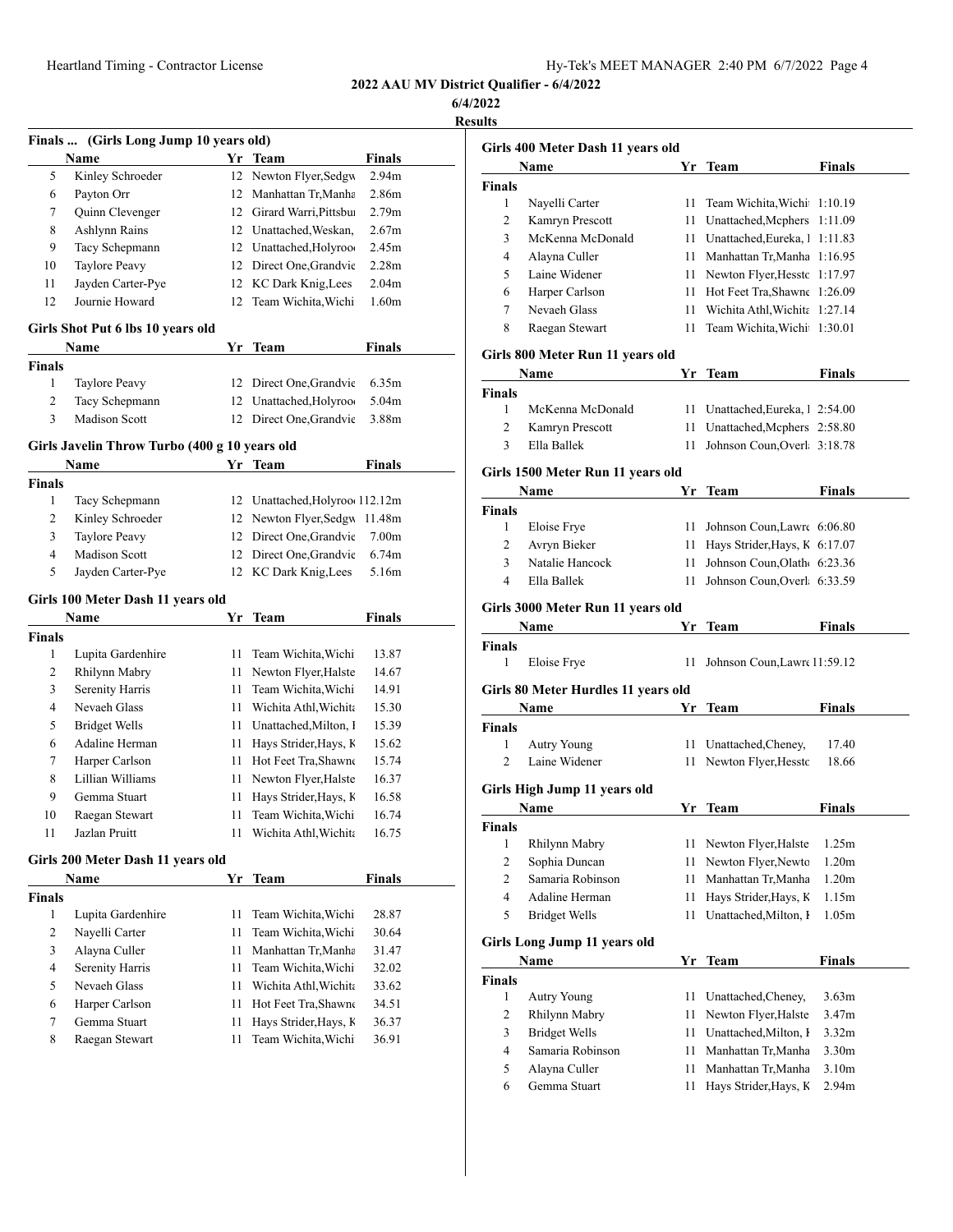**6/4/2022**

|                              | Finals  (Girls Long Jump 11 years old)        |    |                                                 |                             |
|------------------------------|-----------------------------------------------|----|-------------------------------------------------|-----------------------------|
| 7                            | Name<br>Jazlan Pruitt                         | 11 | Yr Team<br>Wichita Athl, Wichita                | Finals<br>2.73 <sub>m</sub> |
| 8                            | Sophia Duncan                                 | 11 | Newton Flyer, Newto                             | 2.49 <sub>m</sub>           |
|                              |                                               |    |                                                 |                             |
|                              | Girls Shot Put 6 lbs 11 years old             |    |                                                 |                             |
|                              | Name                                          |    | Yr Team                                         | Finals                      |
| Finals                       |                                               |    |                                                 |                             |
| 1                            | <b>Autry Young</b>                            | 11 | Unattached, Cheney,                             | 8.58m                       |
| 2                            | Danica Vap                                    | 11 | Hays Strider, La Cros                           | 7.02 <sub>m</sub>           |
| 3                            | Sophia Duncan                                 | 11 | Newton Flyer, Newto                             | 5.99m                       |
| $\overline{4}$               | Lillian Williams                              | 11 | Newton Flyer, Halste                            | 5.61m                       |
| 5                            | Jazlan Pruitt                                 | 11 | Wichita Athl, Wichita                           | 3.38m                       |
|                              | Girls Discus Throw 1.0 Kg 11 years old        |    |                                                 |                             |
|                              | Name                                          |    | Yr Team                                         | Finals                      |
| <b>Finals</b>                |                                               |    |                                                 |                             |
| 1                            | Kari Place                                    | 11 | Unattached, Ellswort 15.84m                     |                             |
| 2                            | Danica Vap                                    | 11 | Hays Strider, La Cros 14.32m                    |                             |
|                              | Girls Javelin Throw Turbo (400 g 11 years old |    |                                                 |                             |
|                              | Name                                          |    | Yr Team                                         | Finals                      |
| <b>Finals</b>                |                                               |    |                                                 |                             |
| 1                            | Samaria Robinson                              | 11 | Manhattan Tr, Manha 18.20m                      |                             |
| 2                            | Danica Vap                                    | 11 | Hays Strider, La Cros 14.36m                    |                             |
| 3                            | Lillian Williams                              | 11 | Newton Flyer, Halste 13.24m                     |                             |
|                              | Girls 1500 Meter Race Walk 11 years old       |    |                                                 |                             |
|                              | Name                                          | Yr | Team                                            | Finals                      |
| <b>Finals</b>                |                                               |    |                                                 |                             |
| 1                            | Natalie Hancock                               | 11 | Johnson Coun, Olath 11:48.17                    |                             |
|                              |                                               |    |                                                 |                             |
|                              |                                               |    |                                                 |                             |
|                              | Girls 100 Meter Dash 12 years old             |    |                                                 |                             |
|                              | Name                                          |    | Yr Team                                         | Finals                      |
|                              |                                               |    |                                                 |                             |
| 1                            | Mekayla Banks                                 |    | 10 Wichita Athl, Wichita                        | 13.08                       |
| 2                            | Alaya Johnson                                 |    | 10 Columbia Sup, Jeffer                         | 13.67                       |
| 3                            | Annie Williams                                |    | 10 Newton Flyer, Halste                         | 14.01                       |
| 4<br>5                       | Reagan Wirtz<br><b>Reese Packett</b>          |    | 10 Unattached.Ellinwoo                          | 14.04<br>14.07              |
|                              |                                               | 10 | 10 Marysville J, Blue Ra<br>Manhattan Tr, Manha |                             |
| 6<br>7                       | Kaliyah Brooks                                | 10 |                                                 | 14.31<br>14.46              |
| 8                            | Memphis Ellsworth<br>Zoe Ellis                | 10 | Team Wichita, Wichi<br>Kc Fire Trac, Liberty    | 16.58                       |
|                              |                                               |    |                                                 |                             |
|                              | Girls 200 Meter Dash 12 years old             |    |                                                 |                             |
|                              | Name                                          | Yr | Team                                            | <b>Finals</b>               |
|                              |                                               |    |                                                 |                             |
| 1                            | Mekayla Banks                                 | 10 | Wichita Athl, Wichita                           | 26.89                       |
| 2                            | Alaya Johnson                                 | 10 | Columbia Sup, Jeffer                            | 27.47                       |
| 3                            | Tommara Blacknell                             |    | 10 Team Wichita, Wichi                          | 28.02                       |
| 4                            | Reese Packett                                 | 10 | Marysville J, Blue Ra                           | 29.38                       |
| 5                            | Caydence Campbell                             |    | 10 KC Dark Knig, Kans                           | 30.04                       |
| 6                            | Kaliyah Brooks                                | 10 | Manhattan Tr, Manha                             | 30.30                       |
| Finals<br><b>Finals</b><br>7 | Ariana Thomas                                 |    | 10 Team Wichita, Wichi                          | 30.40                       |
| 8                            | Layna Graham                                  |    | 10 Kc Fire Trac, Kansas                         |                             |
| 9<br>10                      | Navaeh Williams<br>Kaylee Henry               | 10 | 10 Blue Thunder, Colum<br>KC Dark Knig, Kans    | 31.53<br>31.55<br>31.70     |

| 11                 | Memphis Ellsworth                       | 10 | Team Wichita, Wichi               | 31.87         |
|--------------------|-----------------------------------------|----|-----------------------------------|---------------|
| 12                 | Riley Hawthorne                         | 10 | Johnson Coun, Lenex               | 35.36         |
| 13                 | Leah Mallardi                           | 10 | Hays Strider, Hays, K             | 36.14         |
|                    | Girls 400 Meter Dash 12 years old       |    |                                   |               |
|                    | Name                                    | Yr | Team                              | <b>Finals</b> |
| Finals             |                                         |    |                                   |               |
| 1                  | Tommara Blacknell                       | 10 | Team Wichita, Wichi               | 1:06.08       |
| 2                  | Sydney Lewallen                         | 10 | Hays Strider, Hays, K             | 1:08.23       |
| 3                  | <b>Reese Packett</b>                    | 10 | Marysville J, Blue Rt             | 1:09.28       |
| 4                  | Layna Graham                            | 10 | Kc Fire Trac, Kansas              | 1:12.28       |
| 5                  | Caydence Campbell                       |    | 10 KC Dark Knig, Kans             | 1:13.13       |
| 6                  | Ariana Thomas                           |    | 10 Team Wichita, Wichi            | 1:18.33       |
| 7                  | Navaeh Williams                         |    | 10 Blue Thunder, Colum            | 1:18.91       |
| 8                  | Memphis Ellsworth                       | 10 | Team Wichita, Wichi               | 1:23.92       |
| 9                  | Leah Mallardi                           | 10 | Hays Strider, Hays, K             | 1:27.13       |
|                    | Girls 800 Meter Run 12 years old        |    |                                   |               |
|                    | Name                                    |    | Yr Team                           | <b>Finals</b> |
|                    |                                         |    |                                   |               |
| Finals<br>1        | Layna Graham                            |    | Kc Fire Trac, Kansas              |               |
|                    |                                         | 10 |                                   | 2:48.95       |
| 2                  | Sydney Lewallen                         | 10 | Hays Strider, Hays, K 2:49.10     |               |
| 3                  | <b>Bailey Sparks</b><br>Mariah Yadullah | 10 | Team United, Lawrer 2:57.68       |               |
| 4                  |                                         | 10 | Hot Feet Tra, Shawne 3:03.28      |               |
| 5                  | Cait Taylor                             | 10 | Manhattan Tr, Manha 3:26.38       |               |
|                    | Girls 1500 Meter Run 12 years old       |    |                                   |               |
|                    | Name                                    | Yr | Team                              | <b>Finals</b> |
| <b>Finals</b>      |                                         |    |                                   |               |
| 1                  | <b>Bailey Sparks</b>                    |    | 10 Team United, Lawrer 5:42.58    |               |
| 2                  | Mariella Gilmore                        |    | 10 Girard Warri, Pittsbui 5:42.68 |               |
| 3                  | Ella Muskat                             | 10 | Johnson Coun, Leaw 5:52.83        |               |
| 4                  | Mariah Yadullah                         | 10 | Hot Feet Tra, Shawne 6:09.34      |               |
| 5                  | Adrianna Janovick                       | 10 | Johnson Coun, Spring 6:12.35      |               |
| 6                  | Cait Taylor                             | 10 | Manhattan Tr, Manha 6:30.77       |               |
|                    | Girls 3000 Meter Run 12 years old       |    |                                   |               |
|                    | Name                                    | Yr | <b>Team</b>                       | <b>Finals</b> |
| Finals             |                                         |    |                                   |               |
| 1                  | Mariella Gilmore                        | 10 | Girard Warri, Pittsbui 12:25.29   |               |
|                    |                                         |    |                                   |               |
|                    | Girls 80 Meter Hurdles 12 years old     |    |                                   |               |
|                    | Name                                    | Yr | <b>Team</b>                       | <b>Finals</b> |
| <b>Finals</b><br>1 |                                         |    |                                   |               |
|                    | Caydence Campbell                       |    | 10 KC Dark Knig, Kans             | 16.52         |
| 2                  | Ariana Thomas                           | 10 | Team Wichita, Wichi               | 17.08         |
| 3                  | Hadley Hake                             | 10 | Manhattan Tr, Wame;               | 17.23         |
| 4                  | Kaliyah Brooks                          | 10 | Manhattan Tr, Manha               | 18.70         |
|                    | Girls 4x100 Meter Relay 12 years old    |    |                                   |               |
|                    | Team                                    |    | <b>Relay</b>                      | <b>Finals</b> |
| <b>Finals</b>      |                                         |    |                                   |               |
| 1                  | Team Wichita Elite                      |    | A                                 | 55.43         |
|                    | 1) Lupita Gardenhire 11                 |    | 2) Nayelli Carter 11              |               |
|                    | 3) Serenity Harris 11                   |    | 4) Tommara Blacknell 10           |               |
|                    |                                         |    |                                   |               |
|                    |                                         |    |                                   |               |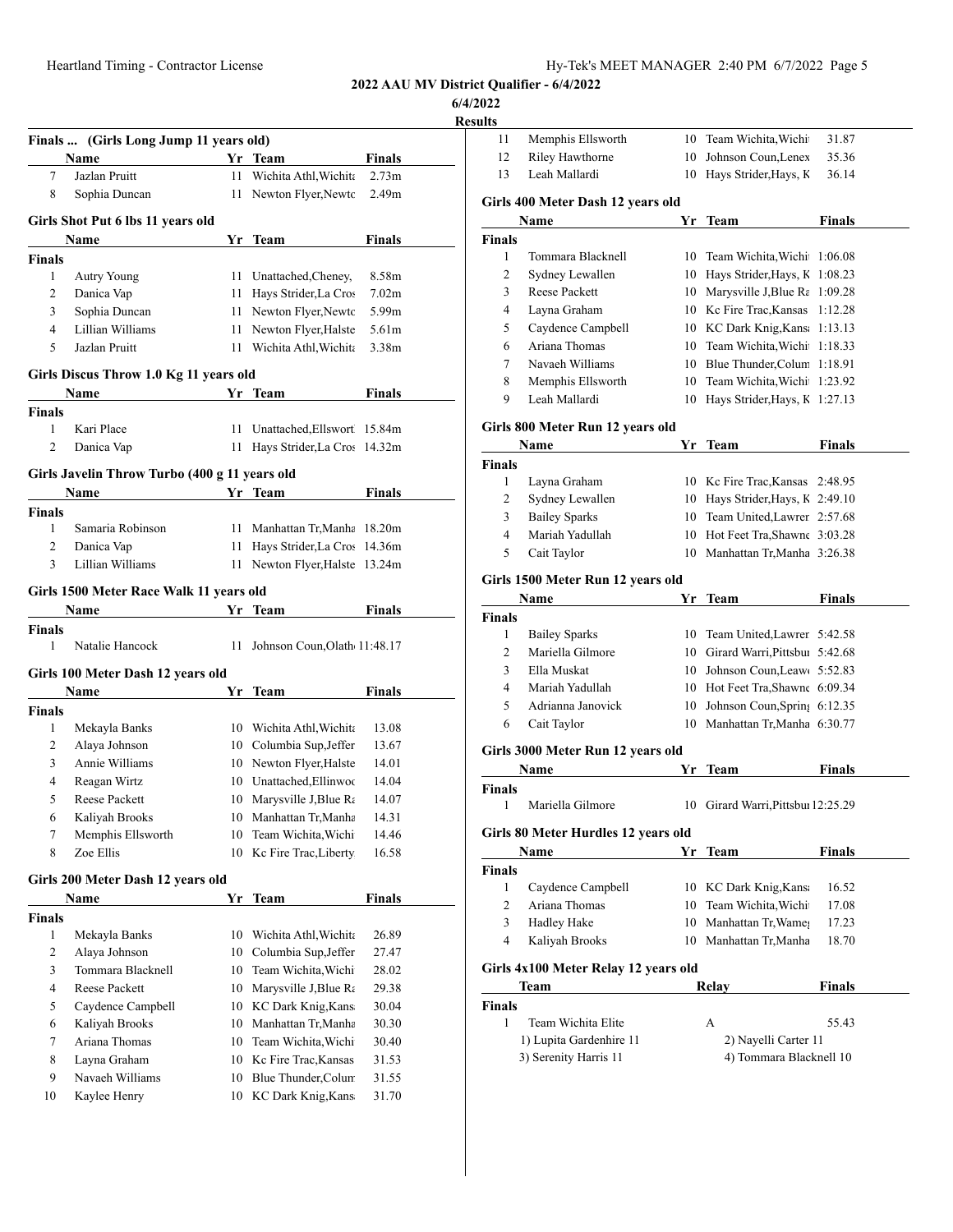**6/4/2022**

|                | Girls 4x800 Meter Relay 12 years old<br>Team  |    | Relay                            | <b>Finals</b>     |
|----------------|-----------------------------------------------|----|----------------------------------|-------------------|
| Finals         |                                               |    |                                  |                   |
| $\mathbf{1}$   | Johnson Coun                                  |    | A                                | 12:20.90          |
|                | 1) Adrianna Janovick 10                       |    | 2) Ella Ballek 11                |                   |
|                | 3) Ella Muskat 10                             |    | 4) Eloise Frye 11                |                   |
|                | Girls High Jump 12 years old                  |    |                                  |                   |
|                | Name                                          |    | Yr Team                          | Finals            |
| Finals         |                                               |    |                                  |                   |
| 1              | Annie Williams                                |    | 10 Newton Flyer, Halste          | 1.35m             |
|                | Girls Long Jump 12 years old                  |    |                                  |                   |
|                | Name                                          |    | Yr Team                          | Finals            |
| Finals         |                                               |    |                                  |                   |
| 1              | Annie Williams                                |    | 10 Newton Flyer, Halste          | 3.97 <sub>m</sub> |
| 2              | Reagan Wirtz                                  |    | 10 Unattached, Ellinwoc          | 3.93 <sub>m</sub> |
| 3              | Sydney Lewallen                               |    | 10 Hays Strider, Hays, K         | 3.78m             |
| $\overline{4}$ | Alaya Johnson                                 |    | 10 Columbia Sup, Jeffer          | 3.66m             |
| 5              | Mariah Yadullah                               |    | 10 Hot Feet Tra, Shawne          | 3.64m             |
| 6              | Kaylee Henry                                  |    | 10 KC Dark Knig, Kans            | 3.08 <sub>m</sub> |
| 7              | Zoe Ellis                                     |    | 10 Kc Fire Trac, Liberty         | 2.63 <sub>m</sub> |
|                | Girls Shot Put 6 lbs 12 years old             |    |                                  |                   |
|                | Name                                          |    | Yr Team                          | <b>Finals</b>     |
| Finals         |                                               |    |                                  |                   |
| 1              | Lily Mckinney                                 |    | 10 Unattached, Colby, K          | 8.73m             |
| 2              | Brayli Keiswetter                             |    | 10 Unattached, Hill City         | 8.70m             |
| 3              | Lyla Pearce                                   |    | 10 Whatever It, Wallace          | 8.29 <sub>m</sub> |
| $\overline{4}$ | Tayana Smith                                  |    | 10 KC Dark Knig, Kans            | 5.44m             |
|                | Girls Discus Throw 1.0 Kg 12 years old        |    |                                  |                   |
|                | Name                                          |    | Yr Team                          | <b>Finals</b>     |
| Finals         |                                               |    |                                  |                   |
| 1              | Lyla Pearce                                   |    | 10 Whatever It, Wallace          | 75-04             |
| 2              | Brayli Keiswetter                             |    | 10 Unattached, Hill City         | $60 - 05$         |
| 3              | Hadley Hake                                   |    | 10 Manhattan Tr, Wame            | 59-08             |
| 4              | Lily Mckinney                                 |    | 10 Unattached, Colby, K          | 48-03             |
| 5              | Tayana Smith                                  |    | 10 KC Dark Knig, Kans 25-09.50   |                   |
|                | Girls Javelin Throw Turbo (400 g 12 years old |    |                                  |                   |
|                | Name                                          |    | Yr Team                          | <b>Finals</b>     |
| Finals<br>1    | <b>Hadley Hake</b>                            | 10 | Manhattan Tr, Wame; 25.52m       |                   |
| 2              | Lily Mckinney                                 |    | 10 Unattached, Colby, K 23.00m   |                   |
| 3              | Brayli Keiswetter                             |    | 10 Unattached, Hill City 19.36m  |                   |
| 4              | Mariella Gilmore                              |    | 10 Girard Warri, Pittsbu: 17.54m |                   |
| 5              | Adrianna Janovick                             | 10 | Johnson Coun, Sprin; 17.52m      |                   |
|                | Zoe Ellis                                     | 10 | Kc Fire Trac, Liberty 12.92m     |                   |
|                | <b>Bailey Sparks</b>                          | 10 | Team United, Lawrer              | 12.32m            |
| 6              | Tayana Smith                                  | 10 | KC Dark Knig, Kans               | 9.38m             |
| 7<br>8         |                                               |    |                                  |                   |
|                |                                               |    |                                  |                   |
|                | Girls 100 Meter Dash 13 years old             |    |                                  |                   |
| Finals         | Name                                          | Yr | Team                             | <b>Finals</b>     |

| 2      | Talyn Clark                       | 09 | Columbia Sup, Fultor          | 13.44         |  |
|--------|-----------------------------------|----|-------------------------------|---------------|--|
| 3      | Aniyah Williams                   | 09 | Team Wichita, Wichi           | 13.73         |  |
| 4      | Neveah Green                      | 09 | Team Wichita, Wichi           | 13.94         |  |
| 5      | Alaiysia Shaw                     | 09 | Team Wichita, Wichi           | 13.98         |  |
| 6      | Jayla Price                       | 09 | KC Dark Knig, Kans            | 14.13         |  |
| 7      | Jamiya Haynes-Bolden              | 09 | KC Dark Knig, Grand           | 14.26         |  |
| 8      | Anyah Sanders                     | 09 | Wichita Athl, Maize,          | 14.39         |  |
| 9      | <b>Trinity Phillips</b>           | 09 | Team Wichita, Wichi           | 14.63         |  |
| 10     | Amoni Richard                     | 09 | Team Wichita, Wichi           | 14.67         |  |
| 11     | Shaunice Robinson                 | 09 | KC Dark Knig, Kans            | 14.85         |  |
| 12     | Janetta Wilson                    | 09 | Wichita Athl, Wichita         | 14.86         |  |
| 13     | Audriana Renne-White              | 09 | KC Dark Knig, Kans            | 15.24         |  |
| 14     | Mariana Valencia                  | 09 | Hays Strider, Hays, K         | 15.25         |  |
| 15     | Breanna Noah                      | 09 | KC Dark Knig, Kans            | 15.39         |  |
| 16     | Aliyah Cruz                       | 09 | Newton Flyer, Newto           | 16.43         |  |
| 17     | Joi Carter-Pye                    | 09 | KC Dark Knig, Lees            | 19.15         |  |
|        | Girls 200 Meter Dash 13 years old |    |                               |               |  |
|        | Name                              | Yr | <b>Team</b>                   | Finals        |  |
| Finals |                                   |    |                               |               |  |
| 1      | Talyn Clark                       |    | 09 Columbia Sup, Fulton       | 28.33         |  |
| 2      | Aniyah Williams                   | 09 | Team Wichita, Wichi           | 28.47         |  |
| 3      | J'Niyah Alexander                 | 09 | Track and Fi, Junctio         | 28.69         |  |
| 4      | Lyndi Zimmerman                   | 09 | Hays Strider, Hays, K         | 29.02         |  |
| 5      | Jayla Price                       | 09 | KC Dark Knig, Kans            | 29.09         |  |
| 6      | Neveah Green                      | 09 | Team Wichita, Wichi           | 29.34         |  |
| 7      | Alaiysia Shaw                     | 09 | Team Wichita, Wichi           | 30.32         |  |
| 8      | Mary Griffin                      |    | 09 Unattached, Holyroo        | 30.34         |  |
| 9      | Charlotte Jackson                 | 09 | Rice Athleti, Leaveny         | 30.59         |  |
| 10     | Audrey Garton                     | 09 | Johnson Coun, Olath           | 30.64         |  |
| 11     | Jamiya Haynes-Bolden              | 09 | KC Dark Knig, Grand           | 30.73         |  |
| 12     | Janetta Wilson                    | 09 | Wichita Athl, Wichita         | 30.76         |  |
| 13     | Shaunice Robinson                 | 09 | KC Dark Knig, Kans            | 31.19         |  |
| 14     | <b>Trinity Phillips</b>           | 09 | Team Wichita, Wichi           | 31.80         |  |
| 15     | Amoni Richard                     | 09 | Team Wichita, Wichi           | 31.87         |  |
| 16     | Anyah Sanders                     | 09 | Wichita Athl, Maize,          | 32.42         |  |
| 17     | Chayil Jonah                      | 09 | Johnson Coun, Olath           | 32.58         |  |
| 18     | Audriana Renne-White              | 09 | KC Dark Knig, Kans            | 33.06         |  |
| 19     | Aliyah Cruz                       | 09 | Newton Flyer, Newto           | 35.87         |  |
|        | Girls 400 Meter Dash 13 years old |    |                               |               |  |
|        | Name                              |    | Yr Team                       | <b>Finals</b> |  |
| Finals |                                   |    |                               |               |  |
| 1      | Charlotte Jackson                 | 09 | Rice Athleti, Leaveny         | 1:08.73       |  |
| 2      | Lyndi Zimmerman                   | 09 | Hays Strider, Hays, K         | 1:09.79       |  |
| 3      | J'Niyah Alexander                 | 09 | Track and Fi, Junctio         | 1:10.29       |  |
| 4      | Neveah Green                      | 09 | Team Wichita, Wichi           | 1:12.63       |  |
| 5      | Chayil Jonah                      | 09 | Johnson Coun, Olath           | 1:14.92       |  |
| 6      | Amoni Richard                     | 09 | Team Wichita, Wichi           | 1:17.14       |  |
|        |                                   |    |                               |               |  |
|        | Girls 800 Meter Run 13 years old  |    |                               |               |  |
| Finals | Name                              | Yr | <b>Team</b>                   | Finals        |  |
| 1      | Angelina Cottone                  | 09 | Blue Thunder, Colum 2:30.00   |               |  |
| 2      | Makayla Lewallen                  | 09 | Hays Strider, Hays, K 2:44.97 |               |  |
| 3      | Charlotte Jackson                 | 09 | Rice Athleti, Leaveny 2:47.53 |               |  |
|        |                                   |    |                               |               |  |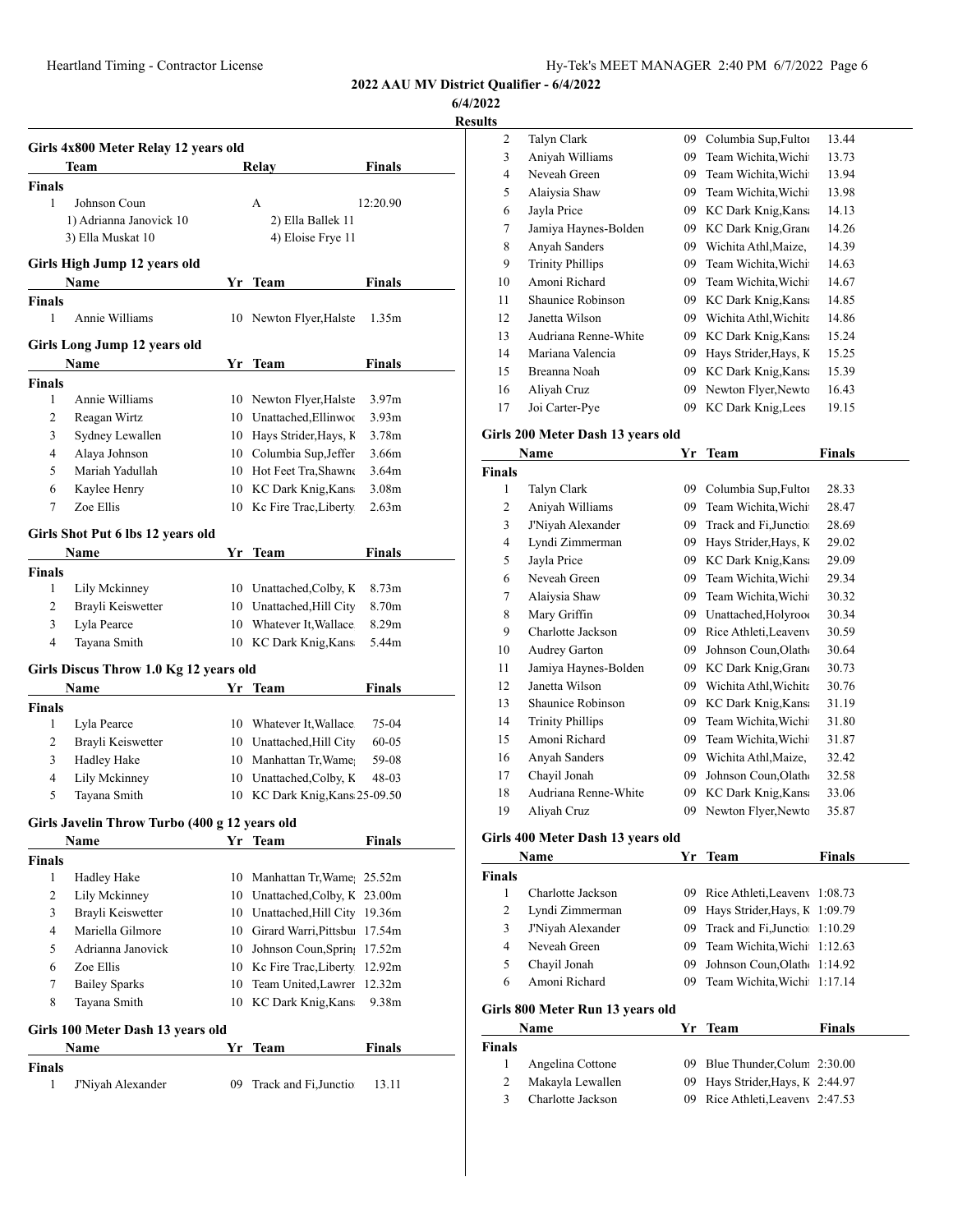**6/4/2022**

<u>Resu</u>

|                    | Finals  (Girls 800 Meter Run 13 years old) |     |                                   |               |
|--------------------|--------------------------------------------|-----|-----------------------------------|---------------|
|                    | Name                                       | Yr  | Team                              | Finals        |
| 4                  | <b>Tinley Sims</b>                         | 09  | Unattached, Andover 2:49.87       |               |
| 5                  | Ella Ash                                   |     | 09 Hot Feet Tra, Overlar 2:53.21  |               |
| 6                  | Reese Dunham                               |     | 09 Hot Feet Tra, Overlar 2:58.66  |               |
| 7                  | <b>Emery Frye</b>                          |     | 09 Johnson Coun, Lawre 3:01.39    |               |
| 8                  | <b>Addison Mabry</b>                       | 09  | Newton Flyer, Halste 3:13.35      |               |
|                    | Girls 1500 Meter Run 13 years old          |     |                                   |               |
|                    | Name                                       | Yr  | Team                              | Finals        |
| <b>Finals</b>      |                                            |     |                                   |               |
| 1                  | Angelina Cottone                           |     | 09 Blue Thunder, Colum 5:04.08    |               |
| 2                  | Ella Ash                                   |     | 09 Hot Feet Tra, Overlar 5:30.10  |               |
| 3                  | <b>Emery Frye</b>                          | 09  | Johnson Coun, Lawre 5:30.90       |               |
| 4                  | Makayla Lewallen                           | 09  | Hays Strider, Hays, K 5:39.62     |               |
| 5                  | <b>Tinley Sims</b>                         | 09  | Unattached, Andover 5:41.27       |               |
| 6                  | Reese Dunham                               | 09  | Hot Feet Tra, Overlar 6:06.75     |               |
| 7                  | Lyndi Zimmerman                            | 09  | Hays Strider, Hays, K 6:08.64     |               |
|                    | Girls 3000 Meter Run 13 years old          |     |                                   |               |
|                    | Name                                       | Yr  | <b>Team</b>                       | Finals        |
| Finals             |                                            |     |                                   |               |
| 1                  | Angelina Cottone                           |     | 09 Blue Thunder, Colum 11:04.07   |               |
| 2                  | Ella Ash                                   |     | 09 Hot Feet Tra, Overlar 12:32.99 |               |
| 3                  | <b>Audrey Garton</b>                       |     | 09 Johnson Coun, Olath 13:11.72   |               |
|                    | Girls 100 Meter Hurdles 13 years old       |     |                                   |               |
|                    | Name                                       | Yr  | Team                              | Finals        |
| <b>Finals</b>      |                                            |     |                                   |               |
| 1                  | Makayla Lewallen                           | 09  | Hays Strider, Hays, K             | 17.71         |
| 2                  | Janetta Wilson                             |     | 09 Wichita Athl, Wichita          | 20.48         |
| 3                  | Charlotte Jackson                          |     | 09 Rice Athleti, Leaveny          | 20.93         |
| 4                  | Audrey Garton                              | 09. | Johnson Coun, Olath               | 20.99         |
| 5                  | Breanna Noah                               |     | 09 KC Dark Knig, Kans             | 21.95         |
|                    | Girls 200 Meter Hurdles 13 years old       |     |                                   |               |
|                    | Name                                       | Yr  | <b>Team</b>                       | <b>Finals</b> |
| <b>Finals</b><br>1 | Makayla Lewallen                           | 09  | Hays Strider, Hays, K             | 32.17         |
| 2                  | Lyndi Zimmerman                            | 09  | Hays Strider, Hays, K             | 33.55         |
| 3                  | Audrey Garton                              | 09  | Johnson Coun, Olath               | 36.99         |
| 4                  | Breanna Noah                               | 09  | KC Dark Knig, Kans                | 39.87         |
|                    | Girls High Jump 13 years old               |     |                                   |               |
|                    | Name                                       | Yr  | Team                              | Finals        |
| <b>Finals</b>      |                                            |     |                                   |               |
| 1                  | Aubrey Haukap                              | 09  | Unattached, Garden I              | 1.45m         |
| $\overline{c}$     | Mariana Valencia                           | 09  | Hays Strider, Hays, K             | 1.30m         |
| 3                  | Talyn Clark                                | 09  | Columbia Sup, Fultor              | 1.20m         |
|                    | Girls Long Jump 13 years old               |     |                                   |               |
|                    | Name                                       | Yr  | Team                              | Finals        |
| <b>Finals</b>      |                                            |     |                                   |               |
|                    |                                            |     |                                   | 5.10m         |
| 1                  | J'Niyah Alexander                          | 09  | Track and Fi, Junctio             |               |
| 2                  | Talyn Clark                                | 09  | Columbia Sup, Fultor              | 4.16m         |
| 3                  | Jamiya Haynes-Bolden                       | 09  | KC Dark Knig, Grand               | 3.22m         |

| 5              | Jayla Price                            |          | 09 KC Dark Knig, Kans                                       | 2.88m         |
|----------------|----------------------------------------|----------|-------------------------------------------------------------|---------------|
| 6              | Shaunice Robinson                      | 09       | KC Dark Knig, Kans                                          | 2.84m         |
|                |                                        |          |                                                             |               |
|                | Girls Triple Jump 13 years old<br>Name | Yr       | Team                                                        | Finals        |
| Finals         |                                        |          |                                                             |               |
| 1              | Addison Mabry                          |          | 09 Newton Flyer, Halste                                     | 7.85m         |
|                |                                        |          |                                                             |               |
|                | Girls Shot Put 6 lbs 13 years old      |          |                                                             |               |
|                | Name                                   | Yr       | Team                                                        | Finals        |
| Finals         |                                        |          |                                                             |               |
| 1              | Mary Griffin                           |          | 09 Unattached, Holyroo                                      | 9.77m         |
| 2              | Kieara Briley                          |          | 09 Next Level E, Junctic                                    | 8.19m         |
| 3              | Hailey Wells                           |          | 09 Next Level E, Milton                                     | 7.26m         |
| 4              | Joi Carter-Pye                         |          | 09 KC Dark Knig, Lees                                       | 3.34m         |
|                | Girls Discus Throw 1.0 Kg 13 years old |          |                                                             |               |
|                | Name                                   |          | Yr Team                                                     | <b>Finals</b> |
| <b>Finals</b>  |                                        |          |                                                             |               |
| 1              | Hailey Wells                           |          | 09 Next Level E, Milton 60-01.75                            |               |
| $\overline{c}$ | Kieara Briley                          |          | 09 Next Level E, Junctic 53-03.50                           |               |
|                |                                        |          |                                                             |               |
|                | Girls 100 Meter Dash 14 years old      |          |                                                             |               |
|                | <b>Name</b>                            | Yr       | Team                                                        | Finals        |
| <b>Finals</b>  |                                        |          |                                                             |               |
| 1              | Aria Pearce                            |          | 08 Whatever It, Wallace.                                    | 11.80         |
| 2              | Claire Maland                          |          | 08 Blue Thunder, Colum                                      | 12.79         |
| 3              | Marley Bittel                          |          | 08 Unattached, Hoisingt                                     | 13.14         |
| 4              | Aliviah Ball                           |          | 08 Hays Strider, Grainfic                                   | 13.20         |
| 5              | Addison Vogel                          |          | 08 Hot Feet Tra, Kansas                                     | 13.59         |
| 6              | Olivia Thadani                         |          | 08 Hot Feet Tra, Kansas                                     | 13.69         |
| 7              | Aniyah Dye                             |          | 08 Active Stren, Blue Sp                                    | 14.01         |
| 8              | Nyeema Muhwezi                         |          | 08 Team Wichita, Wichi                                      | 14.19         |
| 9              | Saniya Thompson                        | 08       | Team Wichita, Wichi                                         | 14.42         |
| 10             | Lucero Carreno Roman                   | 08       | Johnson Coun, Olath                                         | 14.55         |
|                |                                        |          |                                                             |               |
|                | Girls 200 Meter Dash 14 years old      |          |                                                             |               |
|                | Name                                   |          |                                                             |               |
|                |                                        | Yr       | <b>Team</b>                                                 | Finals        |
| <b>Finals</b>  |                                        |          |                                                             |               |
| 1              | Aria Pearce                            |          | 08 Whatever It, Wallace.                                    | 25.31         |
| 2              | Claire Maland                          | 08       | Blue Thunder, Colum                                         | 27.25         |
| 3              | Marley Bittel                          | 08       | Unattached, Hoisingt                                        | 27.98         |
| 4              | Ashley Lehman                          | 08       | Newton Flyer, Newto                                         | 27.99         |
| 5              | Erin Barnes                            |          | 08 Hot Feet Tra, Shawne                                     | 28.30         |
| 6              | Audrina Ortiz                          |          | 08 Hays Strider, Scott C                                    | 28.75         |
| 7              | Karbe Barber                           |          | 08 Hot Feet Tra, Bonner                                     | 28.84         |
| 8              | Nyeema Muhwezi                         | 08       | Team Wichita, Wichi                                         | 29.02         |
| 9              | Aliviah Ball                           |          | 08 Hays Strider, Grainfic                                   | 29.03         |
| 10             | Aniyah Dye                             | 08       | Active Stren, Blue Sp                                       | 30.05         |
| 11             | Lucero Carreno Roman                   | 08       | Johnson Coun, Olath                                         | 31.05         |
| 12             | Jordyn Elliot                          | 08       | Unattached, Moundri                                         | 31.43         |
|                |                                        |          |                                                             |               |
|                | Girls 400 Meter Dash 14 years old      |          |                                                             |               |
|                | Name                                   | Yr       | <b>Team</b>                                                 | <b>Finals</b> |
| Finals         |                                        |          |                                                             |               |
| 1<br>2         | Ashley Lehman<br>Jessa Losew           | 08<br>08 | Newton Flyer, Newto 1:03.16<br>Unattached, Hutchins 1:05.35 |               |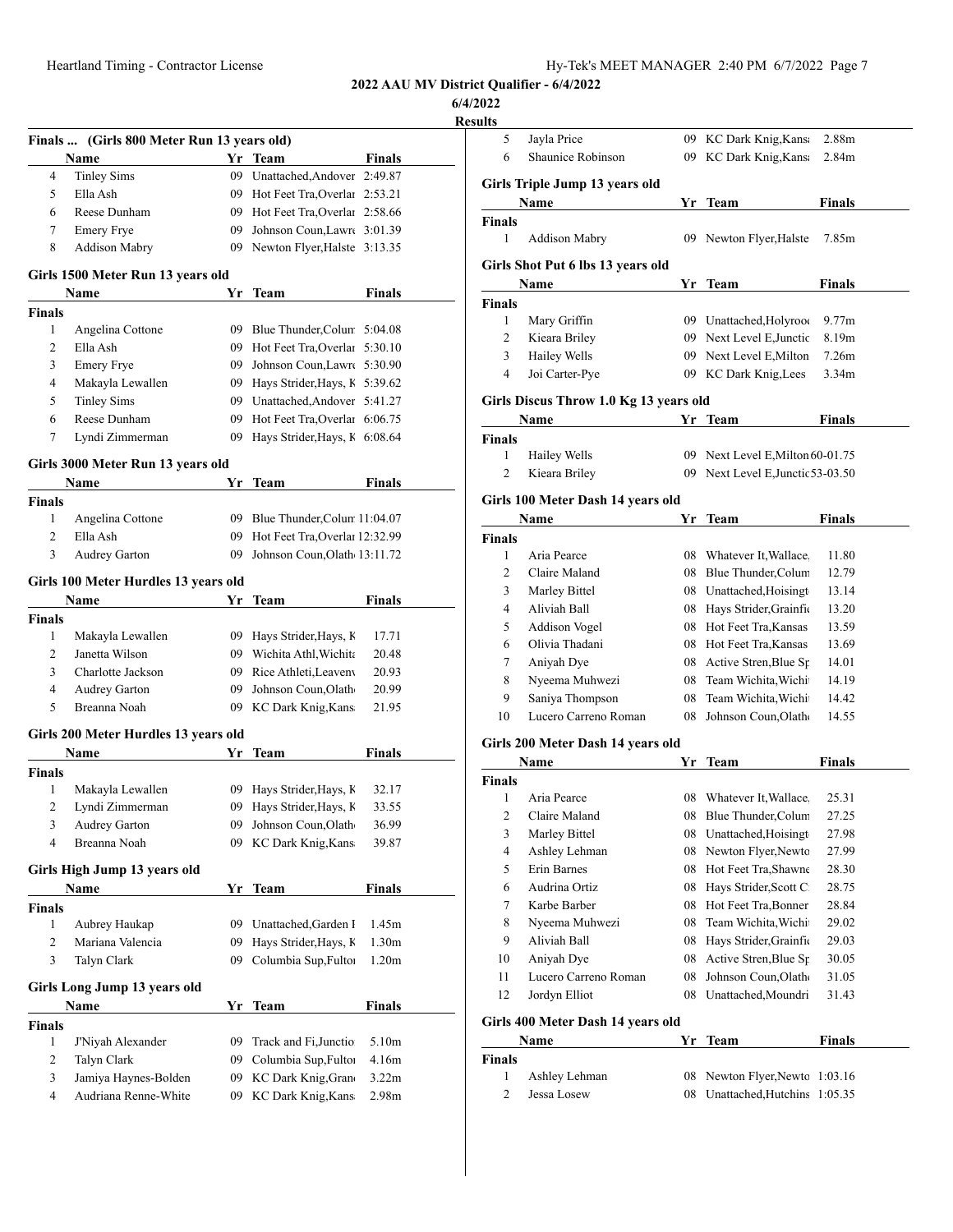**6/4/2022**

|                    | Finals  (Girls 400 Meter Dash 14 years old)         |          |                                               |               |  |
|--------------------|-----------------------------------------------------|----------|-----------------------------------------------|---------------|--|
|                    | Name                                                |          | Yr Team                                       | <b>Finals</b> |  |
| 3                  | Erin Barnes                                         |          | 08 Hot Feet Tra, Shawne                       | 1:05.83       |  |
| 4                  | Claire Maland                                       |          | 08 Blue Thunder, Colum                        | 1:06.03       |  |
| 5                  | Zorianna Primavera                                  |          | 08 Hot Feet Tra, Shawne                       | 1:06.60       |  |
| 6                  | Nyeema Muhwezi                                      | 08       | Team Wichita, Wichi                           | 1:06.83       |  |
| 7                  | Karbe Barber                                        |          | 08 Hot Feet Tra, Bonner                       | 1:08.54       |  |
| 8                  | Aliviah Ball                                        |          | 08 Hays Strider, Grainfi 1:08.96              |               |  |
| 9                  | Saniya Thompson                                     | 08       | Team Wichita, Wichi                           | 1:13.05       |  |
| 10                 | Inaya Harris                                        |          | 08 Hot Feet Tra, Lansing 1:14.75              |               |  |
| 11                 | <b>Aubrey Hicks</b>                                 | 08       | KC Storm Tra, Kansa 1:19.76                   |               |  |
|                    | Girls 800 Meter Run 14 years old                    |          |                                               |               |  |
|                    | Name                                                | Yr       | Team                                          | Finals        |  |
| <b>Finals</b>      |                                                     |          |                                               |               |  |
| 1                  | Zorianna Primavera                                  |          | 08 Hot Feet Tra, Shawne 2:35.20               |               |  |
| 2                  | Kamryn Fisher                                       |          | 08 Hot Feet Tra, Stilwell 2:46.57             |               |  |
| 3                  | Katie Schallon                                      |          | 08 Hot Feet Tra, Shawne 2:57.30               |               |  |
| 4                  | Chloe Kimeli                                        |          | 08 Hot Feet Tra, Lenexa 3:09.76               |               |  |
| 5                  | <b>Aubrey Hicks</b>                                 |          | 08 KC Storm Tra, Kansa 3:17.87                |               |  |
|                    |                                                     |          |                                               |               |  |
|                    | Girls 1500 Meter Run 14 years old                   |          |                                               |               |  |
|                    | Name                                                | Yr       | <b>Team</b>                                   | Finals        |  |
| <b>Finals</b>      |                                                     |          |                                               |               |  |
| 1                  | Audrey Howard                                       |          | 08 Hot Feet Tra, Shawne 5:24.66               |               |  |
| 2                  | Kamryn Fisher                                       |          | 08 Hot Feet Tra, Stilwell 5:25.89             |               |  |
| 3                  | Henley Erickson                                     |          | 08 Hot Feet Tra, Bonner 5:34.03               |               |  |
| 4                  | Katie Schallon                                      |          | 08 Hot Feet Tra, Shawn 5:48.06                |               |  |
| 5                  | Chloe Kimeli                                        | 08       | Hot Feet Tra, Lenexa 6:24.56                  |               |  |
|                    | Girls 3000 Meter Run 14 years old                   |          |                                               |               |  |
|                    | Name                                                | Yr.      | Team                                          | Finals        |  |
| <b>Finals</b>      |                                                     |          |                                               |               |  |
| 1                  | Henley Erickson                                     | 08       | Hot Feet Tra, Bonner 12:14.13                 |               |  |
| 2                  | Katie Schallon                                      |          | 08 Hot Feet Tra, Shawne 12:54.43              |               |  |
|                    | Girls 100 Meter Hurdles 14 years old                |          |                                               |               |  |
|                    | Name                                                | Yr       | Team                                          | Finals        |  |
| Finals             |                                                     |          |                                               |               |  |
| 1                  | Audrina Ortiz                                       |          | 08 Hays Strider, Scott C                      | 17.12         |  |
| 2                  | Jordyn Elliot                                       | 08       | Unattached, Moundri                           | 17.52         |  |
| 3                  | Piper Schroeder                                     | 08       | Newton Flyer, Sedgw                           | 17.56         |  |
| 4                  | Sienna Seifert                                      | 08       | Hot Feet Tra, Stilwell                        | 19.30         |  |
| 5                  | Inaya Harris                                        | 08       | Hot Feet Tra, Lansing                         | 19.79         |  |
|                    |                                                     |          |                                               |               |  |
|                    | Girls 200 Meter Hurdles 14 years old<br><b>Name</b> | Yr       |                                               | <b>Finals</b> |  |
|                    |                                                     |          | Team                                          |               |  |
| <b>Finals</b><br>1 | Audrina Ortiz                                       | 08       | Hays Strider, Scott C                         | 31.68         |  |
|                    |                                                     |          |                                               |               |  |
| 2                  | Piper Schroeder                                     | 08       | Newton Flyer, Sedgw                           | 32.11         |  |
| 3                  | Yasmine Hoard                                       | 08       | Windsteppers, Grand                           | 32.40         |  |
| 4                  | Jordy Schroeder                                     | 08       | Newton Flyer, Sedgw                           | 33.86         |  |
| 5                  | Sienna Seifert                                      | 08<br>08 | Hot Feet Tra, Stilwell<br>Team Wichita, Wichi | 36.14         |  |
| 6                  | Shayanna Muhammad                                   |          |                                               | 37.59         |  |
|                    |                                                     |          |                                               |               |  |

|                | Girls 4x100 Meter Relay 14 years old |          |                                              |                            |
|----------------|--------------------------------------|----------|----------------------------------------------|----------------------------|
|                | Team                                 |          | Relay                                        | <b>Finals</b>              |
| <b>Finals</b>  |                                      |          |                                              |                            |
| 1              | Hot Feet Track Club                  |          | А                                            | 55.59                      |
|                | 1) Addison Vogel 08                  |          | 2) Erin Barnes 08                            |                            |
|                | 3) Inaya Harris 08                   |          | 4) Karbe Barber 08                           |                            |
| 2              | Team Wichita Elite                   |          | А                                            | 55.78                      |
|                | 1) Alaiysia Shaw 09                  |          | 2) Aniyah Williams 09                        |                            |
|                | 3) Neveah Green 09                   |          | 4) Trinity Phillips 09                       |                            |
| 3              | Team Wichita Elite                   |          | B                                            | 57.58                      |
|                | 1) Amoni Richard 09                  |          | 2) Nyeema Muhwezi 08                         |                            |
|                | 3) Saniya Thompson 08                |          |                                              | 4) Shayanna Muhammad 08    |
| 4              | <b>KC Dark Knights</b>               |          | А                                            | 58.15                      |
|                | 1) Audriana Renne-White 09           |          |                                              | 2) Jamiya Haynes-Bolden 09 |
|                | 3) Jayla Price 09                    |          | 4) Shaunice Robinson 09                      |                            |
|                |                                      |          |                                              |                            |
|                | Girls 4x400 Meter Relay 14 years old |          |                                              |                            |
|                | Team                                 |          | Relay                                        | Finals                     |
| <b>Finals</b>  |                                      |          |                                              |                            |
| 1              | Newton Flyer                         |          | А                                            | 4:43.47                    |
|                | 1) Ainsley Farmer 08                 |          | 2) Ashley Lehman 08                          |                            |
|                | 3) Jordy Schroeder 08                |          | 4) Piper Schroeder 08                        |                            |
| 2              | Hot Feet Track Club                  |          | А                                            | 4:45.36                    |
|                | 1) Henley Erickson 08                |          | 2) Inaya Harris 08                           |                            |
|                | 3) Kamryn Fisher 08                  |          | 4) Karbe Barber 08                           |                            |
|                | Girls 4x800 Meter Relay 14 years old |          |                                              |                            |
|                | Team                                 |          | Relay                                        | Finals                     |
| <b>Finals</b>  |                                      |          |                                              |                            |
| 1              | Hot Feet Track Club                  |          | A                                            | 11:24.39                   |
|                | 1) Audrey Howard 08                  |          | 2) Ella Ash 09                               |                            |
|                | 3) Henley Erickson 08                |          | 4) Kamryn Fisher 08                          |                            |
|                |                                      |          |                                              |                            |
|                | Girls High Jump 14 years old         |          |                                              |                            |
|                | Name                                 | Yr       | <b>Team</b>                                  | Finals                     |
| Finals         |                                      |          |                                              |                            |
| 1              | Jessa Losew                          |          | 08 Unattached, Hutchins                      | 1.55m                      |
|                |                                      |          |                                              |                            |
| 2              | Aliviah Ball                         |          | 08 Hays Strider, Grainfic                    | 1.50m                      |
| 3              | Ainsley Farmer                       | 08       | Newton Flyer, Halste                         | J1.40m                     |
| 4              | Olivia Thadani                       | 08       | Hot Feet Tra, Kansas                         | J1.40m                     |
| 5              | Jordy Schroeder                      | 08       | Newton Flyer, Sedgw                          | 1.35m                      |
| 6              | Kaliyah Bannister                    | 08       | Hays Strider, Hays, K                        | J1.30m                     |
| 7              | Marley Bittel                        | 08       | Unattached, Hoisingt                         | J1.30m                     |
|                |                                      |          |                                              | 1.25m                      |
| 8              | Shayanna Muhammad                    | 08       | Team Wichita, Wichi                          |                            |
| 9              | Yasmine Hoard                        | 08       | Windsteppers, Grand                          | 1.15m                      |
|                | Girls Long Jump 14 years old         |          |                                              |                            |
|                | Name                                 |          | Yr Team                                      | Finals                     |
| Finals         |                                      |          |                                              |                            |
| 1              | Aria Pearce                          |          | 08 Whatever It, Wallace                      | 5.30m                      |
| 2              | Yasmine Hoard                        |          | 08 Windsteppers, Grand                       | 4.77m                      |
| 3              | Claire Maland                        | 08       | Blue Thunder, Colum                          | 4.75m                      |
| $\overline{4}$ | Erin Barnes                          |          | Hot Feet Tra, Shawne                         | 4.65m                      |
|                |                                      | 08       |                                              |                            |
| 5              | Kaliyah Bannister                    | 08       | Hays Strider, Hays, K                        | 4.46m                      |
| 6<br>7         | Olivia Thadani<br>Chloe Kimeli       | 08<br>08 | Hot Feet Tra, Kansas<br>Hot Feet Tra, Lenexa | 4.32m<br>4.26m             |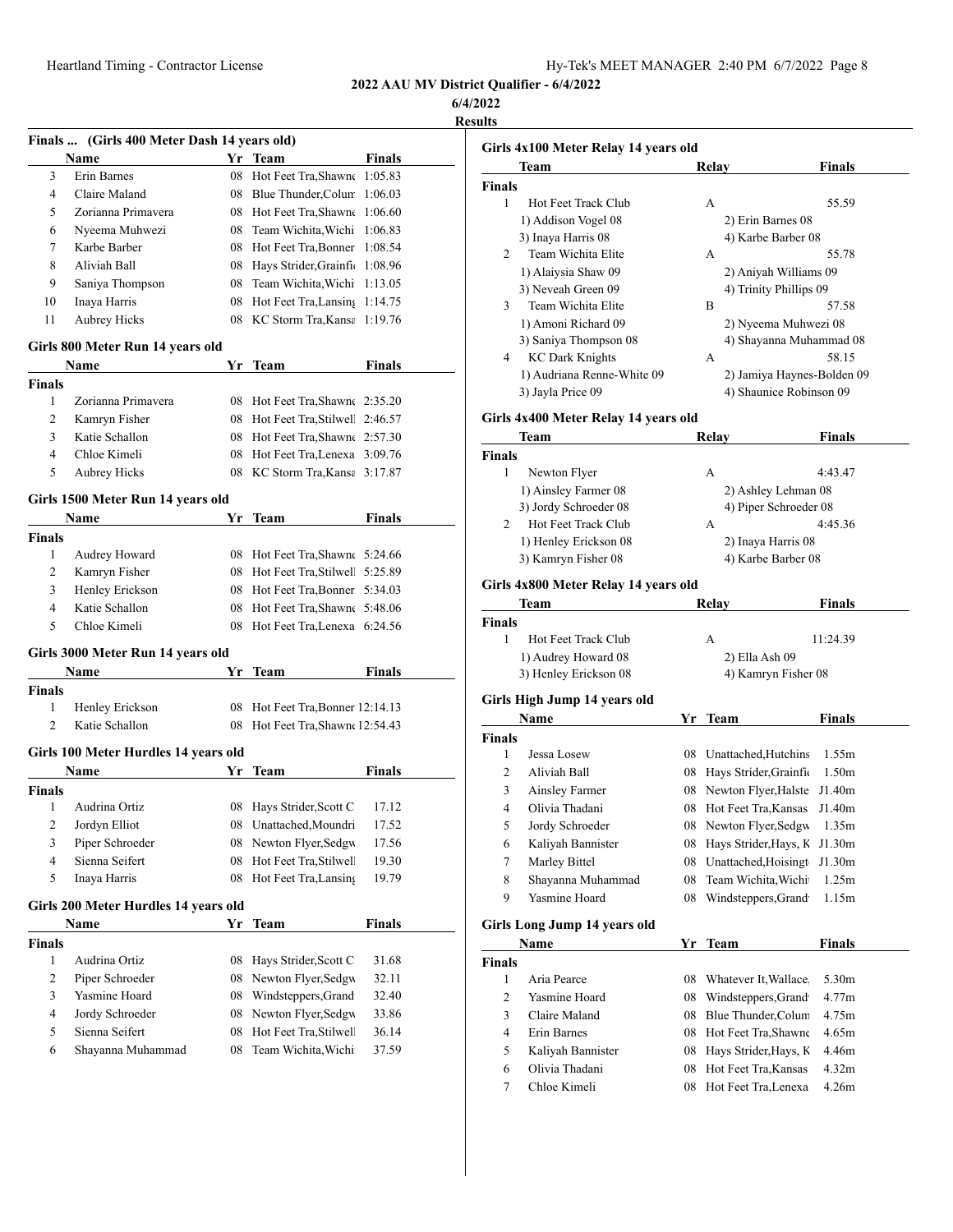| Hy-Tek's MEET MANAGER 2:40 PM 6/7/2022 Page 9 |  |  |  |
|-----------------------------------------------|--|--|--|
|-----------------------------------------------|--|--|--|

**6/4/2022**

|               | Finals  (Girls Long Jump 14 years old) |    |                                |                   |
|---------------|----------------------------------------|----|--------------------------------|-------------------|
|               | Name                                   | Yr | <b>Team</b>                    | <b>Finals</b>     |
| 8             | Addison Vogel                          |    | 08 Hot Feet Tra, Kansas        | 0.04m             |
|               | Girls Triple Jump 14 years old         |    |                                |                   |
|               | <b>Name</b>                            | Yr | Team                           | Finals            |
| <b>Finals</b> |                                        |    |                                |                   |
| 1             | Jessa Losew                            |    | 08 Unattached, Hutchins        | 10.43m            |
| 2             | Yasmine Hoard                          |    | 08 Windsteppers, Grand         | 9.56m             |
| 3             | Addison Vogel                          |    | 08 Hot Feet Tra, Kansas        | 9.40 <sub>m</sub> |
| 4             | Jordy Schroeder                        |    | 08 Newton Flyer, Sedgw         | 9.07m             |
| 5             | Chloe Kimeli                           |    | 08 Hot Feet Tra, Lenexa        | 8.88m             |
| 6             | Abigail Zerbe                          | 08 | Unattached, Solomor            | 8.67 <sub>m</sub> |
| 7             | Reese Clevenger                        |    | 08 Girard Warri, Pittsbur      | 6.85m             |
|               |                                        |    |                                |                   |
|               | Girls Shot Put 6 lbs 14 years old      |    |                                |                   |
|               | Name                                   | Yr | Team                           | <b>Finals</b>     |
| <b>Finals</b> |                                        |    |                                |                   |
| 1             | Isabel Stranathan                      |    | 08 Next Level E, Wichit        | 9.30m             |
| 2             | Abigail Zerbe                          |    | 08 Unattached, Solomor         | 8.94m             |
| 3             | Madeline Bishop                        |    | 08 Hot Feet Tra, Shawne        | 8.53m             |
| 4             | Reese Clevenger                        |    | 08 Girard Warri, Pittsbur      | 6.58m             |
|               | Girls Discus Throw 1.0 Kg 14 years old |    |                                |                   |
|               | Name                                   |    | Yr Team                        | Finals            |
| <b>Finals</b> |                                        |    |                                |                   |
| 1             | Isabel Stranathan                      |    | 08 Next Level E, Wichit 29.50m |                   |
| 2             | Abigail Zerbe                          | 08 | Unattached, Solomor 23.76m     |                   |
| 3             | Reese Clevenger                        | 08 | Girard Warri, Pittsbuı 19.20m  |                   |
|               |                                        |    |                                |                   |
|               | Girls 100 Meter Dash 15-16 years old   |    |                                |                   |
|               | Name                                   | Yr | Team                           | <b>Finals</b>     |
| <b>Finals</b> |                                        |    |                                |                   |
| 1             | Hanna Pellant                          | 07 | Manhattan Tr, Manha            | 12.21             |
| 2             | Nyree Walker                           |    | 06 Team Wichita, Wichi         | 12.81             |
| 3             | Aiyana Solomon                         |    | 07 Wichita Athl, Wichita       | 12.85             |
| 4             | Lailah Benz                            |    | 07 Team United, Topeka         | 12.97             |
| 5             | Kennedy Miller                         |    | 07 Hot Feet Tra, Shawne        | 13.02             |
| 6             | Aylani Barron                          |    | 06 Manhattan Tr, Manha         | 13.21             |
| 7             | Aaliyah Dean                           |    | 07 Team Believe, Lees S        | 13.28             |
| 8             | Amiyah Hamilton                        |    | 07 Wichita Athl, Wichita       | 13.35             |
| 9             | Phia Vogel                             | 06 | Typ Elite Tr, Joplin, I        | 13.36             |
| 10            | Alivia Wilson                          | 06 | Team Wichita, Wichi            | 13.55             |
| 11            | Sydney Maize                           | 07 | Hot Feet Tra, Leawoo           | 13.56             |
| 12            | Nora Turney                            | 07 | Hot Feet Tra, Kansas           | 13.59             |
| 13            | Scarlett Herrman                       | 07 | Hays Strider, Hays, K          | 13.68             |
| 14            | Amya Morgan                            | 06 | Manhattan Tr, Manha            | 13.69             |
| 15            | Ka' Mara Harvey                        | 07 | Hays Strider, Grainfic         | 13.76             |
| 16            | Kiarra Mosley                          | 07 | Team Wichita, Wichi            | 13.99             |
| 17            | Khaliyah Bob                           | 06 | Team Wichita, Wichi            | 14.30             |
| 18            | Jada Patterson                         | 07 | Wichita Athl, Wichita          | 14.81             |
| 19            | Camarye Guice                          | 07 | Wichita Athl, Wichita          | 15.17             |
| 20            | <b>Tiara King</b>                      | 07 | Wichita Athl, Wichita          | 15.60             |
| 21            | Tatianna King                          | 06 | Wichita Athl, Wichita          | 15.83             |
|               |                                        |    |                                |                   |

|                | Girls 200 Meter Dash 15-16 years old |    |                                            |               |
|----------------|--------------------------------------|----|--------------------------------------------|---------------|
|                | Name                                 | Yr | Team                                       | Finals        |
| Finals         |                                      |    |                                            |               |
| 1              | Hanna Pellant                        | 07 | Manhattan Tr, Manha                        | 25.70         |
| 2              | Nyree Walker                         | 06 | Team Wichita, Wichi                        | 27.25         |
| 3              | Aaliyah Dean                         | 07 | Team Believe, Lees S                       | 27.51         |
| 4              | Cambry Long                          |    | 06 Cj Freedom, Seneca,                     | 27.54         |
| 5              | Kennedy Miller                       | 07 | Hot Feet Tra, Shawne                       | 27.63         |
| 6              | Alivia Wilson                        |    | 06 Team Wichita, Wichi                     | 28.28         |
| 7              | Phia Vogel                           |    | 06 Typ Elite Tr, Joplin, N                 | 28.42         |
| 8              | <b>Sydney Maize</b>                  |    | 07 Hot Feet Tra, Leawoo                    | 28.62         |
| 9              | Kiarra Mosley                        |    | 07 Team Wichita, Wichi                     | 28.67         |
| 10             | <b>Emily Morton</b>                  |    | 07 Hot Feet Tra, Bonner                    | 28.74         |
| 11             | Aylani Barron                        |    | 06 Manhattan Tr, Manha                     | 28.89         |
| 12             | Amya Morgan                          |    | 06 Manhattan Tr, Manha                     | 28.90         |
| 13             | Jeniah Rose Ratliff                  |    | 07 Hot Feet Tra, Bonner                    | 29.07         |
| 14             | Tova Taubin                          |    | 07 Hot Feet Tra, Leawoo                    | 29.45         |
| 15             | Khaliyah Bob                         | 06 | Team Wichita, Wichi                        | 30.05         |
| 16             | Ka' Mara Harvey                      | 07 | Hays Strider, Grainfic                     | 31.31         |
| 17             | Jada Patterson                       | 07 | Wichita Athl, Wichita                      | 32.06         |
| 18             | Camarye Guice                        | 07 | Wichita Athl, Wichita                      | 32.33         |
|                |                                      |    |                                            |               |
|                | Girls 400 Meter Dash 15-16 years old |    |                                            |               |
|                | Name                                 | Yr | Team                                       | <b>Finals</b> |
| <b>Finals</b>  |                                      |    |                                            |               |
| 1              | Breana Garrett                       |    | 06 Next Level E, Wichit                    | 1:01.04       |
| 2              | Elizabeth Adams                      |    | 07 Next Level E, Wame                      | 1:05.04       |
| 3              | Cambry Long                          |    | 06 Cj Freedom, Seneca,                     | 1:05.60       |
| 4              | <b>Emily Morton</b>                  |    | 07 Hot Feet Tra, Bonner                    | 1:05.69       |
| 5              | Sydney Maize                         |    | 07 Hot Feet Tra, Leawoo                    | 1:06.01       |
| 6              | Lailah Benz                          |    | 07 Team United, Topeka                     | 1:06.18       |
| 7              | <b>Breanna Wells</b>                 |    | 07 Next Level E, Milton                    | 1:06.33       |
| 8              | Aaliyah Dean                         | 07 | Team Believe, Lees S                       | 1:08.00       |
| 9              | Tova Taubin                          | 07 | Hot Feet Tra, Leawoo                       | 1:09.93       |
| 10             | Nyree Walker                         | 06 | Team Wichita, Wichi                        | 1:13.73       |
|                | Girls 800 Meter Run 15-16 years old  |    |                                            |               |
|                | Name                                 |    |                                            | Finals        |
|                |                                      | Yr | Team                                       |               |
| <b>Finals</b>  |                                      |    |                                            |               |
| 1              | <b>Breana Garrett</b>                | 06 | Next Level E, Wichit 2:28.26               |               |
| 2              | Elizabeth Adams                      |    | 07 Next Level E, Wame <sub>l</sub> 2:34.39 |               |
| 3              | Sydney Owens                         |    | 06 Unattached, Eudora, 2:41.01             |               |
| $\overline{4}$ | <b>Elliot Wrench</b>                 | 07 | Team United, Kansas 3:04.55                |               |
| 5              | Maryssa Stallbaumer                  |    | 07 Manhattan Tr, Seneca 3:30.84            |               |
|                | Girls 1500 Meter Run 15-16 years old |    |                                            |               |
|                | Name                                 |    | Yr Team                                    | <b>Finals</b> |
| Finals         |                                      |    |                                            |               |
| 1              | <b>Sydney Owens</b>                  |    | 06 Unattached, Eudora, 5:19.48             |               |
| 2              | Elliot Wrench                        | 07 | Team United, Kansas 5:48.14                |               |
| 3              | Courtney Adams                       |    | 07 Next Level E, Junctic 6:02.44           |               |
|                |                                      |    |                                            |               |
|                | Girls 3000 Meter Run 15-16 years old |    |                                            |               |
|                | Name                                 |    | Yr Team                                    | Finals        |
| <b>Finals</b>  |                                      |    |                                            |               |
| 1              | <b>Sydney Owens</b>                  |    | 06 Unattached, Eudora, 11:31.83            |               |
|                |                                      |    |                                            |               |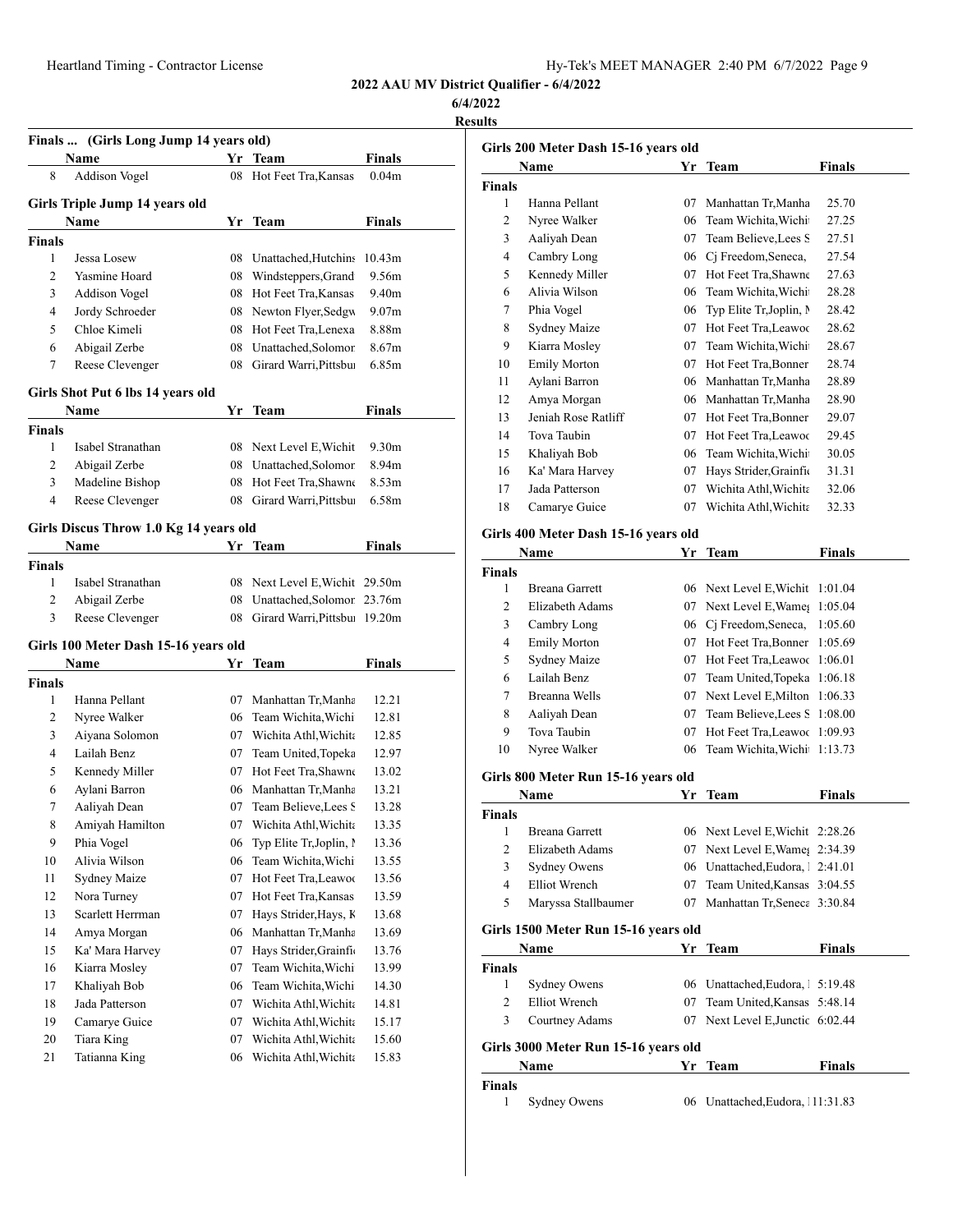#### **6/4/2022**

<u>Resu</u>

|                                               | Finals  (Girls 3000 Meter Run 15-16 years old)<br>Name |    | Yr Team                                         | Finals            |
|-----------------------------------------------|--------------------------------------------------------|----|-------------------------------------------------|-------------------|
| 2                                             | Courtney Adams                                         |    | 07 Next Level E, Junctic 13:08.12               |                   |
| 3                                             | <b>Elliot Wrench</b>                                   | 07 | Team United, Kansas 13:25.25                    |                   |
|                                               | Girls 100 Meter Hurdles 15-16 years old                |    |                                                 |                   |
|                                               | Name                                                   |    | Yr Team                                         | Finals            |
| Finals                                        |                                                        |    |                                                 |                   |
| 1                                             | Amiyah Hamilton                                        |    | 07 Wichita Athl, Wichita                        | 17.02             |
| 2                                             | Nora Turney                                            |    | 07 Hot Feet Tra, Kansas                         | 17.78             |
| 3                                             | Ka' Mara Harvey                                        |    | 07 Hays Strider, Grainfic                       | 17.91             |
| 4                                             | Serwaah Sarpong                                        |    | 07 Hays Strider                                 | 18.55             |
| 5                                             | Jeniah Rose Ratliff                                    |    | 07 Hot Feet Tra, Bonner                         | 20.25             |
|                                               | Girls 400 Meter Hurdles 15-16 years old                |    |                                                 |                   |
|                                               | <b>Name</b>                                            |    | Yr Team                                         | Finals            |
| Finals                                        |                                                        |    |                                                 |                   |
| 1                                             | Aylani Barron                                          |    | 06 Manhattan Tr, Manha 1:24.03                  |                   |
| 2                                             | Ka' Mara Harvey                                        | 07 | Hays Strider, Grainfi                           | 1:28.42           |
|                                               | Girls 4x100 Meter Relay 15-16 years old                |    |                                                 |                   |
|                                               | Team                                                   |    | Relav                                           | Finals            |
| <b>Finals</b>                                 |                                                        |    |                                                 |                   |
| 1                                             | Team Wichita Elite                                     |    | A                                               | 52.91             |
|                                               | 1) Alivia Wilson 06                                    |    | 2) Khaliyah Bob 06                              |                   |
|                                               | 3) Kiarra Mosley 07                                    |    | 4) Nyree Walker 06                              |                   |
| 2                                             | Hot Feet Track Club                                    |    | A                                               | 53.66             |
|                                               | 1) Jeniah Rose Ratliff 07                              |    | 2) Kennedy Miller 07                            |                   |
|                                               | 3) Nora Turney 07                                      |    | 4) Tova Taubin 07                               |                   |
| 3                                             | Wichita Athletics TC                                   |    | A                                               | 54.51             |
|                                               | 1) Aiyana Solomon 07                                   |    | 2) Amiyah Hamilton 07                           |                   |
|                                               |                                                        |    | 4) Jada Patterson 07                            |                   |
|                                               | 3) Camarye Guice 07                                    |    |                                                 |                   |
|                                               | Girls 4x400 Meter Relay 15-16 years old                |    |                                                 |                   |
|                                               | Team                                                   |    | Relay                                           | <b>Finals</b>     |
|                                               |                                                        |    |                                                 |                   |
| 1                                             | Hot Feet Track Club                                    |    | А                                               | 4:37.94           |
|                                               | 1) Emily Morton 07                                     |    | 2) Harper Merrill 06                            |                   |
|                                               | 3) Kennedy Miller 07                                   |    | 4) Sydney Maize 07                              |                   |
|                                               | Girls High Jump 15-16 years old                        |    |                                                 |                   |
|                                               | Name                                                   | Yr | <b>Team</b>                                     | <b>Finals</b>     |
|                                               |                                                        |    |                                                 |                   |
| $\mathbf{1}$                                  | Trinity Windle                                         |    | 06 Unattached, Neosho 1 4-09.00                 |                   |
| $\overline{c}$                                | <b>Breanna Wells</b>                                   | 07 | Next Level E, Milton 4-08.00                    |                   |
| 3                                             | Scarlett Herrman                                       | 07 | Hays Strider, Hays, K 4-02.00                   |                   |
|                                               | Girls Long Jump 15-16 years old                        |    |                                                 |                   |
|                                               | Name                                                   | Yr | <b>Team</b>                                     | Finals            |
|                                               |                                                        |    |                                                 |                   |
| $\mathbf{1}$                                  | Hanna Pellant                                          | 07 | Manhattan Tr, Manha                             | 5.28m             |
| 2                                             | Nora Turney                                            | 07 | Hot Feet Tra, Kansas                            | 4.96m             |
| 3                                             | Emma Basgall                                           | 06 | Hays Strider, Hays, K                           | 4.93m             |
| 4                                             | <b>Breanna Wells</b>                                   | 07 | Next Level E, Milton                            | 4.64m             |
| Finals<br><b>Finals</b><br><b>Finals</b><br>5 | Aiyana Solomon                                         | 07 | Wichita Athl, Wichita                           | 4.61 <sub>m</sub> |
| 6                                             | Harper Merrill<br>Phia Vogel                           | 06 | Hot Feet Tra, Lawren<br>Typ Elite Tr, Joplin, I | 4.48m             |

| ılts           |                                            |    |                                  |                   |
|----------------|--------------------------------------------|----|----------------------------------|-------------------|
| 8              | Kiarra Mosley                              | 07 | Team Wichita, Wichi              | 4.10m             |
|                | Girls Triple Jump 15-16 years old          |    |                                  |                   |
|                | Name                                       | Yr | Team                             | <b>Finals</b>     |
| Finals         |                                            |    |                                  |                   |
| 1              | Emma Basgall                               |    | 06 Hays Strider, Hays, K         | 10.25m            |
| 2              | Serwaah Sarpong                            |    | 07 Hays Strider                  | 9.80m             |
| 3              | Harper Merrill                             |    | 06 Hot Feet Tra, Lawren          | 9.70 <sub>m</sub> |
| 4              | Emily Morton                               |    | 07 Hot Feet Tra, Bonner          | 9.28m             |
| 5              | Khaliyah Bob                               |    | 06 Team Wichita, Wichi           | 9.23 <sub>m</sub> |
| 5              | Jeniah Rose Ratliff                        |    | 07 Hot Feet Tra, Bonner          | 9.23 <sub>m</sub> |
|                | Girls Shot Put 4 kg 15-16 years old        |    |                                  |                   |
|                | Name                                       |    | Yr Team                          | <b>Finals</b>     |
| Finals         |                                            |    |                                  |                   |
| 1              | Reagan Hansen                              |    | 07 Unattached, Ellswort          | 8.56m             |
| 2              | Julita Hale                                |    | 07 Unattached, Leavenw           | 8.33m             |
| 3              | Graci Murphy                               |    | 06 Girard Warri, Girard,         | 8.15m             |
| 4              | Serwaah Sarpong                            | 07 | Hays Strider                     | 8.07 <sub>m</sub> |
| 5              | Tiara King                                 |    | 07 Wichita Athl, Wichita         | 6.43m             |
| 6              | Tatianna King                              |    | 06 Wichita Athl, Wichita         | 6.24m             |
|                | Girls Discus Throw 1.0 Kg 15-16 years old  |    |                                  |                   |
|                | Name                                       | Yr | Team                             | Finals            |
| Finals         |                                            |    |                                  |                   |
| 1              | Cheyenne Yost                              |    | 06 Hays Strider                  | 91-05.50          |
| 2              | Reagan Hansen                              |    | 07 Unattached, Ellswort          | 73-06             |
| 3              | Graci Murphy                               |    | 06 Girard Warri, Girard,         | 72-02             |
| 4              | Trinity Windle                             |    | 06 Unattached, Neosho 1          | 56-02             |
| 5              | Amelia Covey                               |    | 06 Pony Express, Prince          | 55-06             |
|                | Girls 3000 Meter Race Walk 15-16 years old |    |                                  |                   |
|                | Name                                       |    | Yr Team                          | <b>Finals</b>     |
| Finals         |                                            |    |                                  |                   |
| 1              | Maryssa Stallbaumer                        |    | 07 Manhattan Tr, Seneca 26:15.66 |                   |
|                | Women 100 Meter Dash 17-18 years old       |    |                                  |                   |
|                | Name                                       |    | Yr Team                          | Finals            |
| Finals         |                                            |    |                                  |                   |
| 1              | Serenity Jackson                           |    | 04 Wichita Athl, Wichita         | 12.42             |
| 2              | Malashia Walker                            |    | 05 Team Wichita, Wichi 14.02     |                   |
| 3              | Allie Wrestler                             |    | 04 Cj Freedom, Carl Jun          | 14.18             |
|                | Women 200 Meter Dash 17-18 years old       |    |                                  |                   |
|                | Name                                       |    | Yr Team                          | <b>Finals</b>     |
| Finals         |                                            |    |                                  |                   |
| 1              | Serenity Jackson                           |    | 04 Wichita Athl, Wichita         | 25.44             |
| $\overline{c}$ | Taylor Mayo                                |    | 05 Springfield, Springfie        | 26.79             |
| 3              | Alexis Stroup                              |    | 05 Unattached, Osage B           | 27.11             |
| 4              | Keala Wilson                               |    | 05 Unattached, Benning           | 29.57             |
| 5              | Allie Wrestler                             |    | 04 Cj Freedom, Carl Jun          | 29.58             |
| 6              | Malashia Walker                            | 05 | Team Wichita, Wichi              | 30.23             |
|                | Women 400 Meter Dash 17-18 years old       |    |                                  |                   |
|                | Name                                       |    | Yr Team                          | <b>Finals</b>     |
| Finals         |                                            |    |                                  |                   |
| $\mathbf{1}$   | Serenity Jackson                           |    | 04 Wichita Athl, Wichita 1:01.83 |                   |
|                |                                            |    |                                  |                   |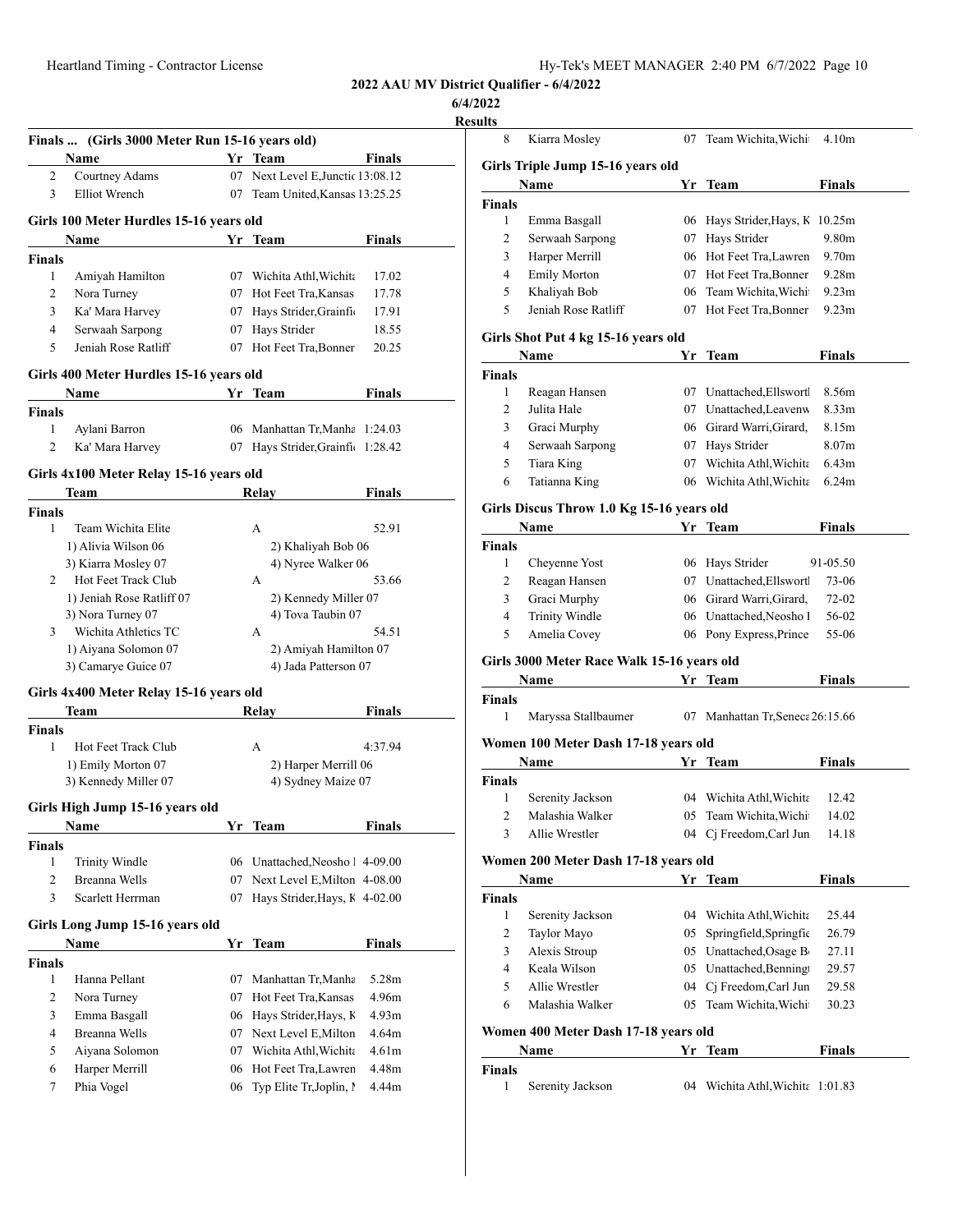| Hy-Tek's MEET MANAGER 2:40 PM 6/7/2022 Page 11 |  |  |  |  |  |
|------------------------------------------------|--|--|--|--|--|
|------------------------------------------------|--|--|--|--|--|

**6/4/2022**

**Results**

|                    | Finals  (Women 400 Meter Dash 17-18 years old) |    |                                   |               |  |
|--------------------|------------------------------------------------|----|-----------------------------------|---------------|--|
|                    | Name                                           |    | Yr Team                           | <b>Finals</b> |  |
| 2                  | Alexis Stroup                                  |    | 05 Unattached, Osage B 1:03.02    |               |  |
| 3                  | Keala Wilson                                   |    | 05 Unattached, Benning 1:07.15    |               |  |
| $\overline{4}$     | Allie Wrestler                                 |    | 04 Cj Freedom, Carl Jun 1:12.25   |               |  |
|                    | Women 800 Meter Run 17-18 years old            |    |                                   |               |  |
|                    | Name                                           |    | Yr Team                           | Finals        |  |
| <b>Finals</b>      |                                                |    |                                   |               |  |
| $\mathbf{1}$       | Keala Wilson                                   |    | 05 Unattached, Benning 2:50.50    |               |  |
| $\overline{2}$     | <b>Brooke Kreeger</b>                          |    | 05 Unattached, Shawnee 2:56.69    |               |  |
| 3                  | Novella Ptacek                                 |    | 05 Hot Feet Tra, Paola, 1 3:06.61 |               |  |
|                    | Women 1500 Meter Run 17-18 years old           |    |                                   |               |  |
|                    | Name                                           |    | Yr Team                           | Finals        |  |
| Finals             |                                                |    |                                   |               |  |
| 1                  | Kendra Zeilstra                                |    | 05 Pony Express, Bruns 5:38.58    |               |  |
| $\overline{c}$     | <b>Brooke Kreeger</b>                          |    | 05 Unattached, Shawnee 6:13.81    |               |  |
| 3                  | Novella Ptacek                                 |    | 05 Hot Feet Tra, Paola, 1 6:31.12 |               |  |
|                    | Women 3000 Meter Run 17-18 years old           |    |                                   |               |  |
|                    | Name                                           | Yr | Team                              | Finals        |  |
| <b>Finals</b>      |                                                |    |                                   |               |  |
| 1                  | Kendra Zeilstra                                | 05 | Pony Express, Bruns 12:44.18      |               |  |
|                    |                                                |    |                                   |               |  |
|                    | Women 100 Meter Hurdles 17-18 years old        |    |                                   |               |  |
|                    | Name                                           |    | Yr Team                           | Finals        |  |
| <b>Finals</b><br>1 | Mckinlee Walker                                |    | 05 Unattached, Andover            | 15.55         |  |
| $\overline{2}$     | Tessa Bender                                   |    | 04 Unattached, Abilene,           | 19.28         |  |
|                    |                                                |    |                                   |               |  |
|                    | Women High Jump 17-18 years old                |    |                                   |               |  |
|                    | <b>Name</b>                                    |    | Yr Team                           | Finals        |  |
| Finals             |                                                |    |                                   |               |  |
| 1                  | Mckinlee Walker                                |    | 05 Unattached, Andover 4-10.00    |               |  |
|                    | Women Long Jump 17-18 years old                |    |                                   |               |  |
|                    | Name                                           |    | Yr Team                           | <b>Finals</b> |  |
| <b>Finals</b>      |                                                |    |                                   |               |  |
| 1                  | Taylor Mayo                                    | 05 | Springfield, Springfic            | 5.72m         |  |
| 2                  | Janae Granere                                  |    | 05 Girard Warri, Moran,           | 5.19m         |  |
| 3                  | Mckinlee Walker                                | 05 | Unattached, Andover               | 4.56m         |  |
| 4                  | Allie Wrestler                                 | 04 | Cj Freedom, Carl Jun              | 3.84m         |  |
| 5                  | Malashia Walker                                | 05 | Team Wichita, Wichi               | 3.26m         |  |
|                    | Women Triple Jump 17-18 years old              |    |                                   |               |  |
|                    | Name                                           | Yr | Team                              | <b>Finals</b> |  |
| Finals             |                                                |    |                                   |               |  |
| 1                  | Taylor Mayo                                    | 05 | Springfield, Springfic            | 11.64m        |  |
| 2                  | Janae Granere                                  | 05 | Girard Warri, Moran,              | 10.67m        |  |
|                    | Women Shot Put 4 kg 17-18 years old            |    |                                   |               |  |
|                    | Name                                           | Yr | Team                              | <b>Finals</b> |  |
| Finals             |                                                |    |                                   |               |  |
| 1                  | Kaelyn Means                                   | 04 | Hays Strider, Stockto             | 10.47m        |  |
| 2                  | Maggi Lindenmeyer                              | 04 | Hays Strider, Hays, K             | 10.29m        |  |
| 3                  | Halle Lohmeyer                                 | 04 | Hays Strider, Hays, K             | 10.05m        |  |
|                    |                                                |    |                                   |               |  |

| Women Discus Throw 1.0 kg 17-18 years old |                                    |    |                              |               |  |  |
|-------------------------------------------|------------------------------------|----|------------------------------|---------------|--|--|
| Name                                      |                                    |    | Yr Team                      | Finals        |  |  |
| <b>Finals</b>                             |                                    |    |                              |               |  |  |
| 1                                         | Kaelyn Means                       | 04 | Hays Strider, Stockto 38.70m |               |  |  |
| $\overline{c}$                            | Halle Lohmeyer                     | 04 | Hays Strider, Hays, K        | 32.60m        |  |  |
| 3                                         | Maggi Lindenmeyer                  | 04 | Hays Strider, Hays, K        | 30.18m        |  |  |
| $\overline{4}$                            | Kaylee Hammerschmidt               | 05 | Hays Strider, Hays, K 28.96m |               |  |  |
|                                           | <b>Boys 100 Meter Dash 8-under</b> |    |                              |               |  |  |
|                                           | Name                               | Yr | Team                         | <b>Finals</b> |  |  |
| <b>Finals</b>                             |                                    |    |                              |               |  |  |
| 1                                         | Le'Corey Mercy                     |    | 14 Wichita Athl, Wichita     | 15.72         |  |  |
| $\overline{c}$                            | Ellijah Berry                      | 14 | KC Storm Tra, Kansa          | 15.84         |  |  |
| 3                                         | Ellis Berry                        |    | 14 KC Storm Tra, Kansa       | 16.20         |  |  |
| $\overline{4}$                            | Peyton Clay                        | 14 | KC Dark Knig, Kans           | 16.23         |  |  |
| 5                                         | Hudson Ward                        | 15 | Hot Feet Tra, Belton,        | 16.63         |  |  |
| 6                                         | <b>Everett Emery</b>               | 16 | Team United, Topeka          | 16.64         |  |  |
| 7                                         | Avery Jackson                      | 15 | Next Level E, Junctic        | 16.74         |  |  |
| 8                                         | Raheim Dixon                       | 14 | KC Dark Knig, Grand          | 16.91         |  |  |
| 9                                         | Derrick Webb Jr                    | 15 | KC Dark Knig, Kans           | 16.97         |  |  |
| 10                                        | Cole Capo                          | 15 | Hot Feet Tra, Leawoo         | 17.13         |  |  |
| 11                                        | Lucas Velazquez                    | 14 | Rice Athleti, Leaveny        | 17.41         |  |  |
| 12                                        | Ty'shaun Jones                     | 15 | KC Dark Knig, Kans           | 17.88         |  |  |
| 13                                        | <b>Tamarion Phillips</b>           | 14 | KC Dark Knig, Kans           | 17.97         |  |  |
| 14                                        | Jordan Daniels                     | 14 | Hot Feet Tra, Kansas         | 18.40         |  |  |
| 15                                        | <b>Emmett Grant</b>                | 15 | KC Dark Knig, Gardı          | 18.86         |  |  |
| 16                                        | King Pruitt                        | 15 | Wichita Athl, Wichita        | 18.91         |  |  |
| 17                                        | Jaden Norris                       | 14 | KC Dark Knig, Kans           | 18.96         |  |  |
| 18                                        | Trey Green                         | 16 | Elevate Trac, Olathe,        | 19.11         |  |  |
| 19                                        | Emmett Yadullah                    | 15 | Hot Feet Tra, Shawne         | 19.15         |  |  |
| 20                                        | Josiah Norris                      | 16 | KC Dark Knig, Kans           | 19.95         |  |  |
| 22                                        | Araythian Coward                   | 16 | Blue Devils, Lees Su         | 22.90         |  |  |
|                                           | Roys 200 Meter Dash & under        |    |                              |               |  |  |

#### **Boys 200 Meter Dash 8-under**

|                | Name<br>Yr<br><b>Team</b> |    | Finals                   |       |
|----------------|---------------------------|----|--------------------------|-------|
| <b>Finals</b>  |                           |    |                          |       |
| 1              | Christian Ganheart        |    | 14 Unattached, Stilwell, | 32.68 |
| $\overline{c}$ | Le'Corey Mercy            | 14 | Wichita Athl, Wichita    | 32.73 |
| 3              | Peyton Clay               |    | 14 KC Dark Knig, Kans    | 34.15 |
| 4              | Ellijah Berry             | 14 | KC Storm Tra, Kansa      | 34.79 |
| 5              | <b>Everett Emery</b>      | 16 | Team United, Topeka      | 35.00 |
| 6              | Raheim Dixon              | 14 | KC Dark Knig, Grand      | 35.93 |
| 7              | Avery Jackson             | 15 | Next Level E, Junctic    | 36.37 |
| 8              | Cole Capo                 | 15 | Hot Feet Tra, Leawoo     | 36.49 |
| 9              | Lucas Velazquez           | 14 | Rice Athleti, Leaveny    | 36.86 |
| 10             | Zachariah Brown           | 14 | Girard Warri, Pittburg   | 37.82 |
| 11             | Jaden Norris              | 14 | KC Dark Knig, Kans       | 38.36 |
| 12             | Derrick Webb Jr           | 15 | KC Dark Knig, Kans       | 38.57 |
| 13             | King Pruitt               | 15 | Wichita Athl, Wichita    | 40.61 |
| 14             | <b>Emiery Victor</b>      | 14 | Team United, Topeka      | 42.01 |
| 15             | Emmett Yadullah           | 15 | Hot Feet Tra, Shawne     | 42.95 |
| 16             | Easton Dixon              | 14 | Team Wichita, Wichi      | 49.68 |
| 17             | Araythian Coward          | 16 | Blue Devils, Lees Su     | 50.02 |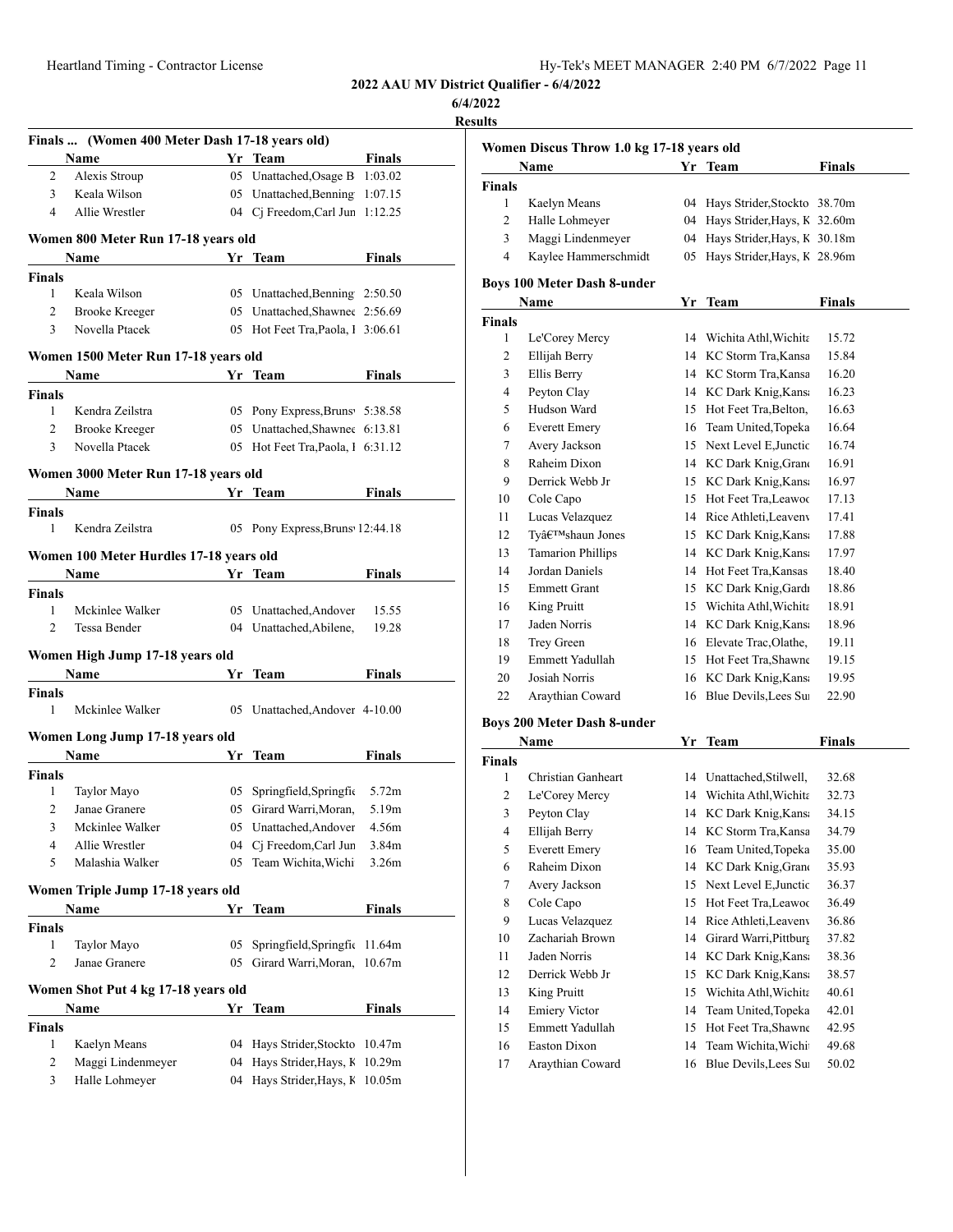Heartland Timing - Contractor License

**2022 AAU MV District Qualifier - 6/4/2022**

**6/4/2022**

|                | <b>Boys 400 Meter Dash 8-under</b>          |          |                                                                      |                   |
|----------------|---------------------------------------------|----------|----------------------------------------------------------------------|-------------------|
|                | <b>Name</b>                                 |          | Yr Team                                                              | Finals            |
| Finals         |                                             |          |                                                                      |                   |
| 1              | Christian Ganheart                          |          | 14 Unattached, Stilwell,                                             | 1:16.72           |
| $\overline{c}$ | Hudson Ward                                 | 15       | Hot Feet Tra, Belton,                                                | 1:23.43           |
| 3              | Ellijah Berry                               | 14       | KC Storm Tra, Kansa 1:24.21                                          |                   |
| 4              | Avery Jackson                               | 15       | Next Level E, Junctic 1:24.31                                        |                   |
| 5              | Lucas Velazquez                             |          | 14 Rice Athleti, Leaveny                                             | 1:24.42           |
| 6              | Le'Corey Mercy                              |          | 14 Wichita Athl, Wichita                                             | 1:26.06           |
| 7              | <b>Blake Hughes</b>                         |          | 14 Hot Feet Tra, Shawne                                              | 1:29.62           |
| 8              | Zachariah Brown                             |          | 14 Girard Warri, Pittburg                                            | 1:29.74           |
| 9              | <b>Beckett Kitchen</b>                      |          | 14 Hays Strider, Hays, K                                             | 1:32.73           |
| 10             | Sullivan Hammeke                            |          | 14 Elevate Trac, Olathe,                                             | 1:35.14           |
| 11             | Easton Dixon                                |          | 14 Team Wichita, Wichi                                               | 1:37.04           |
| 12             | Finley Zimmerman                            | 16       | Hays Strider, Hays, K                                                | 1:39.19           |
| 13             | <b>Emiery Victor</b>                        |          | 14 Team United, Topeka                                               | 1:39.41           |
| 14             | Trey Green                                  |          | 16 Elevate Trac, Olathe,                                             | 1:40.05           |
| 15             | Jax Vratil                                  | 15       | Hays Strider, Hays, K                                                | 1:42.91           |
| 16             | Emmett Yadullah                             | 15       | Hot Feet Tra, Shawne 1:44.79                                         |                   |
| 17             | Araythian Coward                            | 16       | Blue Devils, Lees Su                                                 | 2:00.68           |
|                | <b>Boys 800 Meter Run 8-under</b>           |          |                                                                      |                   |
|                | Name                                        |          | Yr Team                                                              | Finals            |
| <b>Finals</b>  |                                             |          |                                                                      |                   |
| 1              | Decarlos Davis                              |          | 14 Next Level E, Junctic 3:07.99                                     |                   |
| 2              | Beckett Kitchen                             |          | 14 Hays Strider, Hays, K 3:22.63                                     |                   |
| 3              | Sullivan Hammeke                            |          | 14 Elevate Trac, Olathe, 3:27.63                                     |                   |
| 4              | Kor'ron Johnney                             | 14       | KC Dark Knig, Gran(3:31.26)                                          |                   |
| 5              | Finley Zimmerman                            | 16       | Hays Strider, Hays, K 3:44.13                                        |                   |
| 6              | <b>Easton Dixon</b>                         | 14       | Team Wichita, Wichi                                                  | 3:53.14           |
|                |                                             |          |                                                                      |                   |
|                | Boys 1500 Meter Run 8-under                 |          |                                                                      |                   |
|                | Name                                        |          | Yr Team                                                              | Finals            |
| Finals<br>1    | Decarlos Davis                              |          |                                                                      |                   |
| 2              | Finley Zimmerman                            |          | 14 Next Level E, Junctic 6:03.78<br>16 Hays Strider, Hays, K 7:14.29 |                   |
|                |                                             |          |                                                                      |                   |
|                | <b>Boys 4x100 Meter Relay 8-under</b>       |          |                                                                      |                   |
|                | Team                                        |          | Relav                                                                | <b>Finals</b>     |
| <b>Finals</b>  |                                             |          |                                                                      |                   |
| $\mathbf{1}$   | <b>KC Dark Knights</b>                      |          | A                                                                    | 1:08.65           |
|                | 1) Derrick Webb Jr 15                       |          | 2) Jaden Norris 14                                                   |                   |
|                | 3) Peyton Clay 14                           |          | 4) Raheim Dixon 14                                                   |                   |
|                | <b>Boys Long Jump 8-under</b>               |          |                                                                      |                   |
|                | Name                                        |          | Yr Team                                                              | <b>Finals</b>     |
| <b>Finals</b>  |                                             |          |                                                                      |                   |
| 1              | Christian Ganheart                          | 14       | Unattached, Stilwell,                                                | 3.24m             |
| 2              | <b>Emiery Victor</b>                        | 14       | Team United, Topeka                                                  | 2.67m             |
| 3              | Cole Capo                                   | 15       | Hot Feet Tra, Leawoo                                                 | 2.59m             |
| 3              | Zachariah Brown                             |          | 14 Girard Warri, Pittburg                                            | 2.59 <sub>m</sub> |
| 5              | Ty'shaun Jones                              | 15       | KC Dark Knig, Kans                                                   | 2.51m             |
| 6              | Beckett Kitchen                             | 14       | Hays Strider, Hays, K                                                | 2.47m             |
|                | <b>Blake Hughes</b>                         |          | 14 Hot Feet Tra, Shawne                                              | 2.44m             |
|                |                                             |          |                                                                      |                   |
| 7              |                                             |          |                                                                      |                   |
| 8<br>9         | <b>Everett Emery</b><br><b>Emmett Grant</b> | 16<br>15 | Team United, Topeka<br>KC Dark Knig, Gardı                           | 2.35m<br>2.19m    |

| 10            | Trey Green                              |    | 16 Elevate Trac, Olathe,    | 2.15m             |
|---------------|-----------------------------------------|----|-----------------------------|-------------------|
| 10            | Parker Reed                             |    | 15 Hays Strider, Hays, K    | 2.15m             |
| 12            | Theron Gilreath                         |    | 14 Elevate Trac, Olathe,    | 2.12m             |
| 13            | William Meier                           |    | 14 Hays Strider, Hays, K    | 2.10 <sub>m</sub> |
| 14            | Jax Vratil                              |    | 15 Hays Strider, Hays, K    | 1.95m             |
| 14            | Jordan Daniels                          |    | 14 Hot Feet Tra, Kansas     | 1.95m             |
| 16            | Kor'ron Johnney                         |    | 14 KC Dark Knig, Grano      | 1.94m             |
| 17            | King Pruitt                             | 15 | Wichita Athl, Wichita       | 1.89m             |
| 18            | James Murphy                            | 15 | Girard Warri, Girard,       | 1.10 <sub>m</sub> |
|               | <b>Boys Shot Put 4 lbs 8-under</b>      |    |                             |                   |
|               | Name                                    |    | Yr Team                     | Finals            |
| <b>Finals</b> |                                         |    |                             |                   |
| 1             | Theron Gilreath                         |    | 14 Elevate Trac, Olathe,    | 5.93m             |
| 2             | Ellis Berry                             |    | 14 KC Storm Tra, Kansa      | 5.90m             |
| 3             | William Meier                           |    | 14 Hays Strider, Hays, K    | 4.86m             |
| 4             | Ty'shaun Jones                          |    | 15 KC Dark Knig, Kans       | 4.15m             |
| 5             | Jordan Daniels                          |    | 14 Hot Feet Tra, Kansas     | 3.31 <sub>m</sub> |
| 6             | Josiah Norris                           |    | 16 KC Dark Knig, Kans       | 3.10 <sub>m</sub> |
|               | Boys Javelin Throw Turbo (300 g 8-under |    |                             |                   |
|               | Name                                    |    | Yr Team                     | <b>Finals</b>     |
| Finals        |                                         |    |                             |                   |
| 1             | Theron Gilreath                         |    | 14 Elevate Trac, Olathe,    | 22.18m            |
| 2             | Ellis Berry                             |    | 14 KC Storm Tra, Kansa      | 19.62m            |
| 3             | <b>Blake Hughes</b>                     |    | 14 Hot Feet Tra, Shawne     | 14.10m            |
| 4             | Sullivan Hammeke                        |    | 14 Elevate Trac, Olathe,    | 13.54m            |
| 5             | Kor'ron Johnney                         |    | 14 KC Dark Knig, Grand      | 11.14m            |
| 6             | Hudson Ward                             |    | 15 Hot Feet Tra, Belton,    | 10.70m            |
| 7             | William Meier                           |    | 14 Hays Strider, Hays, K    | 10.16m            |
| 8             | Parker Reed                             |    | 15 Hays Strider, Hays, K    | 9.70 <sub>m</sub> |
| 9             | Jax Vratil                              |    | 15 Hays Strider, Hays, K    | 7.34m             |
| 10            | Josiah Norris                           | 16 | KC Dark Knig, Kans          | 6.82m             |
| 11            | James Murphy                            | 15 | Girard Warri, Girard,       | 6.22m             |
|               | Boys 100 Meter Dash 9 years old         |    |                             |                   |
|               | Name                                    |    | Yr Team                     | Finals            |
| <b>Finals</b> |                                         |    |                             |                   |
| 1             | Da'Zarion Johnson                       | 13 | Team Wichita, Wichi         | 14.31             |
| 2             | Maurice Turner Jr                       |    | 13 KC Dark Knig, Blue       | 14.88             |
| 3             | Jamison Forbush                         |    | 13 Windsteppers, Grand      | 15.03             |
| 4             | Parker Hake                             | 13 | Manhattan Tr, Wame          | 15.61             |
| 5             | Marcus Moore                            | 13 | Direct One, Grandvie        | 17.21             |
|               | Boys 200 Meter Dash 9 years old         |    |                             |                   |
|               | Name                                    |    | Yr Team                     | <b>Finals</b>     |
| <b>Finals</b> |                                         |    |                             |                   |
| 1             | Keion Tatum                             |    | 13 KC Dark Knig, Indep      | 30.39             |
| 2             | Da'Zarion Johnson                       |    | 13 Team Wichita, Wichi      | 30.97             |
| 3             | Maurice Turner Jr                       |    | 13 KC Dark Knig, Blue       | 31.50             |
| 4             | Isaac Lewis                             |    | 13 Hot Feet Tra, Stilwell   | 33.34             |
| 5             | <b>Brendan Gragg</b>                    | 13 | Manhattan Tr, Saint (       | 35.75             |
|               | Boys 400 Meter Dash 9 years old         |    |                             |                   |
|               | Name                                    | Yr | Team                        | <b>Finals</b>     |
| Finals        |                                         |    |                             |                   |
| 1             | Cameron Cay                             | 13 | Team United, Topeka 1:10.92 |                   |
|               |                                         |    |                             |                   |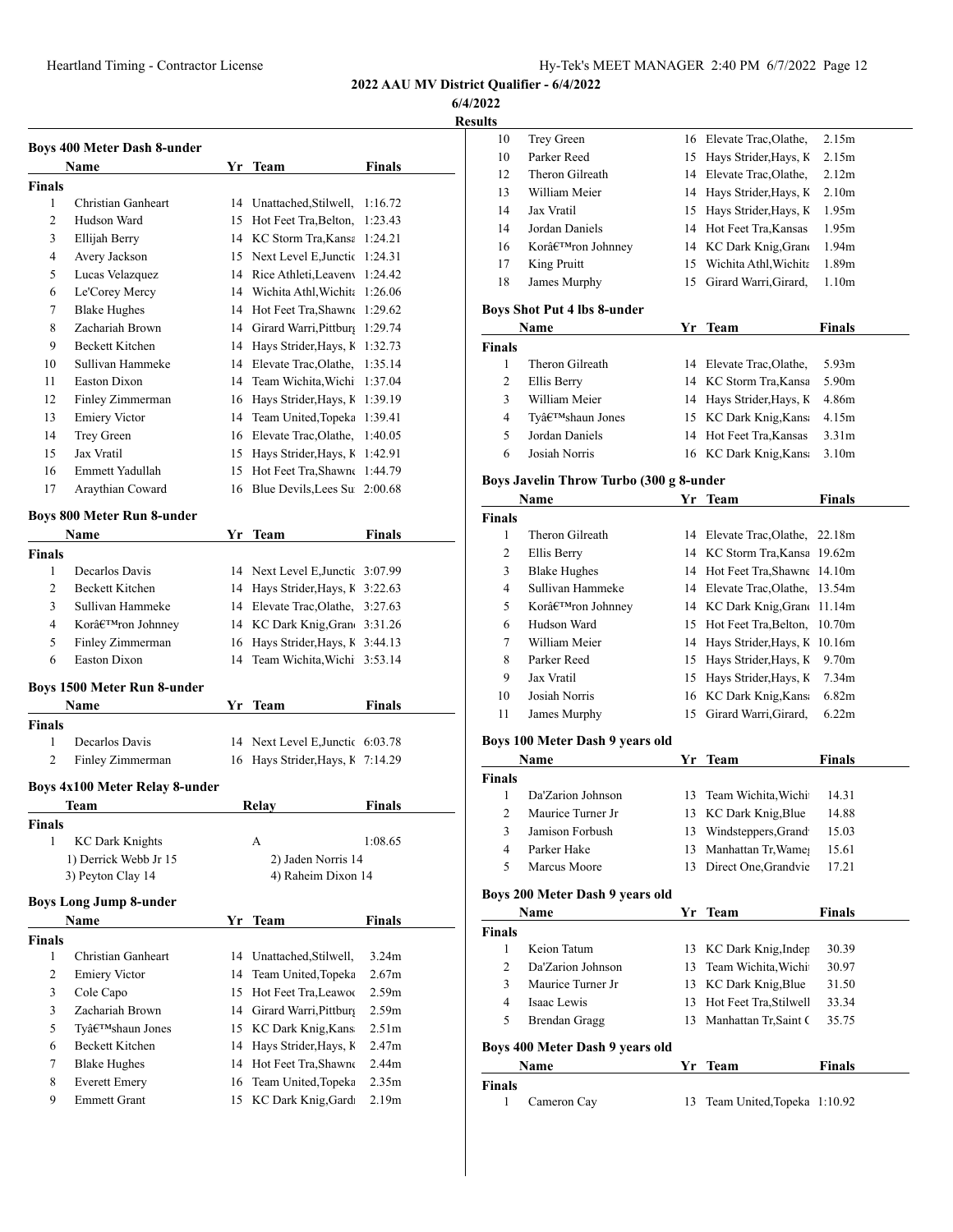**2022 AAU MV District Qualifier - 6/4/2022**

**6/4/2022**

|               | Finals  (Boys 400 Meter Dash 9 years old) |    |                                   |                   |
|---------------|-------------------------------------------|----|-----------------------------------|-------------------|
|               | Name                                      |    | Yr Team                           | Finals            |
| 2             | Keion Tatum                               |    | 13 KC Dark Knig, Inder 1:14.61    |                   |
| 3             | Da'Zarion Johnson                         |    | 13 Team Wichita, Wichi            | 1:17.71           |
| 4             | Jaxon Enlow                               |    | 13 Team Wichita, Wichi            | 1:17.90           |
| 5             | Gatlin Owens                              |    | 13 Hot Feet Tra, Shawne 1:18.15   |                   |
| 6             | Kade Schallon                             |    | 13 Hot Feet Tra, Shawne 1:21.28   |                   |
| 7             | Isaac Ballek                              | 13 | Johnson Coun, Overl 1:21.68       |                   |
| 8             | <b>Brendan Gragg</b>                      |    | 13 Manhattan Tr, Saint (1:21.84   |                   |
| 9             | Isaac Lewis                               |    | 13 Hot Feet Tra, Stilwell 1:22.13 |                   |
| 10            | Lucas Asher                               | 13 | Johnson Coun, Olath 1:31.09       |                   |
| 11            | Avery Victor                              | 13 | Team United, Topeka 1:38.63       |                   |
|               | Boys 800 Meter Run 9 years old            |    |                                   |                   |
|               | Name                                      | Yr | Team                              | Finals            |
| <b>Finals</b> |                                           |    |                                   |                   |
| 1             | Douglas Bell IV                           |    | 13 Next Level E, Manha 2:48.46    |                   |
| 2             | Cameron Cay                               |    | 13 Team United, Topeka 2:49.87    |                   |
| 3             | Gatlin Owens                              |    | 13 Hot Feet Tra, Shawne 2:52.04   |                   |
| 4             | Kade Schallon                             |    | 13 Hot Feet Tra, Shawne 2:55.24   |                   |
| 5             | Jaxon Enlow                               |    | 13 Team Wichita, Wichi 2:59.68    |                   |
| 6             | Isaac Ballek                              | 13 | Johnson Coun, Overl 2:59.70       |                   |
| 7             | Isaac Lewis                               |    | 13 Hot Feet Tra, Stilwell 3:10.05 |                   |
| 8             | Davin Ganaway                             |    | 13 Columbia Sup, Colur 3:10.45    |                   |
| 9             | Malcolm Amos                              |    | 13 Next Level E, Manha 3:20.36    |                   |
| 10            | Tommy Sullivan                            | 13 | Johnson Coun, Lenex 3:22.58       |                   |
| 11            | Avery Victor                              | 13 | Team United, Topeka 3:54.26       |                   |
|               | Boys 1500 Meter Run 9 years old           |    |                                   |                   |
|               | Name                                      | Yr | Team                              | <b>Finals</b>     |
| <b>Finals</b> |                                           |    |                                   |                   |
| 1             | Douglas Bell IV                           |    | 13 Next Level E, Manha 5:29.80    |                   |
| 2             | Kade Schallon                             |    | 13 Hot Feet Tra, Shawne 5:51.55   |                   |
| 3             | Jaxon Enlow                               |    | 13 Team Wichita, Wichi 5:53.67    |                   |
| 4             | Davin Ganaway                             |    | 13 Columbia Sup, Colur 6:15.22    |                   |
| 5             | Malcolm Amos                              |    | 13 Next Level E, Manha 6:37.64    |                   |
| 6             | Tommy Sullivan                            | 13 | Johnson Coun, Lenex 6:53.96       |                   |
| 7             | Lucas Asher                               | 13 | Johnson Coun, Olath 6:55.52       |                   |
|               | Boys Long Jump 9 years old                |    |                                   |                   |
|               | Name                                      |    | Yr Team                           | <b>Finals</b>     |
| <b>Finals</b> |                                           |    |                                   |                   |
| 1             | Cameron Cay                               | 13 | Team United, Topeka               | 3.94 <sub>m</sub> |
| 2             | Jamison Forbush                           | 13 | Windsteppers, Grand               | 3.54 <sub>m</sub> |
| 3             | Parker Hake                               | 13 | Manhattan Tr, Wame                | 3.30 <sub>m</sub> |
| 4             | Davin Ganaway                             | 13 | Columbia Sup, Colur               | 3.02 <sub>m</sub> |
| 5             | Brendan Gragg                             | 13 | Manhattan Tr, Saint (             | 2.99 <sub>m</sub> |
| 6             | Lucas Asher                               | 13 | Johnson Coun, Olath               | 2.52m             |
| 7             | <b>Avery Victor</b>                       | 13 | Team United, Topeka               | 2.37 <sub>m</sub> |
| 8             | Marcus Moore                              | 13 | Direct One, Grandvie              | 2.24 <sub>m</sub> |
|               | Boys Shot Put 6 lbs 9 years old           |    |                                   |                   |
|               | Name                                      |    | Yr Team                           | <b>Finals</b>     |
| <b>Finals</b> |                                           |    |                                   |                   |
| 1             | Barrett Abercrombie                       | 13 | Unattached, Beloit, K             | 5.55m             |
| 2             | Isaac Ballek                              | 13 | Johnson Coun, Overl               | 5.30m             |

| Samarth Rawal                    | 13                                 | Johnson Coun, Leaw                                                         | 4.56m                                                                                                                                                                                                                                                                                                                                                                                                                                                                                                                                                                                                                                                                                                                                                                                       |
|----------------------------------|------------------------------------|----------------------------------------------------------------------------|---------------------------------------------------------------------------------------------------------------------------------------------------------------------------------------------------------------------------------------------------------------------------------------------------------------------------------------------------------------------------------------------------------------------------------------------------------------------------------------------------------------------------------------------------------------------------------------------------------------------------------------------------------------------------------------------------------------------------------------------------------------------------------------------|
|                                  |                                    |                                                                            |                                                                                                                                                                                                                                                                                                                                                                                                                                                                                                                                                                                                                                                                                                                                                                                             |
| Name                             | Yr                                 | Team                                                                       | Finals                                                                                                                                                                                                                                                                                                                                                                                                                                                                                                                                                                                                                                                                                                                                                                                      |
|                                  |                                    |                                                                            |                                                                                                                                                                                                                                                                                                                                                                                                                                                                                                                                                                                                                                                                                                                                                                                             |
| Jamison Forbush                  | 13                                 |                                                                            |                                                                                                                                                                                                                                                                                                                                                                                                                                                                                                                                                                                                                                                                                                                                                                                             |
| Parker Hake                      |                                    |                                                                            |                                                                                                                                                                                                                                                                                                                                                                                                                                                                                                                                                                                                                                                                                                                                                                                             |
| Samarth Rawal                    |                                    |                                                                            |                                                                                                                                                                                                                                                                                                                                                                                                                                                                                                                                                                                                                                                                                                                                                                                             |
| Tommy Sullivan                   |                                    |                                                                            |                                                                                                                                                                                                                                                                                                                                                                                                                                                                                                                                                                                                                                                                                                                                                                                             |
| <b>Barrett Abercrombie</b>       |                                    |                                                                            |                                                                                                                                                                                                                                                                                                                                                                                                                                                                                                                                                                                                                                                                                                                                                                                             |
| Marcus Moore                     |                                    |                                                                            |                                                                                                                                                                                                                                                                                                                                                                                                                                                                                                                                                                                                                                                                                                                                                                                             |
|                                  |                                    |                                                                            |                                                                                                                                                                                                                                                                                                                                                                                                                                                                                                                                                                                                                                                                                                                                                                                             |
| Name                             |                                    | Team                                                                       | Finals                                                                                                                                                                                                                                                                                                                                                                                                                                                                                                                                                                                                                                                                                                                                                                                      |
|                                  |                                    |                                                                            |                                                                                                                                                                                                                                                                                                                                                                                                                                                                                                                                                                                                                                                                                                                                                                                             |
| Samarth Rawal                    | 13                                 | Johnson Coun, Leaw 16:42.85                                                |                                                                                                                                                                                                                                                                                                                                                                                                                                                                                                                                                                                                                                                                                                                                                                                             |
|                                  |                                    |                                                                            |                                                                                                                                                                                                                                                                                                                                                                                                                                                                                                                                                                                                                                                                                                                                                                                             |
| Name                             |                                    | Team                                                                       | Finals                                                                                                                                                                                                                                                                                                                                                                                                                                                                                                                                                                                                                                                                                                                                                                                      |
|                                  |                                    |                                                                            |                                                                                                                                                                                                                                                                                                                                                                                                                                                                                                                                                                                                                                                                                                                                                                                             |
| Jaxson Cole                      |                                    |                                                                            | 13.36                                                                                                                                                                                                                                                                                                                                                                                                                                                                                                                                                                                                                                                                                                                                                                                       |
| Maddox Gonzales                  |                                    |                                                                            | 14.11                                                                                                                                                                                                                                                                                                                                                                                                                                                                                                                                                                                                                                                                                                                                                                                       |
| K <sub>3</sub> Scott Iii         |                                    |                                                                            | 14.27                                                                                                                                                                                                                                                                                                                                                                                                                                                                                                                                                                                                                                                                                                                                                                                       |
| Ajani Soloman                    |                                    |                                                                            | 14.57                                                                                                                                                                                                                                                                                                                                                                                                                                                                                                                                                                                                                                                                                                                                                                                       |
| Jaxyn Small                      |                                    |                                                                            | 14.69                                                                                                                                                                                                                                                                                                                                                                                                                                                                                                                                                                                                                                                                                                                                                                                       |
| Carson Grant                     |                                    |                                                                            | 15.03                                                                                                                                                                                                                                                                                                                                                                                                                                                                                                                                                                                                                                                                                                                                                                                       |
| Dalton Vaneaton                  |                                    |                                                                            | 15.18                                                                                                                                                                                                                                                                                                                                                                                                                                                                                                                                                                                                                                                                                                                                                                                       |
| Ty'keem Holden Jr                |                                    |                                                                            | 15.34                                                                                                                                                                                                                                                                                                                                                                                                                                                                                                                                                                                                                                                                                                                                                                                       |
| Gabriel Walsh                    |                                    |                                                                            | 15.42                                                                                                                                                                                                                                                                                                                                                                                                                                                                                                                                                                                                                                                                                                                                                                                       |
| Jerrek Dansel                    |                                    |                                                                            | 15.86                                                                                                                                                                                                                                                                                                                                                                                                                                                                                                                                                                                                                                                                                                                                                                                       |
| Gabriel Davis                    |                                    |                                                                            | 16.51                                                                                                                                                                                                                                                                                                                                                                                                                                                                                                                                                                                                                                                                                                                                                                                       |
| Evan Wesley                      |                                    |                                                                            | 17.79                                                                                                                                                                                                                                                                                                                                                                                                                                                                                                                                                                                                                                                                                                                                                                                       |
| <b>Blaise Stallbaumer</b>        |                                    |                                                                            | 18.03                                                                                                                                                                                                                                                                                                                                                                                                                                                                                                                                                                                                                                                                                                                                                                                       |
| Mason Huwa                       |                                    |                                                                            | 20.01                                                                                                                                                                                                                                                                                                                                                                                                                                                                                                                                                                                                                                                                                                                                                                                       |
|                                  |                                    |                                                                            |                                                                                                                                                                                                                                                                                                                                                                                                                                                                                                                                                                                                                                                                                                                                                                                             |
|                                  |                                    |                                                                            | <b>Finals</b>                                                                                                                                                                                                                                                                                                                                                                                                                                                                                                                                                                                                                                                                                                                                                                               |
|                                  |                                    |                                                                            |                                                                                                                                                                                                                                                                                                                                                                                                                                                                                                                                                                                                                                                                                                                                                                                             |
| Jaxson Cole                      | 12                                 | Team United, Ellswo                                                        | 27.11                                                                                                                                                                                                                                                                                                                                                                                                                                                                                                                                                                                                                                                                                                                                                                                       |
| Maddox Gonzales                  |                                    | Hot Feet Tra, Overlar                                                      | 29.95                                                                                                                                                                                                                                                                                                                                                                                                                                                                                                                                                                                                                                                                                                                                                                                       |
| K3 Scott Iii                     | 12                                 | Blue Thunder, Colum                                                        | 30.07                                                                                                                                                                                                                                                                                                                                                                                                                                                                                                                                                                                                                                                                                                                                                                                       |
| Carson Grant                     | 12                                 | KC Dark Knig, Gardı                                                        | 30.97                                                                                                                                                                                                                                                                                                                                                                                                                                                                                                                                                                                                                                                                                                                                                                                       |
|                                  |                                    |                                                                            | 31.52                                                                                                                                                                                                                                                                                                                                                                                                                                                                                                                                                                                                                                                                                                                                                                                       |
| Gabriel Walsh                    |                                    |                                                                            | 33.88                                                                                                                                                                                                                                                                                                                                                                                                                                                                                                                                                                                                                                                                                                                                                                                       |
| Adrian Roberson                  |                                    |                                                                            | 37.47                                                                                                                                                                                                                                                                                                                                                                                                                                                                                                                                                                                                                                                                                                                                                                                       |
|                                  | 12                                 | Team Wichita, Wichi                                                        | 41.64                                                                                                                                                                                                                                                                                                                                                                                                                                                                                                                                                                                                                                                                                                                                                                                       |
| Mason Huwa                       | 12                                 | Hays Strider, Hays, K                                                      | 46.72                                                                                                                                                                                                                                                                                                                                                                                                                                                                                                                                                                                                                                                                                                                                                                                       |
| Boys 400 Meter Dash 10 years old |                                    |                                                                            |                                                                                                                                                                                                                                                                                                                                                                                                                                                                                                                                                                                                                                                                                                                                                                                             |
| Name                             | Yr                                 | <b>Team</b>                                                                | <b>Finals</b>                                                                                                                                                                                                                                                                                                                                                                                                                                                                                                                                                                                                                                                                                                                                                                               |
|                                  |                                    |                                                                            |                                                                                                                                                                                                                                                                                                                                                                                                                                                                                                                                                                                                                                                                                                                                                                                             |
|                                  |                                    |                                                                            |                                                                                                                                                                                                                                                                                                                                                                                                                                                                                                                                                                                                                                                                                                                                                                                             |
| Jaxson Cole                      | 12                                 | Team United, Ellswo 1:04.53                                                |                                                                                                                                                                                                                                                                                                                                                                                                                                                                                                                                                                                                                                                                                                                                                                                             |
| Maddox Gonzales                  |                                    |                                                                            |                                                                                                                                                                                                                                                                                                                                                                                                                                                                                                                                                                                                                                                                                                                                                                                             |
|                                  | 12                                 | Hot Feet Tra, Overlar                                                      | 1:10.54                                                                                                                                                                                                                                                                                                                                                                                                                                                                                                                                                                                                                                                                                                                                                                                     |
| Emery Zimmerman                  |                                    | 12 Hays Strider, Hays, K                                                   | 1:10.87                                                                                                                                                                                                                                                                                                                                                                                                                                                                                                                                                                                                                                                                                                                                                                                     |
| Reece Miller                     | 12                                 | Team United, Topeka                                                        | 1:13.13                                                                                                                                                                                                                                                                                                                                                                                                                                                                                                                                                                                                                                                                                                                                                                                     |
| Ka'Drian Pruitt<br>K3 Scott Iii  | 12                                 | 12 Wichita Athl, Wichita<br>Blue Thunder, Colum 1:21.19                    | 1:15.80                                                                                                                                                                                                                                                                                                                                                                                                                                                                                                                                                                                                                                                                                                                                                                                     |
|                                  | Name<br>Jaxyn Small<br>Evan Wesley | Boys 100 Meter Dash 10 years old<br>Boys 200 Meter Dash 10 years old<br>Yr | Boys Javelin Throw Turbo (400 g 9 years old<br>Windsteppers, Grand 21.54m<br>13 Manhattan Tr, Wame; 20.26m<br>13 Johnson Coun, Leaw 15.24m<br>13 Johnson Coun, Lenex 13.84m<br>13 Unattached, Beloit, K 10.84m<br>13 Direct One, Grandvie 10.84m<br>Boys 1500 Meter Race Walk 9 years old<br>Yr<br>Yr<br>12 Team United, Ellswo:<br>12 Hot Feet Tra, Overlar<br>12 Blue Thunder, Colum<br>12 Wichita Athl, Wichita<br>12 Wichita Athl, Wichita<br>12 KC Dark Knig, Gardı<br>12 Newton Flyer, Little<br>12 KC Dark Knig, Lees<br>12 KC Dark Knig, Grand<br>12 Unattached, Weskan,<br>12 Direct One, Grandvie<br>12 Team Wichita, Wichi<br>12 Manhattan Tr, Seneca<br>12 Hays Strider, Hays, K<br>Team<br>12<br>12 Wichita Athl, Wichita<br>12 KC Dark Knig, Grand<br>12 Blue Devils, Lees Su |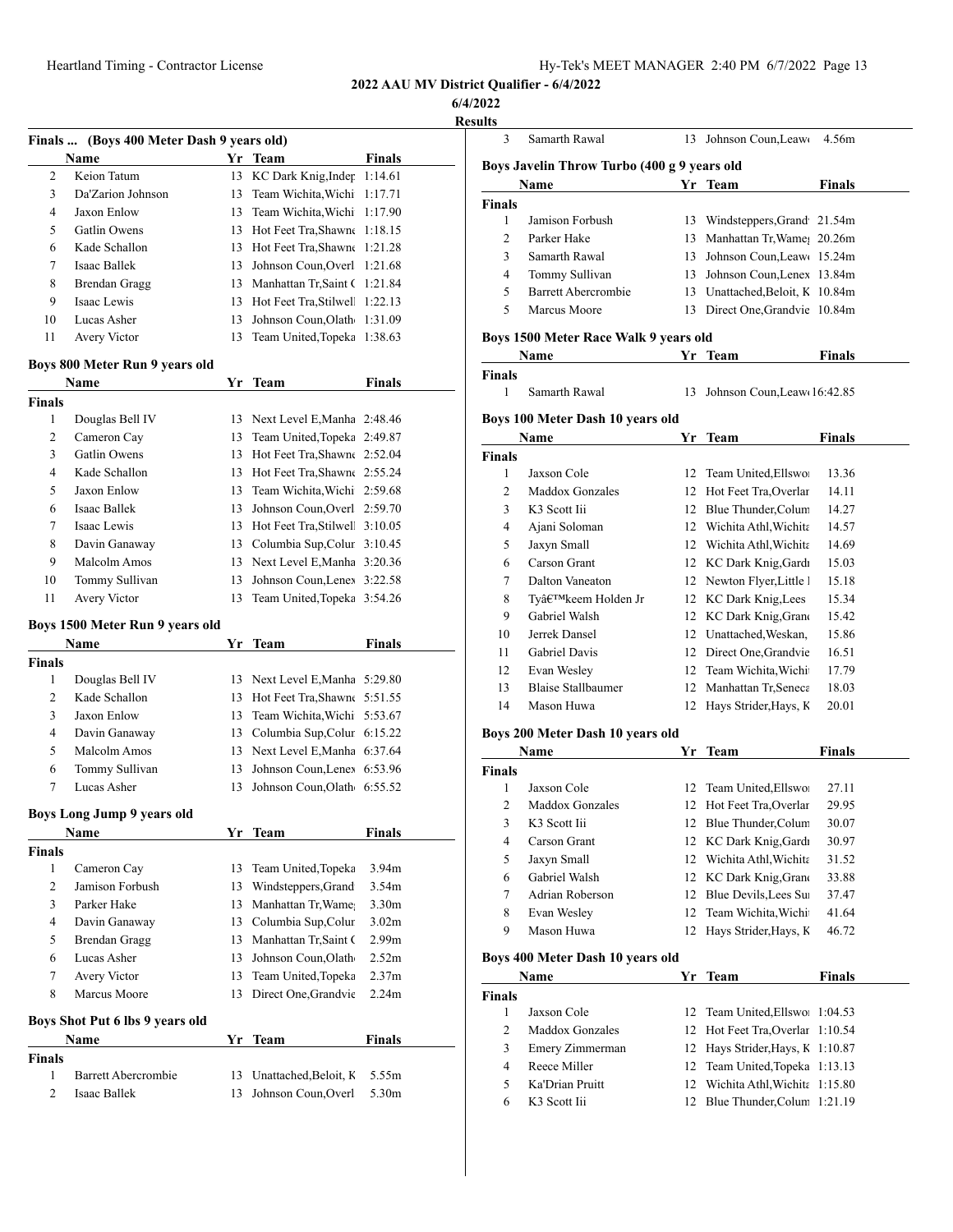**6/4/2022**

|                | Finals  (Boys 400 Meter Dash 10 years old) |    |                                  |                   |
|----------------|--------------------------------------------|----|----------------------------------|-------------------|
|                | Name                                       |    | Yr Team                          | Finals            |
| 7              | Winston Kevern                             | 12 | Hot Feet Tra, Kansas             | 1:25.26           |
| 8              | Adrian Roberson                            | 12 | Blue Devils, Lees Su             | 1:27.51           |
| 9              | <b>Blaise Stallbaumer</b>                  | 12 | Manhattan Tr, Seneca             | 1:33.83           |
| 10             | Evan Wesley                                | 12 | Team Wichita, Wichi              | 1:42.87           |
|                | Boys 800 Meter Run 10 years old            |    |                                  |                   |
|                | Name                                       | Yr | Team                             | Finals            |
| <b>Finals</b>  |                                            |    |                                  |                   |
| 1              | Emery Zimmerman                            |    | 12 Hays Strider, Hays, K 2:42.54 |                   |
| 2              | <b>Timothy Dean</b>                        |    | 12 Hot Feet Tra, Fort Le 2:49.25 |                   |
| 3              | Tayte Lewallen                             |    | 12 Hays Strider, Hays, K 2:51.86 |                   |
| 4              | Reece Miller                               |    | 12 Team United, Topeka 2:52.23   |                   |
| 5              | Cayden Curran                              |    | 12 Hot Feet Tra, Fort Le 2:55.18 |                   |
| 6              | Jonah Boos                                 |    | 12 Johnson Coun, Shaw: 2:57.28   |                   |
| 7              | Adrian Roberson                            |    | 12 Blue Devils, Lees Su 3:21.65  |                   |
| 8              | Christopher Moore                          |    | 12 Direct One, Grandvie 3:32.85  |                   |
| 9              | Jahan Gould                                | 12 | Johnson Coun, Shaw: 3:41.70      |                   |
|                | Boys 1500 Meter Run 10 years old           |    |                                  |                   |
|                | Name                                       | Yr | Team                             | Finals            |
| <b>Finals</b>  |                                            |    |                                  |                   |
| 1              | Emery Zimmerman                            |    | 12 Hays Strider, Hays, K 5:14.11 |                   |
| 2              | <b>Timothy Dean</b>                        |    | 12 Hot Feet Tra, Fort Le 5:26.94 |                   |
| 3              | Cayden Curran                              |    | 12 Hot Feet Tra, Fort Le 5:34.02 |                   |
| 4              | Jonah Boos                                 | 12 | Johnson Coun, Shaw 5:41.53       |                   |
| 5              | Tayte Lewallen                             |    | 12 Hays Strider, Hays, K 5:49.38 |                   |
| 6              | Winston Kevern                             |    | 12 Hot Feet Tra, Kansas 6:18.95  |                   |
| 7              | Jahan Gould                                |    | 12 Johnson Coun, Shaw: 7:13.42   |                   |
|                | Boys 4x100 Meter Relay 10 years old        |    |                                  |                   |
|                | Team                                       |    | Relay                            | Finals            |
| Finals         |                                            |    |                                  |                   |
| 1              | <b>KC Dark Knights</b>                     |    | А                                | 1:03.98           |
|                | 1) Gabriel Walsh 12                        |    | 2) Keion Tatum 13                |                   |
|                | 3) Maurice Turner Jr 13                    |    | 4) Ty'keem Holden Jr 12          |                   |
|                | Boys 4x400 Meter Relay 10 years old        |    |                                  |                   |
|                | Team                                       |    | Relay                            | Finals            |
| <b>Finals</b>  |                                            |    |                                  |                   |
| 1              | Hot Feet Track Club                        |    | A                                | 5:22.65           |
|                | 1) Cayden Curran 12                        |    | 2) Gatlin Owens 13               |                   |
|                | 3) Timothy Dean 12                         |    | 4) Winston Kevern 12             |                   |
|                | Boys High Jump 10 years old                |    |                                  |                   |
|                | Name                                       |    | Yr Team                          | Finals            |
| <b>Finals</b>  |                                            |    |                                  |                   |
| 1              | Dalton Vaneaton                            |    | 12 Newton Flyer, Little          | 1.05m             |
| $\overline{c}$ | Chase Harrell                              | 12 | Johnson Coun, Lees !             | 1.00 <sub>m</sub> |
| 3              | Jahan Gould                                | 12 | Johnson Coun, Shaw:              | 0.90 <sub>m</sub> |
|                | <b>Boys Long Jump 10 years old</b>         |    |                                  |                   |
|                | Name                                       |    | Yr Team                          | Finals            |
| <b>Finals</b>  |                                            |    |                                  |                   |
| 1              | Reece Miller                               | 12 | Team United, Topeka              | 3.69m             |
| 2              | Tayte Lewallen                             | 12 | Hays Strider, Hays, K            | 3.62m             |

| 3              |                                              |      |                                 |                   |  |
|----------------|----------------------------------------------|------|---------------------------------|-------------------|--|
|                | Jerrek Dansel                                |      | 12 Unattached, Weskan,          | 3.56m             |  |
| 4              | Kaiden Kaster                                | 12   | Manhattan Tr, Alta V            | 3.13 <sub>m</sub> |  |
| 5              | Dalton Vaneaton                              |      | 12 Newton Flyer, Little 1       | 3.07 <sub>m</sub> |  |
| 6              | Jonah Boos                                   | 12   | Johnson Coun, Shaw              | 2.97 <sub>m</sub> |  |
| 7              | Ka'Drian Pruitt                              |      | 12 Wichita Athl, Wichita        | 2.79 <sub>m</sub> |  |
| 8              | Ty'keem Holden Jr                            |      | 12 KC Dark Knig, Lees           | 2.77m             |  |
| 9              | Chase Harrell                                | 12   | Johnson Coun, Lees !            | 2.61 <sub>m</sub> |  |
| 10             | Mason Huwa                                   | 12   | Hays Strider, Hays, K           | 2.31 <sub>m</sub> |  |
|                | Boys Shot Put 6 lbs 10 years old             |      |                                 |                   |  |
|                | Name                                         |      | Yr Team                         | <b>Finals</b>     |  |
| <b>Finals</b>  |                                              |      |                                 |                   |  |
| 1              | Kaiden Kaster                                | 12   | Manhattan Tr, Alta V            | 5.67m             |  |
| 2              | Jerrek Dansel                                |      | 12 Unattached, Weskan,          | 5.58m             |  |
| 3              | Gabriel Davis                                |      | 12 Direct One, Grandvie         | 5.55m             |  |
| 4              | Christopher Moore                            |      | 12 Direct One, Grandvie         | 5.20m             |  |
|                | Boys Javelin Throw Turbo (400 g 10 years old |      |                                 |                   |  |
|                | Name                                         | Yr   | <b>Team</b>                     | <b>Finals</b>     |  |
| <b>Finals</b>  |                                              |      |                                 |                   |  |
| 1              | <b>Blaise Stallbaumer</b>                    |      | 12 Manhattan Tr, Seneca         | 18.18m            |  |
| 2              | Kaiden Kaster                                | 12   | Manhattan Tr, Alta V            | 16.08m            |  |
| 3              | Ajani Soloman                                |      | 12 Wichita Athl, Wichita 14.20m |                   |  |
| 4              | Chase Harrell                                |      | 12 Johnson Coun, Lees!          | 12.98m            |  |
| 5              | Gabriel Davis                                | 12   | Direct One, Grandvie 12.24m     |                   |  |
| 6              | Christopher Moore                            | 12   | Direct One, Grandvie            | 7.94m             |  |
|                |                                              |      |                                 |                   |  |
|                |                                              |      |                                 |                   |  |
|                | Boys 100 Meter Dash 11 years old             |      |                                 |                   |  |
|                | Name                                         |      | Yr Team                         | Finals            |  |
|                |                                              |      |                                 |                   |  |
| 1              | Adijah Soloman                               | 11   | Wichita Athl, Wichita           | 13.61             |  |
| 2              | Brandon Dye Jr                               | 11   | Active Stren, Blue Sp           | 13.64             |  |
| Finals<br>3    | Kobe Schmidt                                 | 11 - | Hays Strider, Hays, K           | 14.37             |  |
| 4              | Porter Heins                                 | 11   | Cj Freedom, Lamar, 1            | 15.18             |  |
| 5              | Leland Ingram                                | 11   | Wichita Athl, Wichita           | 15.19             |  |
| 6              | Joshua Sanders                               |      | 11 Wichita Athl, Maize,         | 15.62             |  |
| 7              | Jerimiah Sanders                             | 11 - | Wichita Athl, Maize,            | 15.77             |  |
| 8              | Thomas Griffin                               | 11 - | Wichita Athl, Wichita           | 15.80             |  |
| 9              | Robbie Readle                                | 11   | Hays Strider, Hays, K           | 16.86             |  |
|                | Boys 200 Meter Dash 11 years old             |      |                                 |                   |  |
|                | Name                                         |      | Yr Team                         | <b>Finals</b>     |  |
| <b>Finals</b>  |                                              |      |                                 |                   |  |
| 1              | Adijah Soloman                               | 11   | Wichita Athl, Wichita           | 28.05             |  |
| $\overline{2}$ | Brandon Dye Jr                               | 11   | Active Stren, Blue Sp           | 28.13             |  |
| 3              | Kyree Robinson                               | 11   | Manhattan Tr, Manha             | 28.85             |  |
| 4              | Kobe Schmidt                                 | 11   | Hays Strider, Hays, K           | 31.11             |  |
| 5              | Porter Heins                                 | 11   | Cj Freedom, Lamar, 1            | 32.15             |  |
| 6              | Leland Ingram                                | 11   | Wichita Athl, Wichita           | 32.55             |  |
| 7              | Joshua Sanders                               | 11   | Wichita Athl, Maize,            | 35.12             |  |
| 8              | Nolan Reeves                                 | 11   | Direct One, Blue Spr.           | 35.13             |  |
| 9              | Thomas Griffin                               | 11   | Wichita Athl, Wichita           | 35.17             |  |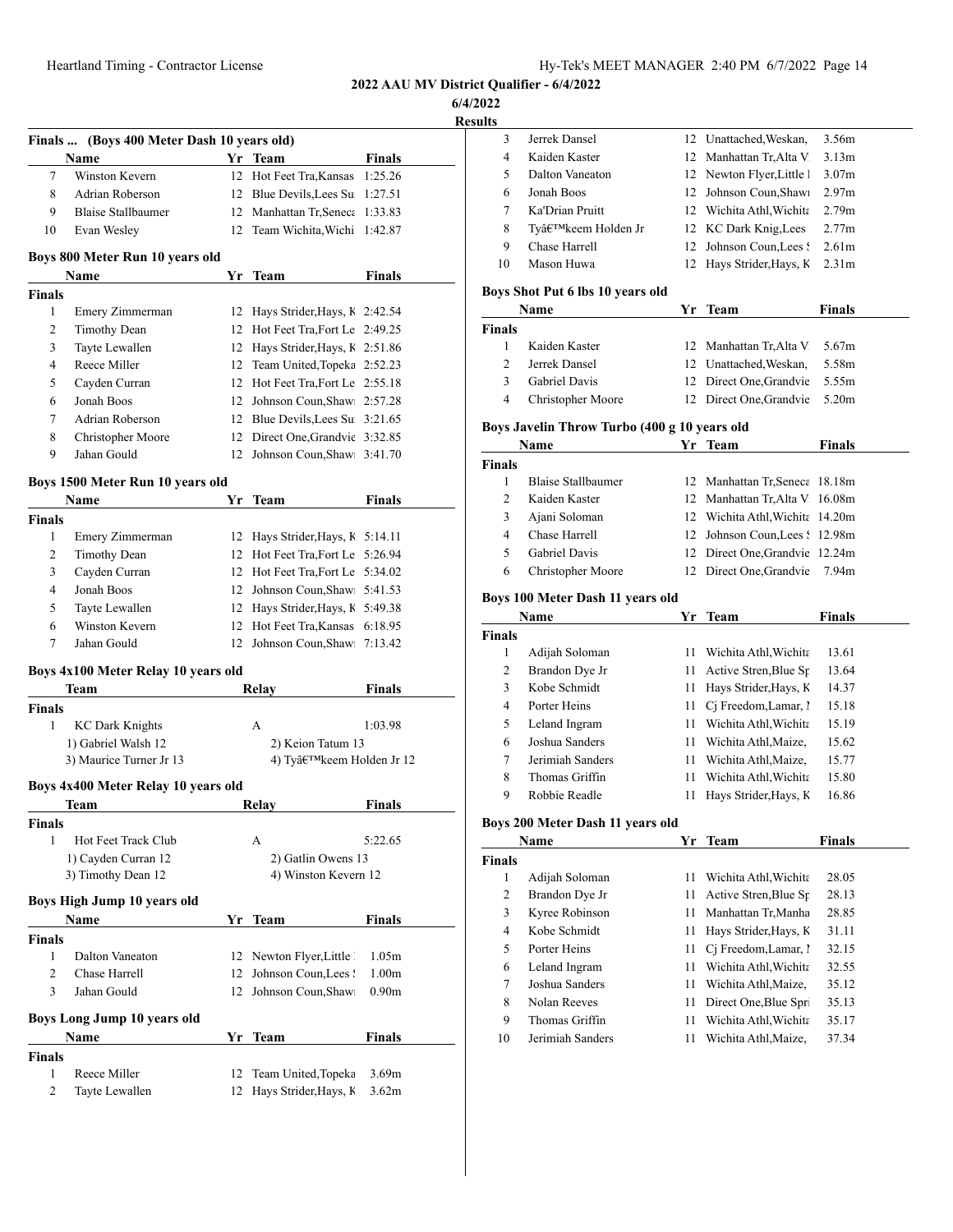**2022 AAU MV District Qualifier - 6/4/2022**

**6/4/2022**

<u>kesul</u>

|                | Boys 400 Meter Dash 11 years old |    |                               |               |
|----------------|----------------------------------|----|-------------------------------|---------------|
|                | Name                             |    | Yr Team                       | <b>Finals</b> |
| <b>Finals</b>  |                                  |    |                               |               |
| 1              | Kobe Schmidt                     | 11 | Hays Strider, Hays, K         | 1:08.70       |
| $\overline{c}$ | Brandon Dye Jr                   | 11 | Active Stren, Blue St         | 1:09.36       |
| 3              | Jacob Leiker                     | 11 | Hays Strider, Hays, K         | 1:10.60       |
| 4              | Jaydon Trotter                   | 11 | Wichita Athl, Wichita         | 1:12.09       |
| 5              | Leland Ingram                    | 11 | Wichita Athl Wichita          | 1:20.40       |
| 6              | <b>Braxton Young</b>             | 11 | KC Dark Knig, Kans            | 1:21.96       |
| 7              | Robbie Readle                    | 11 | Hays Strider, Hays, K         | 1:23.93       |
| 8              | Jerimiah Sanders                 | 11 | Wichita Athl, Maize,          | 1:25.52       |
| 9              | Thomas Griffin                   | 11 | Wichita Athl, Wichita         | 1:34.28       |
| 10             | Joshua Sanders                   | 11 | Wichita Athl, Maize,          | 1:37.69       |
|                | Boys 800 Meter Run 11 years old  |    |                               |               |
|                | Name                             | Yr | <b>Team</b>                   | <b>Finals</b> |
| <b>Finals</b>  |                                  |    |                               |               |
| 1              | Phillip Sullivan                 | 11 | Johnson Coun, Lenex 2:38.97   |               |
| $\overline{c}$ | Jaydon Trotter                   | 11 | Wichita Athl, Wichita 2:39.97 |               |
| 3              | Jacob Leiker                     | 11 | Hays Strider, Hays, K 2:47.91 |               |
| 4              | Jaxon Wheeler                    | 11 | Manhattan Tr, Manha 2:56.16   |               |
| 5              | Porter Heins                     | 11 | Cj Freedom, Lamar, 1 3:00.13  |               |
| 6              | Emil Pickerign                   | 11 | Unattached, Abilene,          | 3:06.66       |
| 7              | Jackson Falor                    | 11 | Johnson Coun, Olath 3:07.21   |               |
| 8              | <b>Braxton Young</b>             | 11 | KC Dark Knig, Kans 3:12.39    |               |
| 9              | Tyler Johnson                    | 11 | Unattached, Garden (3:14.61   |               |
| 10             | Nolan Reeves                     | 11 | Direct One, Blue Spr 3:21.86  |               |
| 11             | Nash Johnson                     | 11 | Team United, Silver 1 3:22.36 |               |
|                | Boys 1500 Meter Run 11 years old |    |                               |               |
|                | Name                             | Yr | Team                          | Finals        |
| <b>Finals</b>  |                                  |    |                               |               |
| 1              | Phillip Sullivan                 | 11 | Johnson Coun, Lenex 5:20.65   |               |
| $\overline{c}$ | Jaxon Wheeler                    | 11 | Manhattan Tr, Manha           | 5:35.07       |
| 3              | Tyler Johnson                    | 11 | Unattached, Garden (6:11.53   |               |
| $\overline{4}$ | Emil Pickerign                   | 11 | Unattached, Abilene,          | 6:16.26       |
| 5              | Jackson Falor                    | 11 | Johnson Coun, Olath 6:16.27   |               |
|                | Boys 3000 Meter Run 11 years old |    |                               |               |
| Finale         | Name                             | Yr | Team                          | <b>Finals</b> |

| <b>Finals</b> | Jaxon Wheeler               | 11   | Manhattan Tr, Manha 11:57.12 |                   |
|---------------|-----------------------------|------|------------------------------|-------------------|
|               | Boys High Jump 11 years old |      |                              |                   |
|               | <b>Name</b>                 | Yr   | Team                         | <b>Finals</b>     |
| <b>Finals</b> |                             |      |                              |                   |
| 1             | Corric Dunigan              |      | 11 Hot Feet Tra, Olathe,     | 1.30m             |
| 2             | Kyree Robinson              | 11 - | Manhattan Tr, Manha          | 1.20 <sub>m</sub> |
|               | Boys Long Jump 11 years old |      |                              |                   |
|               | Name                        | Yr   | <b>Team</b>                  | <b>Finals</b>     |
| <b>Finals</b> |                             |      |                              |                   |
| 1             | Mason Godoy                 | 11   | Windsteppers, Grand          | 3.89m             |
| 2             | Kyree Robinson              | 11   | Manhattan Tr, Manha          | 3.84m             |
| 3             | D'Anthony Smith             | 11   | Team Wichita Wichi           | 3.83 <sub>m</sub> |
| 4             | Phillip Sullivan            | 11   | Johnson Coun, Lenex          | 3.18 <sub>m</sub> |

| sults         |                                              |          |                                                 |                            |
|---------------|----------------------------------------------|----------|-------------------------------------------------|----------------------------|
| 5             | Nash Johnson                                 | 11       | Team United, Silver 1                           | 3.13m                      |
| 6             | <b>Braxton Young</b>                         | 11       | KC Dark Knig, Kans                              | 2.94m                      |
| 7             | Jackson Falor                                | 11       | Johnson Coun, Olath                             | 2.93m                      |
| 8             | Tyler Johnson                                | 11       | Unattached, Garden (                            | 2.73m                      |
| 9             | Antonio Dixon Jr                             | 11       | KC Dark Knig, Grand                             | 2.46m                      |
|               |                                              |          |                                                 |                            |
|               | Boys Shot Put 6 lbs 11 years old             |          |                                                 |                            |
|               | Name                                         |          | Yr Team                                         | <b>Finals</b>              |
| <b>Finals</b> |                                              |          |                                                 |                            |
| 1<br>2        | Jacob Leiker                                 | 11       | Hays Strider, Hays, K                           | 9.44m<br>9.39 <sub>m</sub> |
| 3             | Nosaj Booker<br>Liam Abercrombie             | 11<br>11 | Windsteppers, Grand<br>Unattached, Beloit, K    | 8.65m                      |
| 4             | Ean Stanley                                  | 11       | Manhattan Tr, Manha                             | 8.54m                      |
| 5             | Mason Godoy                                  | 11       | Windsteppers, Grand                             | 7.92m                      |
| 6             | Holden Hageman                               | 11       | Hays Strider, Hays, K                           | 6.88m                      |
| 7             | Aiden Smith                                  | 11       | KC Dark Knig, Kans                              | 6.69m                      |
| 8             | Tre'Sean Smith                               | 11       | Rice Athleti, Leaveny                           | 5.26m                      |
| 9             | Atticus Hayden-White                         | 11       | Johnson Coun, Olath                             | 5.21 <sub>m</sub>          |
| 10            | Antonio Dixon Jr                             | 11       | KC Dark Knig, Grand                             | 4.90m                      |
|               |                                              |          |                                                 |                            |
|               | Boys Discus Throw 1.0 Kg 11 years old        |          |                                                 |                            |
|               | Name                                         |          | Yr Team                                         | <b>Finals</b>              |
| Finals        |                                              |          |                                                 |                            |
| 1             | Nosaj Booker                                 | 11       | Windsteppers, Grand                             | 20.14m                     |
| 2             | Corric Dunigan                               | 11       | Hot Feet Tra, Olathe,                           | 18.18m                     |
| 3             | Atticus Hayden-White                         | 11       | Johnson Coun, Olath                             | 17.32m                     |
| 4             | Holden Hageman                               | 11       | Hays Strider, Hays, K                           | 16.58m                     |
| 5             | Ean Stanley                                  | 11       | Manhattan Tr,Manha                              | 16.08m                     |
| 6             | Aiden Smith                                  | 11       | KC Dark Knig, Kans                              | 12.54m                     |
|               | Boys Javelin Throw Turbo (400 g 11 years old |          |                                                 |                            |
|               | Name                                         |          | Yr Team                                         | <b>Finals</b>              |
| <b>Finals</b> |                                              |          |                                                 |                            |
| 1             | Corric Dunigan                               | 11       | Hot Feet Tra, Olathe,                           | 25.26m                     |
| 2             | Nosaj Booker                                 | 11       | Windsteppers, Grand                             | 22.42m                     |
| 3             | Mason Godoy                                  |          | 11 Windsteppers, Grand                          | 19.96m                     |
| 4             | Holden Hageman                               | 11       | Hays Strider, Hays, K                           | 18.18m                     |
| 5             | Atticus Hayden-White                         | 11       | Johnson Coun, Olath                             | 12.60m                     |
| 6             | Liam Abercrombie                             | 11       | Unattached, Beloit, K                           | 12.54m                     |
| 7             | Hudson Collor                                | 11       | Hot Feet Tra, Overlar 12.44m                    |                            |
| 8             | Aiden Smith                                  | 11       | KC Dark Knig, Kans                              | 11.08m                     |
| 9             | Nolan Reeves                                 | 11       | Direct One, Blue Spr.                           | 10.68m                     |
| 10            | Tre'Sean Smith                               | 11       | Rice Athleti, Leaveny                           | 9.98m                      |
| 11            | Antonio Dixon Jr                             | 11       | KC Dark Knig, Grand                             | 7.18m                      |
|               |                                              |          |                                                 |                            |
|               | Boys 100 Meter Dash 12 years old             |          |                                                 |                            |
|               | Name                                         |          | Yr Team                                         | <b>Finals</b>              |
| Finals        |                                              |          |                                                 |                            |
| 1             | Cameron Akins                                | 10       | Team Wichita, Wichi<br>10 Wichita Athl. Wichita | 12.94                      |
| 2             | Chaylen Bodney                               |          |                                                 | 13.24                      |

| 2              | Chaylen Bodney  | 10 Wichita Athl, Wichita | 13.24 |
|----------------|-----------------|--------------------------|-------|
| 3              | Tommy Blacknell | 10 Team Wichita, Wichi   | 13.75 |
| $\overline{4}$ | Connor Becker   | 10 Team United, Valley   | 13.90 |
| 5.             | Zane Poore      | 10 Unattached.Alton, K   | 13.94 |
| 6              | Ziair Townes    | 10 Team Wichita, Wichi   | 14.00 |
| 7              | Trace Buckman   | 10 Windsteppers, Grand   | 14.14 |
| 8              | Hayden Carlson  | 10 Hot Feet Tra, Shawne  | 14.53 |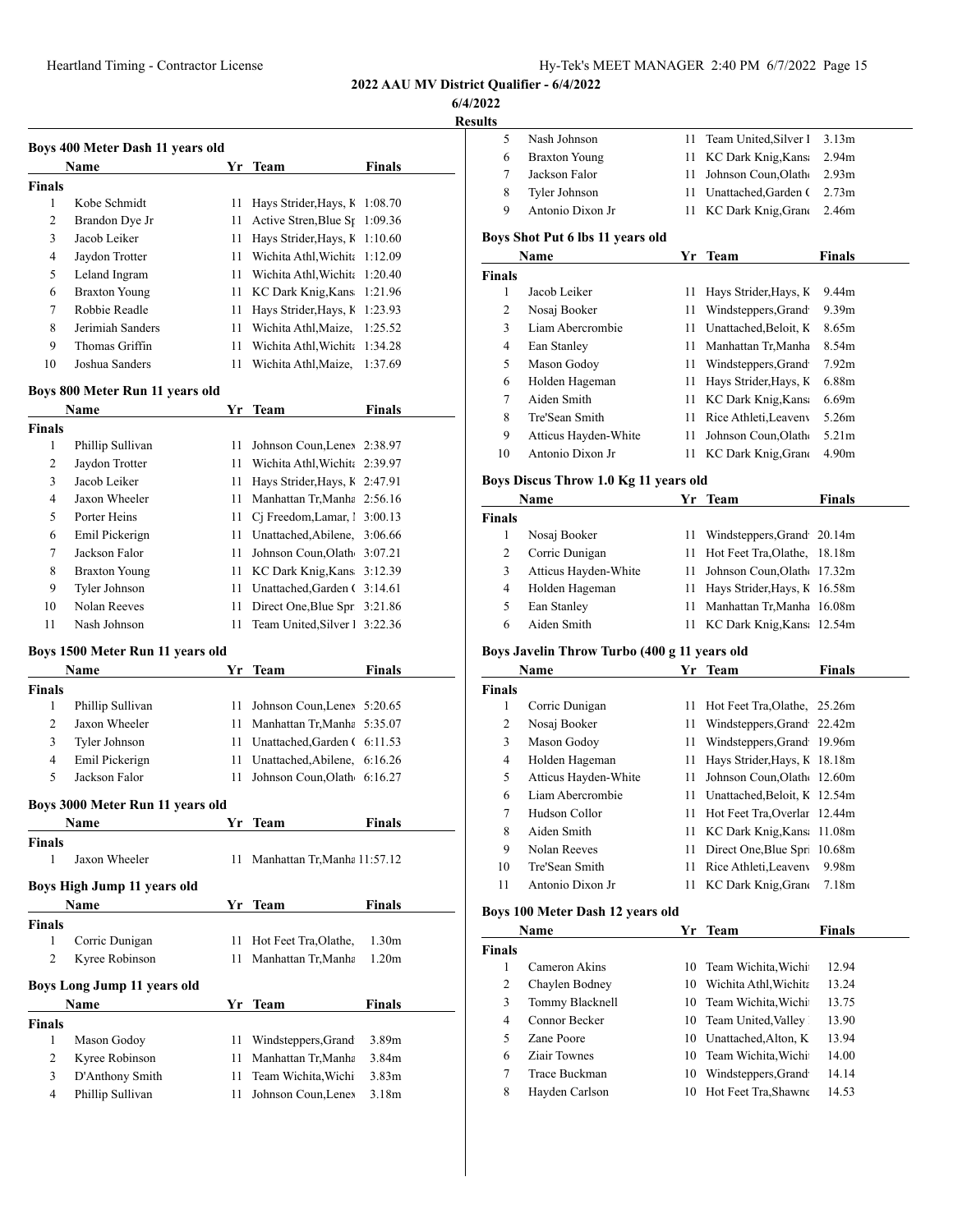**6/4/2022**

|                    | Finals  (Boys 100 Meter Dash 12 years old)<br>Name |    | Yr Team                                                         | <b>Finals</b> |
|--------------------|----------------------------------------------------|----|-----------------------------------------------------------------|---------------|
| 9                  | Lamont Wilson                                      | 10 | Wichita Athl, Wichita                                           | 14.82         |
| 10                 | Creede Pearce                                      |    | 10 Whatever It, Wallace                                         | 15.09         |
| 11                 | Jackson Huwa                                       | 10 | Hays Strider, Hays, K                                           | 15.43         |
| 12                 | Talon Sander                                       | 10 | Hays Strider, Hays, K                                           | 15.80         |
|                    |                                                    |    |                                                                 |               |
|                    | Boys 200 Meter Dash 12 years old<br>Name           |    |                                                                 | <b>Finals</b> |
| Finals             |                                                    |    | Yr Team                                                         |               |
| 1                  | Cameron Akins                                      | 10 | Team Wichita, Wichi                                             | 26.73         |
| 2                  | <b>Braylon Hayes</b>                               |    | 10 Team Wichita, Wichi                                          | 26.81         |
| 3                  | Braun Johnson                                      |    | 10 Team United, Silver 1                                        | 26.90         |
| 4                  | Jensen Vandike                                     |    | 10 Unattached, Wallace,                                         | 28.00         |
| 5                  | Chaylen Bodney                                     |    | 10 Wichita Athl, Wichita                                        | 28.60         |
| 6                  | Brennan Schoff                                     |    | 10 Johnson Coun, Olath                                          | 29.05         |
| 7                  | Ziair Townes                                       |    | 10 Team Wichita, Wichi                                          | 29.07         |
| 8                  | Kortney Akpan                                      |    | 10 Team Wichita, Wichi                                          | 29.21         |
| 9                  | Connor Becker                                      |    | 10 Team United, Valley                                          | 29.22         |
| 10                 | Jayven Dansel                                      |    | 10 Unattached, Weskan,                                          | 29.65         |
| 11                 | Mykael White                                       |    | 10 Team United, Topeka                                          | 30.00         |
| 12                 | <b>Barrett Gragg</b>                               |    | 10 Manhattan Tr, Saint (                                        | 30.23         |
| 13                 | Michael Ganheart                                   |    | 10 Unattached, Stilwell,                                        | 32.09         |
| 14                 | Tommy Blacknell                                    | 10 | Team Wichita, Wichi                                             | 1:13.37       |
|                    |                                                    |    |                                                                 |               |
|                    | Boys 400 Meter Dash 12 years old                   |    |                                                                 |               |
|                    | Name                                               | Yr | <b>Team</b>                                                     | <b>Finals</b> |
| <b>Finals</b>      |                                                    |    |                                                                 |               |
| 1                  | Braun Johnson                                      | 10 | Team United, Silver 1                                           | 1:02.56       |
| 2                  | <b>Braylon Hayes</b>                               | 10 | Team Wichita, Wichi                                             | 1:04.43       |
| 3                  | Tripp Pelzel                                       |    | 10 Unattached, Mcphers                                          | 1:05.39       |
| 4                  | Tylen Griffin                                      |    | 10 Wichita Athl, Wichita                                        | 1:05.68       |
| 5                  | Kaicen Akpan                                       |    | 10 Team Wichita, Wichi                                          | 1:06.05       |
| 6                  | Jensen Vandike                                     |    | 10 Unattached, Wallace,                                         | 1:07.22       |
| 7                  | Connor Becker                                      |    | 10 Team United, Valley                                          | 1:08.86       |
| 8                  | Ziair Townes                                       |    | 10 Team Wichita, Wichi                                          | 1:13.24       |
| 9                  | Hayden Carlson                                     |    | 10 Hot Feet Tra, Shawne 1:14.40                                 |               |
| 10                 | Mykael White                                       |    | 10 Team United, Topeka 1:14.54                                  |               |
| 11                 | Michael Ganheart                                   |    | 10 Unattached, Stilwell, 1:15.15                                |               |
| 12                 | Beau Delgado                                       |    | 10 Unattached, Garden (1:15.58                                  |               |
| 13                 | Alex Reynoso                                       | 10 | Team United, Topeka 1:19.92                                     |               |
|                    | Boys 800 Meter Run 12 years old                    |    |                                                                 |               |
|                    | Name                                               | Yr | Team                                                            | <b>Finals</b> |
| <b>Finals</b><br>1 | Gabriel Muttai                                     | 10 | Hot Feet Tra, Shawn (2:29.27                                    |               |
| 2                  | Tripp Pelzel                                       | 10 | Unattached, Mcphers 2:29.48                                     |               |
| 3                  | Tylen Griffin                                      |    | 10 Wichita Athl, Wichita 2:38.21                                |               |
|                    | Kaicen Akpan                                       | 10 | Team Wichita, Wichi 2:45.59                                     |               |
|                    | Zane Poore                                         |    | 10 Unattached, Alton, K 2:45.92                                 |               |
| 4                  |                                                    |    | 10 Unattached, Garden (2:53.15                                  |               |
| 5                  |                                                    |    |                                                                 |               |
| 6                  | Beau Delgado                                       |    |                                                                 |               |
| 7                  | Ethan Kimeli                                       |    | 10 Hot Feet Tra, Lenexa 2:56.91                                 |               |
| 8                  | Grayson Miller                                     |    | 10 Unattached, Cheney,                                          | 2:57.55       |
| 9                  | Michael Ganheart                                   |    | 10 Unattached, Stilwell,                                        | 3:00.05       |
| 10<br>11           | Alex Reynoso<br>Bladyn Werth                       | 10 | 10 Team United, Topeka 3:02.56<br>Hays Strider, Hays, K 3:06.95 |               |

| Jackson Huwa                        | 10                                                                                                                                                     | Hays Strider, Hays, K 3:07.97                                                                                                                        |                                                                                                                                                                                                                                                                                                                                                                                                                                                                                                                                                 |
|-------------------------------------|--------------------------------------------------------------------------------------------------------------------------------------------------------|------------------------------------------------------------------------------------------------------------------------------------------------------|-------------------------------------------------------------------------------------------------------------------------------------------------------------------------------------------------------------------------------------------------------------------------------------------------------------------------------------------------------------------------------------------------------------------------------------------------------------------------------------------------------------------------------------------------|
|                                     |                                                                                                                                                        |                                                                                                                                                      |                                                                                                                                                                                                                                                                                                                                                                                                                                                                                                                                                 |
| Boys 1500 Meter Run 12 years old    |                                                                                                                                                        |                                                                                                                                                      |                                                                                                                                                                                                                                                                                                                                                                                                                                                                                                                                                 |
| Name                                | Yr                                                                                                                                                     | Team                                                                                                                                                 | Finals                                                                                                                                                                                                                                                                                                                                                                                                                                                                                                                                          |
| <b>Finals</b>                       |                                                                                                                                                        |                                                                                                                                                      |                                                                                                                                                                                                                                                                                                                                                                                                                                                                                                                                                 |
| Gabriel Muttai                      |                                                                                                                                                        |                                                                                                                                                      |                                                                                                                                                                                                                                                                                                                                                                                                                                                                                                                                                 |
| <b>Matthew Scott</b>                |                                                                                                                                                        |                                                                                                                                                      | 5:07.32                                                                                                                                                                                                                                                                                                                                                                                                                                                                                                                                         |
| Grayson Miller                      |                                                                                                                                                        |                                                                                                                                                      | 5:57.69                                                                                                                                                                                                                                                                                                                                                                                                                                                                                                                                         |
|                                     |                                                                                                                                                        |                                                                                                                                                      |                                                                                                                                                                                                                                                                                                                                                                                                                                                                                                                                                 |
|                                     | 10                                                                                                                                                     |                                                                                                                                                      |                                                                                                                                                                                                                                                                                                                                                                                                                                                                                                                                                 |
|                                     |                                                                                                                                                        |                                                                                                                                                      |                                                                                                                                                                                                                                                                                                                                                                                                                                                                                                                                                 |
| Name                                |                                                                                                                                                        |                                                                                                                                                      | Finals                                                                                                                                                                                                                                                                                                                                                                                                                                                                                                                                          |
|                                     |                                                                                                                                                        |                                                                                                                                                      |                                                                                                                                                                                                                                                                                                                                                                                                                                                                                                                                                 |
|                                     |                                                                                                                                                        |                                                                                                                                                      |                                                                                                                                                                                                                                                                                                                                                                                                                                                                                                                                                 |
| Ethan Kimeli                        |                                                                                                                                                        |                                                                                                                                                      |                                                                                                                                                                                                                                                                                                                                                                                                                                                                                                                                                 |
| <b>Bladyn Werth</b>                 | 10                                                                                                                                                     |                                                                                                                                                      |                                                                                                                                                                                                                                                                                                                                                                                                                                                                                                                                                 |
| <b>Ian Briscoe</b>                  | 10                                                                                                                                                     |                                                                                                                                                      |                                                                                                                                                                                                                                                                                                                                                                                                                                                                                                                                                 |
|                                     |                                                                                                                                                        |                                                                                                                                                      |                                                                                                                                                                                                                                                                                                                                                                                                                                                                                                                                                 |
| Name                                | Yr                                                                                                                                                     | Team                                                                                                                                                 | Finals                                                                                                                                                                                                                                                                                                                                                                                                                                                                                                                                          |
|                                     |                                                                                                                                                        |                                                                                                                                                      |                                                                                                                                                                                                                                                                                                                                                                                                                                                                                                                                                 |
| Jensen Vandike                      |                                                                                                                                                        |                                                                                                                                                      | 15.41                                                                                                                                                                                                                                                                                                                                                                                                                                                                                                                                           |
| Brennan Schoff                      |                                                                                                                                                        |                                                                                                                                                      | 15.60                                                                                                                                                                                                                                                                                                                                                                                                                                                                                                                                           |
| <b>Barrett Gragg</b>                |                                                                                                                                                        |                                                                                                                                                      | 16.51                                                                                                                                                                                                                                                                                                                                                                                                                                                                                                                                           |
| Thomas Buckman                      |                                                                                                                                                        |                                                                                                                                                      | 17.43                                                                                                                                                                                                                                                                                                                                                                                                                                                                                                                                           |
| Eli Knapp                           |                                                                                                                                                        |                                                                                                                                                      | 17.86                                                                                                                                                                                                                                                                                                                                                                                                                                                                                                                                           |
|                                     |                                                                                                                                                        |                                                                                                                                                      |                                                                                                                                                                                                                                                                                                                                                                                                                                                                                                                                                 |
| Team                                |                                                                                                                                                        |                                                                                                                                                      | Finals                                                                                                                                                                                                                                                                                                                                                                                                                                                                                                                                          |
|                                     |                                                                                                                                                        |                                                                                                                                                      |                                                                                                                                                                                                                                                                                                                                                                                                                                                                                                                                                 |
| Wichita Athletics TC                |                                                                                                                                                        | A                                                                                                                                                    | 55.32                                                                                                                                                                                                                                                                                                                                                                                                                                                                                                                                           |
|                                     |                                                                                                                                                        |                                                                                                                                                      |                                                                                                                                                                                                                                                                                                                                                                                                                                                                                                                                                 |
| 3) Jaivin Collins 11                |                                                                                                                                                        |                                                                                                                                                      |                                                                                                                                                                                                                                                                                                                                                                                                                                                                                                                                                 |
|                                     |                                                                                                                                                        |                                                                                                                                                      |                                                                                                                                                                                                                                                                                                                                                                                                                                                                                                                                                 |
| Team                                |                                                                                                                                                        |                                                                                                                                                      | Finals                                                                                                                                                                                                                                                                                                                                                                                                                                                                                                                                          |
|                                     |                                                                                                                                                        |                                                                                                                                                      |                                                                                                                                                                                                                                                                                                                                                                                                                                                                                                                                                 |
| Team Wichita Elite                  |                                                                                                                                                        | А                                                                                                                                                    | 4:51.08                                                                                                                                                                                                                                                                                                                                                                                                                                                                                                                                         |
| 1) Braylon Hayes 10                 |                                                                                                                                                        |                                                                                                                                                      |                                                                                                                                                                                                                                                                                                                                                                                                                                                                                                                                                 |
| 3) Kaicen Akpan 10                  |                                                                                                                                                        | 4) Kortney Akpan 10                                                                                                                                  |                                                                                                                                                                                                                                                                                                                                                                                                                                                                                                                                                 |
|                                     |                                                                                                                                                        |                                                                                                                                                      |                                                                                                                                                                                                                                                                                                                                                                                                                                                                                                                                                 |
| Boys 4x800 Meter Relay 12 years old |                                                                                                                                                        |                                                                                                                                                      |                                                                                                                                                                                                                                                                                                                                                                                                                                                                                                                                                 |
| Team                                |                                                                                                                                                        | Relay                                                                                                                                                | <b>Finals</b>                                                                                                                                                                                                                                                                                                                                                                                                                                                                                                                                   |
| <b>Finals</b>                       |                                                                                                                                                        |                                                                                                                                                      |                                                                                                                                                                                                                                                                                                                                                                                                                                                                                                                                                 |
| Hot Feet Track Club                 |                                                                                                                                                        | A                                                                                                                                                    | 13:28.54                                                                                                                                                                                                                                                                                                                                                                                                                                                                                                                                        |
| 1) Gabriel Muttai 10                |                                                                                                                                                        | 2) Hayden Carlson 10                                                                                                                                 |                                                                                                                                                                                                                                                                                                                                                                                                                                                                                                                                                 |
| 3) Hudson Collor 11                 |                                                                                                                                                        | 4) Matthew Scott 10                                                                                                                                  |                                                                                                                                                                                                                                                                                                                                                                                                                                                                                                                                                 |
| Boys High Jump 12 years old         |                                                                                                                                                        |                                                                                                                                                      |                                                                                                                                                                                                                                                                                                                                                                                                                                                                                                                                                 |
| Name                                |                                                                                                                                                        | Yr Team                                                                                                                                              | <b>Finals</b>                                                                                                                                                                                                                                                                                                                                                                                                                                                                                                                                   |
| Finals                              |                                                                                                                                                        |                                                                                                                                                      |                                                                                                                                                                                                                                                                                                                                                                                                                                                                                                                                                 |
| Jayven Dansel                       |                                                                                                                                                        | 10 Unattached, Weskan,                                                                                                                               | 1.35m                                                                                                                                                                                                                                                                                                                                                                                                                                                                                                                                           |
| Jackson Huwa                        | 10                                                                                                                                                     | Hays Strider, Hays, K                                                                                                                                | 1.25m                                                                                                                                                                                                                                                                                                                                                                                                                                                                                                                                           |
| Eli Knapp                           | 10                                                                                                                                                     | Hot Feet Tra, Kansas                                                                                                                                 | 1.15m                                                                                                                                                                                                                                                                                                                                                                                                                                                                                                                                           |
|                                     | <b>Bladyn Werth</b><br><b>Ian Briscoe</b><br><b>Finals</b><br><b>Matthew Scott</b><br><b>Finals</b><br><b>Finals</b><br>1) Adijah Soloman 11<br>Finals | Boys 3000 Meter Run 12 years old<br>Boys 80 Meter Hurdles 12 years old<br>Boys 4x100 Meter Relay 12 years old<br>Boys 4x400 Meter Relay 12 years old | 10 Hot Feet Tra, Shawne 5:05.08<br>10 Hot Feet Tra, Pleasan<br>10 Unattached, Cheney,<br>10 Hays Strider, Hays, K 6:04.27<br>Johnson Coun, Shaw: 6:41.31<br>Yr Team<br>10 Hot Feet Tra, Pleasan 11:10.80<br>10 Hot Feet Tra, Lenexa 12:34.91<br>Hays Strider, Hays, K 12:36.08<br>Johnson Coun, Shaw: 15:03.80<br>10 Unattached, Wallace,<br>10 Johnson Coun, Olath<br>10 Manhattan Tr, Saint (<br>10 Windsteppers, Grand<br>10 Hot Feet Tra, Kansas<br>Relay<br>2) Chaylen Bodney 10<br>4) Jaydon Trotter 11<br>Relay<br>2) D'Anthony Smith 11 |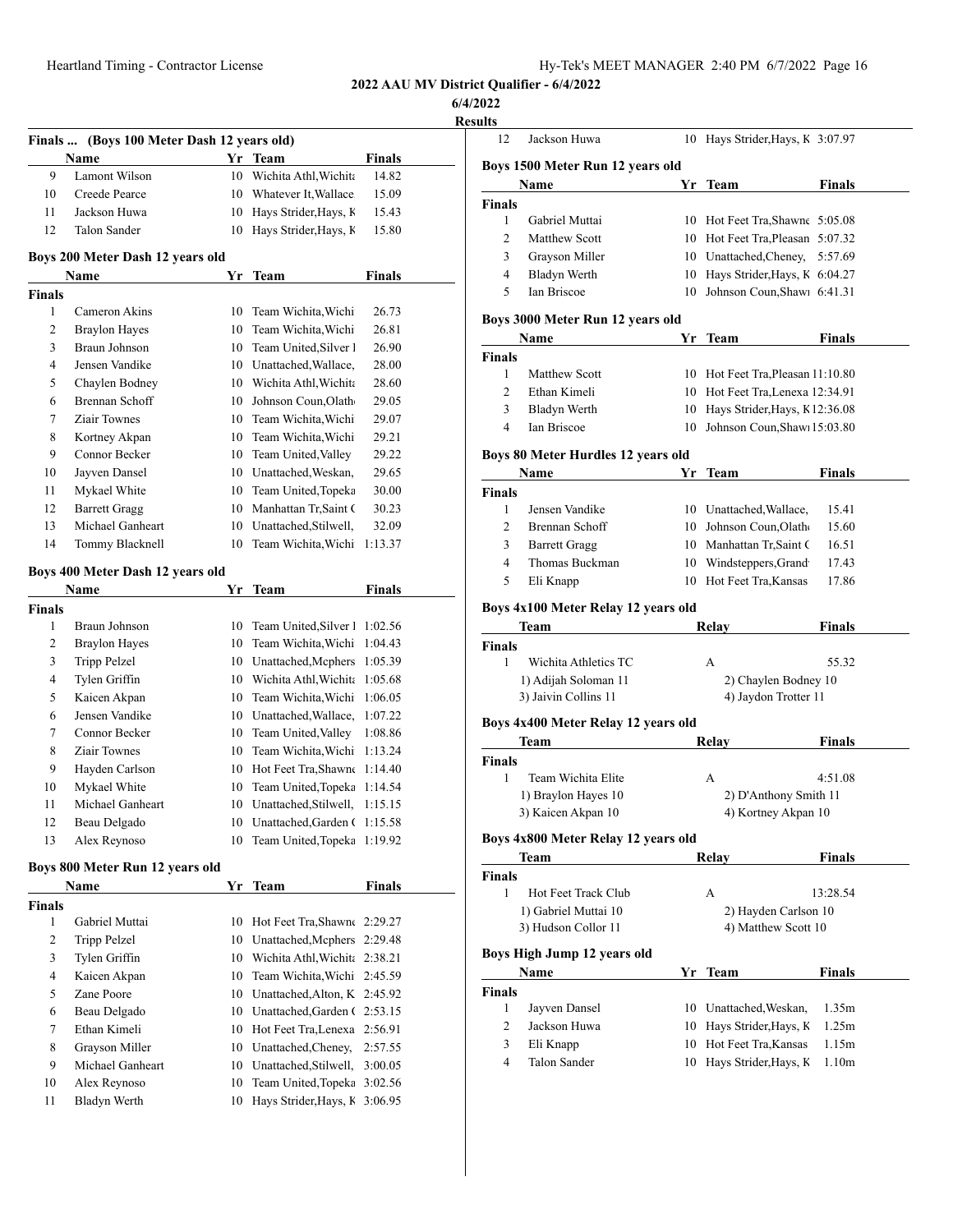Heartland Timing - Contractor License

| Hy-Tek's MEET MANAGER 2:40 PM 6/7/2022 Page 17 |  |  |  |  |
|------------------------------------------------|--|--|--|--|
|------------------------------------------------|--|--|--|--|

**2022 AAU MV District Qualifier - 6/4/2022**

**6/4/2022**

**Results**

|               | Name                             | Yr. | <b>Team</b>           | <b>Finals</b>     |
|---------------|----------------------------------|-----|-----------------------|-------------------|
| <b>Finals</b> |                                  |     |                       |                   |
| 1             | Braun Johnson                    | 10  | Team United, Silver 1 | 4.64m             |
| 2             | Kortney Akpan                    | 10  | Team Wichita, Wichi   | 3.98m             |
| 3             | <b>Barrett Gragg</b>             | 10  | Manhattan Tr, Saint C | 3.84m             |
| 4             | Eli Knapp                        | 10  | Hot Feet Tra.Kansas   | 3.73m             |
| 5             | Mykael White                     | 10  | Team United, Topeka   | 3.71 <sub>m</sub> |
| 6             | Alex Reynoso                     | 10  | Team United, Topeka   | 3.64m             |
| 7             | Talon Sander                     | 10  | Hays Strider, Hays, K | 3.37 <sub>m</sub> |
| 8             | Lamont Wilson                    | 10  | Wichita Athl Wichita  | 3.28 <sub>m</sub> |
| 9             | Thomas Buckman                   | 10  | Windsteppers, Grand   | 3.20 <sub>m</sub> |
|               | Boys Shot Put 6 lbs 12 years old |     |                       |                   |
|               | Name                             | Yr  | Team                  | <b>Finals</b>     |

| <b>Finals</b> |                  |                                |  |
|---------------|------------------|--------------------------------|--|
|               | Jordan Pettis    | 10 Rice Athleti, Leaven 10.18m |  |
|               | Trace Buckman    | 10 Windsteppers, Grand 8.42m   |  |
| 3             | Creede Pearce    | 10 Whatever It, Wallace 8.26m  |  |
| 4             | Derek Leggett    | 10 Newton Flyer, Newto 8.18m   |  |
| 5             | Daniel Velazquez | 10 Rice Athleti, Leaven 6.97m  |  |

### **Boys Discus Throw 1.0 Kg 12 years old**

|               | <b>Name</b>      | Yr Team                        | <b>Finals</b> |
|---------------|------------------|--------------------------------|---------------|
| <b>Finals</b> |                  |                                |               |
|               | Jordan Pettis    | 10 Rice Athleti, Leaven 27.12m |               |
| 2             | Creede Pearce    | 10 Whatever It, Wallace 23.82m |               |
| 3             | Jayven Dansel    | 10 Unattached, Weskan, 21.56m  |               |
| 4             | Trace Buckman    | 10 Windsteppers, Grand 20.52m  |               |
| 5             | Derek Leggett    | 10 Newton Flyer, Newto 20.42m  |               |
| 6             | Daniel Velazquez | 10 Rice Athleti, Leaven 13.72m |               |

### **Boys Javelin Throw Turbo (400 g 12 years old**

|               | Name             | Yr Team                        | <b>Finals</b> |  |
|---------------|------------------|--------------------------------|---------------|--|
| <b>Finals</b> |                  |                                |               |  |
| L             | Adonis Dunnigan  | 10 Next Level E, Manha 37.28m  |               |  |
| $2^{\circ}$   | Thomas Buckman   | 10 Windsteppers, Grand 22.02m  |               |  |
| 3             | Grayson Miller   | 10 Unattached, Cheney, 19.74m  |               |  |
| 4             | Daniel Velazquez | 10 Rice Athleti, Leaven 13.16m |               |  |

#### **Boys 1500 Meter Race Walk 12 years old**

| BOYS TOUD METER KACE WAIK 12 YEARS OID |                                  |     |                             |               |  |  |
|----------------------------------------|----------------------------------|-----|-----------------------------|---------------|--|--|
|                                        | <b>Name</b>                      |     | Yr Team                     | <b>Finals</b> |  |  |
| Finals                                 |                                  |     |                             |               |  |  |
| 1                                      | <b>Ian Briscoe</b>               | 10  | Johnson Coun, Shaw 10:48.09 |               |  |  |
|                                        | Boys 100 Meter Dash 13 years old |     |                             |               |  |  |
|                                        | <b>Name</b>                      | Yr. | <b>Team</b>                 | <b>Finals</b> |  |  |
| Finals                                 |                                  |     |                             |               |  |  |
| 1                                      | Joshua Thompson                  |     | 09 KC Dark Knig, Kans       | 12.02         |  |  |
| 2                                      | Kaeden Nienke                    | 09  | Unattached, Ellswort        | 12.31         |  |  |
| 3                                      | <b>Braxton Basgall</b>           | 09  | Hays Strider, Hays, K       | 13.03         |  |  |
| 4                                      | <b>Jaxton Trotter</b>            | 09  | Wichita Athl Wichita        | 13.14         |  |  |
| 5                                      | Jeremiah Harvey                  | 09  | KC Dark Knig, Kans          | 13.19         |  |  |
| 6                                      | Jayden Dalrymple                 | 09  | Rice Athleti, Leaveny       | 13.57         |  |  |
| 7                                      | Kenton Parrish                   | 09  | Ci Freedom, Baxter S        | 13.79         |  |  |
| 8                                      | Caleb Mallardi                   | 09  | Hays Strider, Hays, K       | 18.45         |  |  |
|                                        |                                  |     |                             |               |  |  |

| Boys 200 Meter Dash 13 years old |                                  |     |                               |               |  |  |
|----------------------------------|----------------------------------|-----|-------------------------------|---------------|--|--|
|                                  | Name                             |     | Yr Team                       | Finals        |  |  |
| <b>Finals</b>                    |                                  |     |                               |               |  |  |
| 1                                | Kaeden Nienke                    |     | 09 Unattached, Ellswort       | 24.88         |  |  |
| $\overline{c}$                   | Joshua Thompson                  |     | 09 KC Dark Knig, Kans         | 26.06         |  |  |
| 3                                | Jeremiah Harvey                  |     | 09 KC Dark Knig, Kans         | 27.02         |  |  |
| 4                                | <b>Jaxton Trotter</b>            |     | 09 Wichita Athl, Wichita      | 27.28         |  |  |
| 5                                | Jayden Smith                     | 09. | Team Wichita, Wichi           | 27.41         |  |  |
| 6                                | A'Darius Price                   | 09. | Team Wichita, Wichi           | 27.71         |  |  |
| 7                                | Jayden Dalrymple                 | 09. | Rice Athleti, Leaveny         | 28.61         |  |  |
| 8                                | <b>Graham Prescott</b>           | 09  | Unattached, Mcphers           | 29.61         |  |  |
| 9                                | Jack Emison                      | 09  | Hot Feet Tra, Shawne          | 29.73         |  |  |
| 10                               | Israel Edmonds                   | 09. | Team United, Topeka           | 30.18         |  |  |
| 11                               | Teagan Schepmann                 | 09  | Unattached, Holyroo           | 30.24         |  |  |
|                                  | Boys 400 Meter Dash 13 years old |     |                               |               |  |  |
|                                  | Name                             | Yr  | <b>Team</b>                   | <b>Finals</b> |  |  |
| <b>Finals</b>                    |                                  |     |                               |               |  |  |
| 1                                | Kaeden Nienke                    |     | 09 Unattached, Ellswort       | 56.71         |  |  |
| $\overline{c}$                   | Austin Bland                     | 09- | Hays Strider, Grainfic        | 1:01.17       |  |  |
| 3                                | <b>Braxton Basgall</b>           | 09  | Hays Strider, Hays, K         | 1:02.25       |  |  |
| 4                                | Jayden Smith                     | 09  | Team Wichita, Wichi           | 1:02.37       |  |  |
| 5                                | <b>Anthony Turner</b>            | 09  | Track and Fi, Junctio         | 1:05.23       |  |  |
| 6                                | Joshua Thompson                  | 09  | KC Dark Knig, Kans            | 1:05.80       |  |  |
| 7                                | <b>A'Darius Price</b>            | 09  | Team Wichita, Wichi           | 1:05.92       |  |  |
| 8                                | <b>Jaxton Trotter</b>            |     | 09 Wichita Athl, Wichita      | 1:06.63       |  |  |
| 9                                | <b>Graham Prescott</b>           | 09  | Unattached, Mcphers           | 1:06.93       |  |  |
| 10                               | Kameron Ortiz                    | 09. | Team United, Topeka           | 1:08.21       |  |  |
| 11                               | Jayden Dalrymple                 | 09  | Rice Athleti, Leaveny         | 1:08.29       |  |  |
| 12                               | <b>Antione Britton</b>           |     | 09 Next Level E, Junctic      | 1:09.87       |  |  |
| 13                               | Jack Emison                      | 09  | Hot Feet Tra, Shawne          | 1:11.69       |  |  |
| 14                               | Cash Widener                     |     | 09 Newton Flyer, Hesstc       | 1:14.45       |  |  |
| 15                               | Andrew Lee                       | 09  | Team United, Topeka           | 1:14.68       |  |  |
| 16                               | Evan Kaiser                      | 09  | Newton Flyer, Hesstc          | 1:15.30       |  |  |
| 17                               | Israel Edmonds                   | 09  | Team United, Topeka           | 1:16.96       |  |  |
|                                  | Boys 800 Meter Run 13 years old  |     |                               |               |  |  |
|                                  | Name                             |     | Yr Team                       | Finals        |  |  |
| <b>Finals</b>                    |                                  |     |                               |               |  |  |
| $\,1$                            | Parker Welsh                     | 09  | Hot Feet Tra, Tongan 2:21.83  |               |  |  |
| $\mathbf{2}$                     | Jayden Smith                     | 09  | Team Wichita, Wichi           | 2:36.76       |  |  |
| 3                                | Kameron Ortiz                    | 09  | Team United, Topeka 2:39.22   |               |  |  |
| 4                                | Anthony Turner                   | 09  | Track and Fi, Junctio 2:40.73 |               |  |  |
| 5                                | Trenton Williams                 | 09  | Blue Devils, Lees Su 2:41.92  |               |  |  |
| 6                                | Logan Leiker                     | 09  | Hays Strider, Hays, K 2:42.58 |               |  |  |
| 7                                | <b>Braylon Rains</b>             | 09  | Unattached, Weskan,           | 2:48.37       |  |  |
| 8                                | Cash Widener                     | 09  | Newton Flyer, Hesstc 2:51.23  |               |  |  |
| 9                                | Evan Kaiser                      | 09  | Newton Flyer, Hesstc 2:52.09  |               |  |  |
| 10                               | Tay'Lon Peavy                    | 09  | Direct One, Grandvie 2:52.77  |               |  |  |
| 11                               | Andrew Lee                       | 09  | Team United, Topeka 3:02.57   |               |  |  |
| 12                               | <b>Antione Britton</b>           | 09  | Next Level E, Junctic 3:05.42 |               |  |  |
| 13                               | Matthew Stockebrand              | 09  | Girard Warri, Savonb 3:12.08  |               |  |  |
|                                  |                                  |     |                               |               |  |  |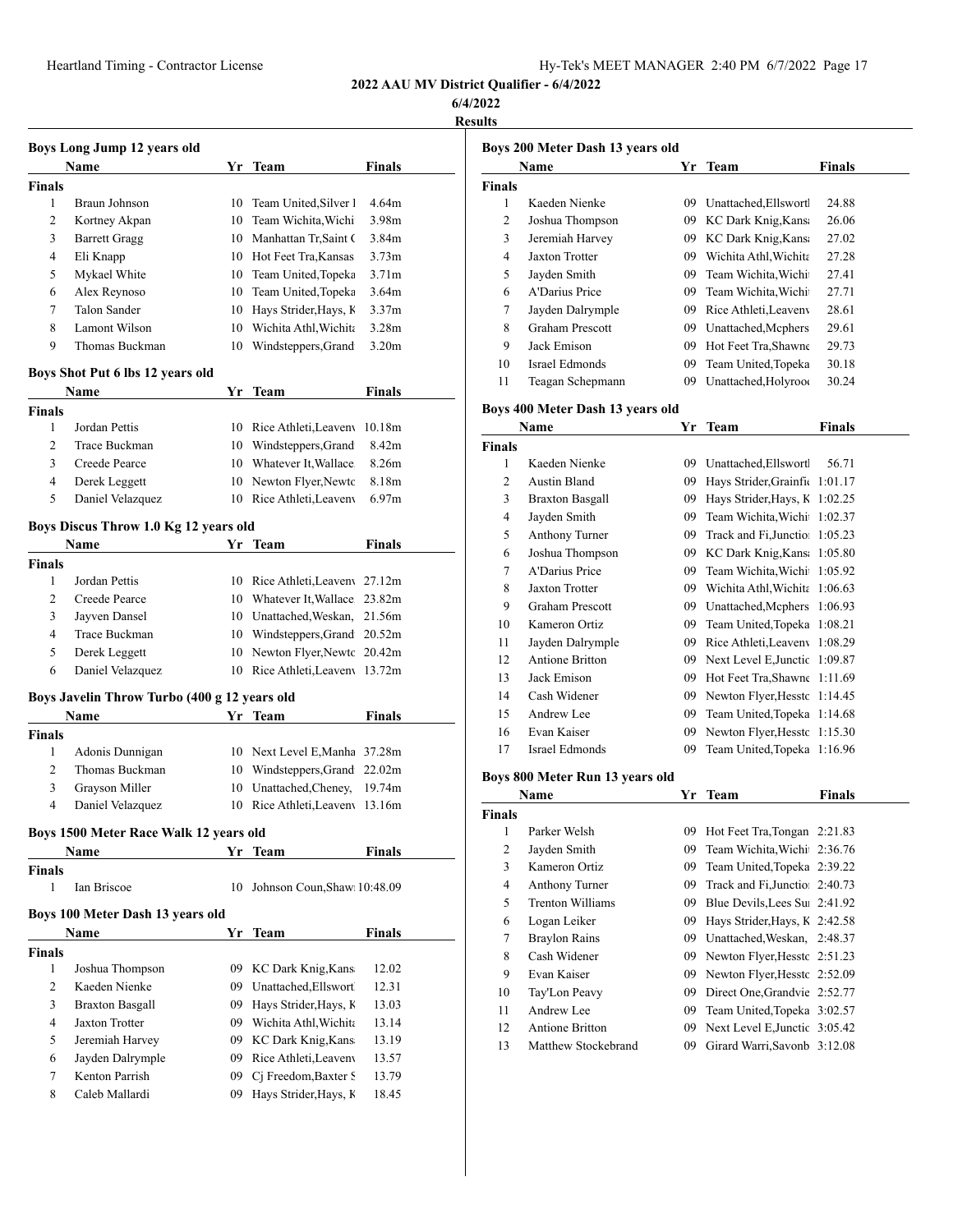**6/4/2022**

|                              | Boys 1500 Meter Run 13 years old    |          |                                               |                                                                                                        |
|------------------------------|-------------------------------------|----------|-----------------------------------------------|--------------------------------------------------------------------------------------------------------|
|                              | Name                                |          | Yr Team                                       | <b>Finals</b>                                                                                          |
| Finals<br>1                  | Parker Welsh                        |          |                                               | 4:46.28                                                                                                |
| 2                            | Logan Leiker                        | 09<br>09 | Hot Feet Tra, Tongan<br>Hays Strider, Hays, K | 5:12.73                                                                                                |
| 3                            | Vinny Gronberg                      | 09.      | Hot Feet Tra, Shawne                          | 5:20.40                                                                                                |
| 4                            | <b>Trenton Williams</b>             |          | 09 Blue Devils, Lees Su                       | 5:22.61                                                                                                |
| 5                            | Austin Bland                        |          | 09 Hays Strider, Grainfic                     | 5:31.10                                                                                                |
| 6                            | <b>Anthony Turner</b>               |          | 09 Track and Fi, Junctio                      | 5:35.72                                                                                                |
| 7                            | <b>Braylon Rains</b>                |          | 09 Unattached, Weskan,                        | 5:57.74                                                                                                |
| 8                            | Andrew Lee                          | 09       | Team United, Topeka                           | 6:04.91                                                                                                |
| 9                            | Colt Bryer                          | 09       | Hot Feet Tra, Olathe,                         | 6:20.34                                                                                                |
|                              |                                     |          |                                               |                                                                                                        |
|                              | Boys 3000 Meter Run 13 years old    |          |                                               |                                                                                                        |
|                              | Name                                | Yr       | Team                                          | Finals                                                                                                 |
| <b>Finals</b><br>1           | Parker Welsh                        | 09       |                                               |                                                                                                        |
| $\overline{2}$               |                                     |          | Hot Feet Tra, Tongan 10:30.61                 |                                                                                                        |
|                              | Logan Leiker                        | 09       | Hays Strider, Hays, K 11:10.69                |                                                                                                        |
| 3                            | Vinny Gronberg                      | 09       | Hot Feet Tra, Shawne 11:50.20                 |                                                                                                        |
| 4                            | Colt Bryer                          | 09.      | Hot Feet Tra, Olathe, 14:03.52                |                                                                                                        |
|                              | Boys 100 Meter Hurdles 13 years old |          |                                               |                                                                                                        |
|                              | Name                                | Yr       | Team                                          | Finals                                                                                                 |
| <b>Finals</b>                |                                     |          |                                               |                                                                                                        |
| 1                            | <b>Robert Brumet</b>                | 09       | Johnson Coun, Gardr                           | 20.35                                                                                                  |
| 2                            | Roshan Gould                        |          | 09 Johnson Coun, Shaw                         | 22.06                                                                                                  |
| 3                            | Cash Widener                        |          | 09 Newton Flyer, Hessto                       | 23.20                                                                                                  |
| $\overline{4}$               | Matthew Stockebrand                 | 09 -     | Girard Warri, Savonb                          | 24.20                                                                                                  |
|                              | Boys 200 Meter Hurdles 13 years old |          |                                               |                                                                                                        |
|                              |                                     |          |                                               |                                                                                                        |
|                              | Name                                | Yr       | Team                                          |                                                                                                        |
|                              |                                     |          |                                               |                                                                                                        |
| 1                            | Robert Brumet                       | 09       | Johnson Coun, Gardr                           |                                                                                                        |
| 2                            | Matthew Stockebrand                 | 09       | Girard Warri, Savonb                          | <b>Finals</b><br>36.42<br>42.43                                                                        |
|                              | Boys High Jump 13 years old         |          |                                               |                                                                                                        |
|                              | Name                                |          | Yr Team                                       |                                                                                                        |
|                              |                                     |          |                                               |                                                                                                        |
| 1                            | Liam Tesmer                         | 09       | Hot Feet Tra, Olathe,                         |                                                                                                        |
| 2                            | Aiden Ellison                       | 09       | Pure Talent, Kansas (                         |                                                                                                        |
| 3                            | Jack Emison                         | 09       | Hot Feet Tra, Shawne                          |                                                                                                        |
| 4                            | <b>Israel Edmonds</b>               | 09       | Team United, Topeka                           |                                                                                                        |
| 5                            | Kenton Parrish                      | 09       | Ci Freedom, Baxter S                          |                                                                                                        |
| <b>Finals</b><br>Finals<br>6 | Ethan Haukap                        |          | 09 Unattached, Garden I                       |                                                                                                        |
| 7                            | Evan Kaiser                         | 09       | Newton Flyer, Hessto                          |                                                                                                        |
| 8                            | Robert Brumet                       | 09       | Johnson Coun, Gardr                           |                                                                                                        |
|                              |                                     |          |                                               | Finals<br>1.75m<br>1.45m<br>1.40m<br>1.35m<br>1.30 <sub>m</sub><br>1.25m<br>1.20 <sub>m</sub><br>1.15m |
|                              | Boys Long Jump 13 years old<br>Name | Yr       | <b>Team</b>                                   |                                                                                                        |
|                              |                                     |          |                                               |                                                                                                        |
| $\mathbf{1}$                 | Kameron Ortiz                       | 09       | Team United, Topeka                           |                                                                                                        |
| <b>Finals</b><br>2           | Aiden Ellison                       | 09       | Pure Talent, Kansas (                         | <b>Finals</b><br>4.81m<br>4.66m                                                                        |
| 3                            | Kenton Parrish                      | 09       | Cj Freedom, Baxter S                          | 4.35m                                                                                                  |
| 4                            | Israel Edmonds                      | 09       | Team United, Topeka                           | 4.07 <sub>m</sub>                                                                                      |
| 5                            | Tay'Lon Peavy                       | 09       | Direct One, Grandvie                          | 3.71 <sub>m</sub>                                                                                      |

|                | Boys Triple Jump 13 years old          |    |                                                      |                   |
|----------------|----------------------------------------|----|------------------------------------------------------|-------------------|
|                | Name                                   |    | Yr Team                                              | <b>Finals</b>     |
| <b>Finals</b>  |                                        |    |                                                      |                   |
| $\mathbf{1}$   | Kenton Parrish                         | 09 | Cj Freedom, Baxter S                                 | 9.56m             |
| 2              | Robert Brumet                          | 09 | Johnson Coun, Gardr                                  | 7.73 <sub>m</sub> |
| 3              | <b>Braylon Rains</b>                   | 09 | Unattached, Weskan,                                  | 7.72m             |
| $\overline{4}$ | Roshan Gould                           | 09 | Johnson Coun, Shaw                                   | 7.50m             |
|                |                                        |    |                                                      |                   |
|                | Boys Shot Put 4 kg 13 years old        |    |                                                      |                   |
|                | Name                                   |    | Yr Team                                              | <b>Finals</b>     |
| Finals<br>1    | Griffin Johnson                        |    |                                                      | 12.03m            |
| 2              | Trevon Briley                          |    | 09 Unattached, Beloit, K<br>09 Next Level E, Junctic | 8.76m             |
| 3              | Dorceus Hubbert                        |    | 09 Windsteppers, Grand                               | 8.75m             |
| 4              | Jeremiah Godfrey                       |    | 09 Windsteppers, Grand                               | 8.45m             |
| 5              | Teagan Schepmann                       |    | 09 Unattached, Holyroo                               | 8.39m             |
| 6              | Miles Day                              |    | 09 Hays Strider, Hays, K                             | 7.22m             |
| 7              | Roshan Gould                           | 09 | Johnson Coun, Shaw                                   | 6.80 <sub>m</sub> |
| 8              | Tay'Lon Peavy                          | 09 | Direct One, Grandvie                                 | 6.59 <sub>m</sub> |
| 9              | <b>Athary Rawal</b>                    | 09 | Johnson Coun, Leaw                                   | 6.15m             |
| 10             | Tashaun Turk                           | 09 | Windsteppers, Grand                                  | 5.99m             |
| 11             | Caleb Mallardi                         | 09 | Hays Strider, Hays, K                                | 4.96m             |
|                |                                        |    |                                                      |                   |
|                | Boys Discus Throw 1.0 Kg 13 years old  |    |                                                      |                   |
|                | Name                                   | Yr | Team                                                 | <b>Finals</b>     |
| <b>Finals</b>  |                                        |    |                                                      |                   |
| 1              | Griffin Johnson                        |    | 09 Unattached, Beloit, K 39.08m                      |                   |
| 2              | Dorceus Hubbert                        |    | 09 Windsteppers, Grand 27.42m                        |                   |
| 3              | Jeremiah Godfrey                       |    | 09 Windsteppers, Grand 25.30m                        |                   |
| 4              | Teagan Schepmann                       |    | 09 Unattached, Holyroo 24.68m                        |                   |
| 5              | Trevon Briley                          | 09 | Next Level E, Junctic 23.76m                         |                   |
| 6              | Tay'Lon Peavy                          | 09 | Direct One, Grandvie 23.46m                          |                   |
| 7              | Roshan Gould                           | 09 | Johnson Coun, Shaw: 21.48m                           |                   |
| 8              | <b>Athary Rawal</b>                    | 09 | Johnson Coun, Leaw 19.20m                            |                   |
| 9              | Miles Day                              | 09 | Hays Strider, Hays, K J19.20m                        |                   |
| 10             | Tashaun Turk                           | 09 | Windsteppers, Grand 15.54m                           |                   |
| 11             | Caleb Mallardi                         | 09 | Hays Strider, Hays, K 12.18m                         |                   |
|                | Boys 3000 Meter Race Walk 13 years old |    |                                                      |                   |
|                | <b>Name</b>                            | Yr | · Team                                               | Finals            |
| Finals         |                                        |    |                                                      |                   |
| 1              | Dorceus Hubbert                        | 09 | Windsteppers, Grand 24:01.86                         |                   |
| $\overline{c}$ | <b>Atharv Rawal</b>                    | 09 | Johnson Coun, Leaw 27:38.35                          |                   |
| 3              | Tashaun Turk                           | 09 | Windsteppers, Grand 27:50.18                         |                   |
|                | Boys 100 Meter Dash 14 years old       |    |                                                      |                   |
|                | Name                                   | Yr | <b>Team</b>                                          | <b>Finals</b>     |
| <b>Finals</b>  |                                        |    |                                                      |                   |
| $\mathbf{1}$   | John Moss                              | 08 | Blue Thunder, Colum                                  | 11.71             |
|                | Grayson Stephens                       | 08 | Unattached, Concord                                  | 11.78             |
| 2              | Sir Harris                             | 08 | Team Wichita, Wichi                                  | 12.02             |
| 3              |                                        |    |                                                      |                   |
| $\overline{4}$ | Drelon Smith                           |    | 08 Team Wichita, Wichi                               | 12.05             |
| 5              | Liam Morrison                          |    | 08 Team United, Topeka                               | 12.08             |
| 6              | Steven Anderson                        | 08 | KC Dark Knig, Kans                                   | 12.31             |
| 7              | Connor Kaufman                         | 08 | Hot Feet Tra, Shawne                                 | 12.50             |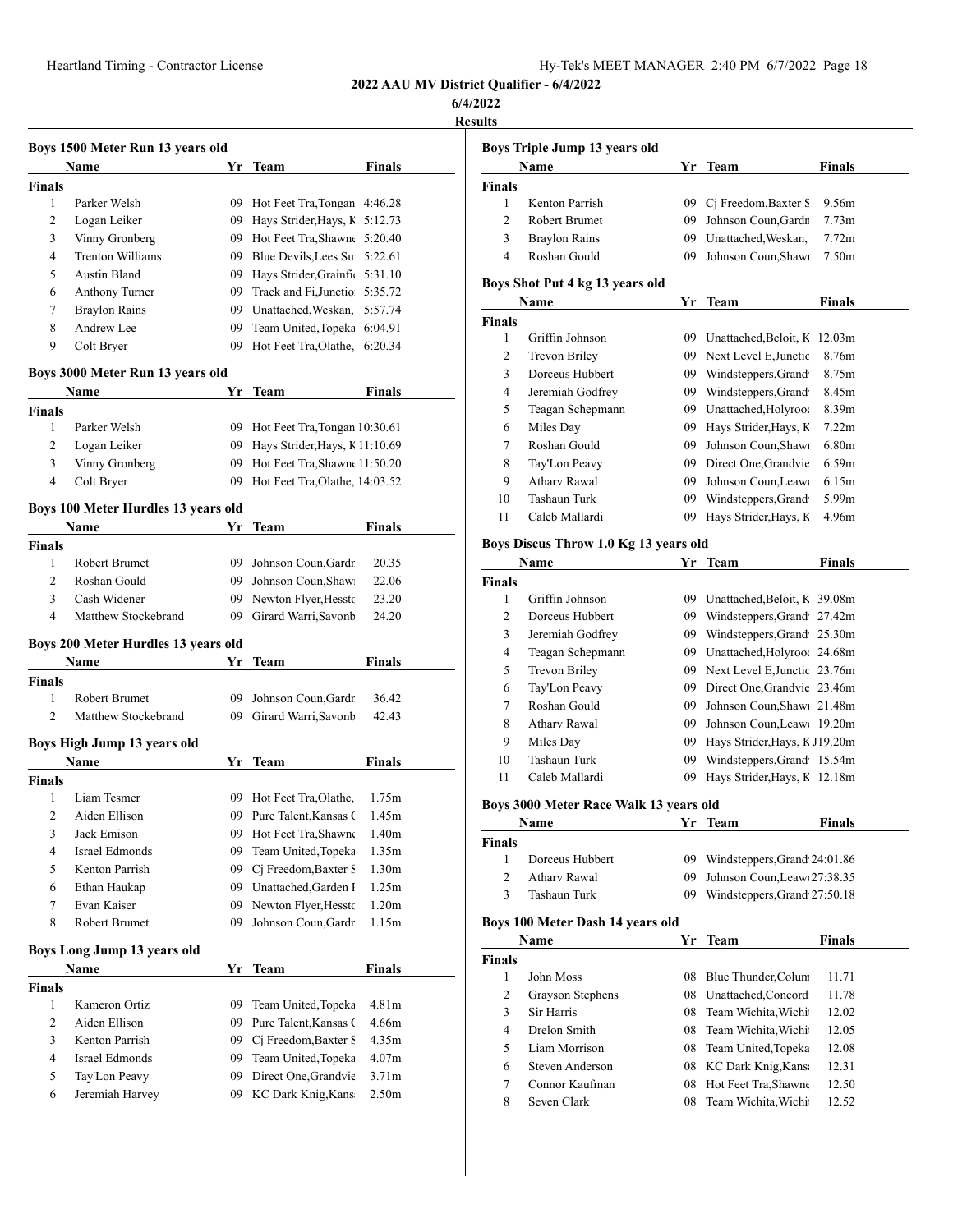| Hy-Tek's MEET MANAGER 2:40 PM 6/7/2022 Page 19 |  |  |  |
|------------------------------------------------|--|--|--|
|------------------------------------------------|--|--|--|

**6/4/2022**

| Finals …    | (Boys 100 Meter Dash 14 years old) |    |                                               |                |
|-------------|------------------------------------|----|-----------------------------------------------|----------------|
|             | Name                               |    | Yr Team                                       | <b>Finals</b>  |
| 9           | Jrayton Dansel                     | 08 | Unattached, Weskan,                           | 12.58          |
| 10          | Jamarius Howard                    |    | 08 Team Wichita, Wichi                        | 12.60          |
| 11          | Preston Heins                      |    | 08 Cj Freedom, Lamar, 1                       | 12.76          |
| 12          | Grady Richlin                      |    | 08 Hot Feet Tra, Shawne                       | 13.06          |
| 13          | Romello Reynolds                   | 08 | Team Wichita, Wichi                           | 13.12          |
|             | Boys 200 Meter Dash 14 years old   |    |                                               |                |
|             | Name                               | Yr | Team                                          | <b>Finals</b>  |
| Finals      |                                    |    |                                               |                |
| 1           | John Moss                          | 08 | Blue Thunder, Colum                           | 23.41          |
| 2           | Drelon Smith                       | 08 | Team Wichita, Wichi                           | 24.66          |
| 3           | Liam Morrison                      | 08 | Team United, Topeka                           | 24.70          |
| 4           | Miles Bemis                        |    | 08 Wichita Athl, Wichita                      | 25.37          |
| 5           | Steven Anderson                    |    | 08 KC Dark Knig, Kans                         | 25.68          |
| 6           | Jamarius Howard                    |    | 08 Team Wichita, Wichi                        | 26.21          |
| 7           | Seven Clark                        |    | 08 Team Wichita, Wichi                        | 26.36          |
| 8           | Connor Kaufman                     |    | 08 Hot Feet Tra, Shawne                       | 26.53          |
| 9           | Jrayton Dansel                     |    | 08 Unattached, Weskan,                        | 26.62          |
| 10          | Preston Heins                      |    | 08 Cj Freedom, Lamar, 1                       | 26.84          |
| 11          | Sir Harris                         | 08 | Team Wichita, Wichi                           | 26.98          |
| 12          | Grady Richlin                      | 08 | Hot Feet Tra, Shawne                          | 26.98          |
| 13          | Romello Reynolds                   | 08 | Team Wichita, Wichi                           | 27.66          |
|             |                                    |    |                                               |                |
|             | Boys 400 Meter Dash 14 years old   |    |                                               |                |
|             | Name                               |    | Yr Team                                       | <b>Finals</b>  |
| Finals<br>1 | Ja'Marcus Vornes                   |    |                                               |                |
|             | John Moss                          | 08 | 08 Next Level E, Manha<br>Blue Thunder, Colum | 53.99          |
| 2<br>3      | Grayson Stephens                   |    | 08 Unattached, Concord                        | 54.04<br>54.38 |
| 4           | Miles Bemis                        |    | 08 Wichita Athl, Wichita                      | 56.84          |
| 5           | Liam Morrison                      |    | 08 Team United, Topeka                        | 57.38          |
| 6           | Jace Graham                        |    | 08 Kc Fire Trac, Kansas                       | 59.14          |
| 7           | Steven Anderson                    |    | 08 KC Dark Knig, Kans                         | 1:01.82        |
| 8           | Amahdrion Bradshaw                 |    | 08 Blue Thunder, Colum                        | 1:02.16        |
| 9           | <b>Adrion Bradshaw</b>             |    | 08 Blue Thunder, Colum                        | 1:03.29        |
| 10          | Grady Richlin                      | 08 | Hot Feet Tra, Shawne                          | 1:04.73        |
| 11          | Adrin Price                        | 08 | Team Wichita, Wichi                           | 1:05.29        |
| 12          | Reece Hayden-White                 |    | 08 Johnson Coun, Olath                        | 1:09.68        |
| 13          | Brayden Staley-Herman              | 08 | Hays Strider, Hays, K 1:11.96                 |                |
|             |                                    |    |                                               |                |
|             | Boys 800 Meter Run 14 years old    |    |                                               |                |
|             | Name                               | Yr | Team                                          | <b>Finals</b>  |
| Finals      |                                    |    |                                               |                |
| 1           | Ja'Marcus Vornes                   | 08 | Next Level E, Manha                           | 2:12.35        |
| 2           | Dylan Wark                         | 08 | Unattached, Rexford,                          | 2:14.64        |
| 3           | Jace Graham                        |    | 08 Kc Fire Trac, Kansas                       | 2:18.04        |
| 4           | Kai Schallon                       | 08 | Hot Feet Tra, Shawne 2:28.66                  |                |
| 5           | <b>Amahdrion Bradshaw</b>          | 08 | Blue Thunder, Colum                           | 2:30.05        |
| 6           | Reece Hayden-White                 | 08 | Johnson Coun, Olath                           | 2:32.99        |
| 7           | <b>Adrion Bradshaw</b>             | 08 | Blue Thunder, Colum                           | 2:35.37        |
| 8           | Adrin Price                        | 08 | Team Wichita, Wichi                           | 2:36.02        |
| 9           | Cash Young                         |    | 08 Unattached, Cheney,                        | 2:40.07        |
| 10          | Clayton Williams                   | 08 | Blue Devils, Lees Su                          | 2:48.02        |
| 11          | Brayden Staley-Herman              | 08 | Hays Strider, Hays, K                         | 2:58.75        |
|             |                                    |    |                                               |                |

|                        | Boys 1500 Meter Run 14 years old    |    |                                         |               |
|------------------------|-------------------------------------|----|-----------------------------------------|---------------|
|                        | <b>Name</b>                         |    | Yr Team                                 | Finals        |
| Finals                 |                                     |    |                                         |               |
| 1                      | Jace Graham                         |    | 08 Kc Fire Trac, Kansas 4:41.94         |               |
| $\overline{c}$         | Kai Schallon                        |    | 08 Hot Feet Tra, Shawne                 | 4:57.36       |
| 3                      | <b>Adrion Bradshaw</b>              |    | 08 Blue Thunder, Colum 5:10.20          |               |
| 4                      | Cash Young                          |    | 08 Unattached, Cheney,                  | 5:10.84       |
| 5                      | <b>Amahdrion Bradshaw</b>           |    | 08 Blue Thunder, Colum 5:15.57          |               |
| 6                      | Zane Allmon                         |    | 08 Johnson Coun, Shaw 5:28.07           |               |
| 7                      | Clayton Williams                    |    | 08 Blue Devils, Lees Su 5:28.87         |               |
| 8                      | Aiden Van Bibber                    |    | 08 Hot Feet Tra, Baseho 5:40.06         |               |
|                        | Boys 3000 Meter Run 14 years old    |    |                                         |               |
|                        | Name                                | Yr | Team                                    | Finals        |
| Finals                 |                                     |    |                                         |               |
| 1                      | Kai Schallon                        |    | 08 Hot Feet Tra, Shawne 11:06.62        |               |
| 2                      | Cash Young                          |    | 08 Unattached, Cheney, 11:49.67         |               |
| 3                      | Aiden Van Bibber                    |    | 08 Hot Feet Tra, Baseho 11:53.07        |               |
| 4                      | Clayton Williams                    |    | 08 Blue Devils, Lees Su 12:36.27        |               |
| 5                      | Brayden Staley-Herman               |    | 08 Hays Strider, Hays, K12:58.49        |               |
|                        |                                     |    |                                         |               |
|                        | Boys 100 Meter Hurdles 14 years old |    |                                         |               |
|                        | Name                                | Yr | <b>Team</b>                             | <b>Finals</b> |
| <b>Finals</b>          |                                     |    |                                         |               |
| 1                      | Liam Morrison                       |    | 08 Team United, Topeka                  | 14.97         |
| 2                      | Jude Hileman                        | 08 | Hays Strider, Hays, K                   | 17.17         |
| 3                      | Dylan Wark                          | 08 | Unattached, Rexford,                    | 17.69         |
|                        | Boys 200 Meter Hurdles 14 years old |    |                                         |               |
|                        | Name                                | Yr | <b>Team</b>                             | Finals        |
| Finals                 |                                     |    |                                         |               |
| 1                      | Dylan Wark                          |    | 08 Unattached, Rexford,                 | 28.31         |
|                        | Boys 4x100 Meter Relay 14 years old |    |                                         |               |
|                        | Team                                |    | Relay                                   | Finals        |
| Finals                 |                                     |    |                                         |               |
| 1                      | Team Wichita Elite                  |    | A                                       | 51.10         |
|                        | 1) A'Darius Price 09                |    | 2) Drelon Smith 08                      |               |
|                        | 3) Jamarius Howard 08               |    | 4) Seven Clark 08                       |               |
|                        |                                     |    |                                         |               |
|                        | Boys 4x400 Meter Relay 14 years old |    | Relay                                   | <b>Finals</b> |
| <b>Finals</b>          | Team                                |    |                                         |               |
| 1                      | Team Wichita Elite                  |    | А                                       | 4:36.91       |
|                        | 1) A'Darius Price 09                |    |                                         |               |
|                        | 3) Jamarius Howard 08               |    | 2) Adrin Price 08<br>4) Jayden Smith 09 |               |
| 2                      | Hot Feet Track Club                 |    | А                                       | 4:54.13       |
|                        | 1) Aiden Van Bibber 08              |    | 2) Blaine Becker 09                     |               |
|                        | 3) Connor Kaufman 08                |    | 4) Jack Emison 09                       |               |
|                        |                                     |    |                                         |               |
|                        | Boys 4x800 Meter Relay 14 years old |    |                                         |               |
|                        | Team                                |    | Relay                                   | Finals        |
| Finals<br>$\mathbf{1}$ | Hot Feet Track Club                 |    |                                         |               |
|                        |                                     |    | А                                       | 11:18.43      |
|                        | 1) Aiden Van Bibber 08              |    | 2) Colt Bryer 09<br>4) Parker Welsh 09  |               |
|                        | 3) Kai Schallon 08                  |    |                                         |               |
|                        |                                     |    |                                         |               |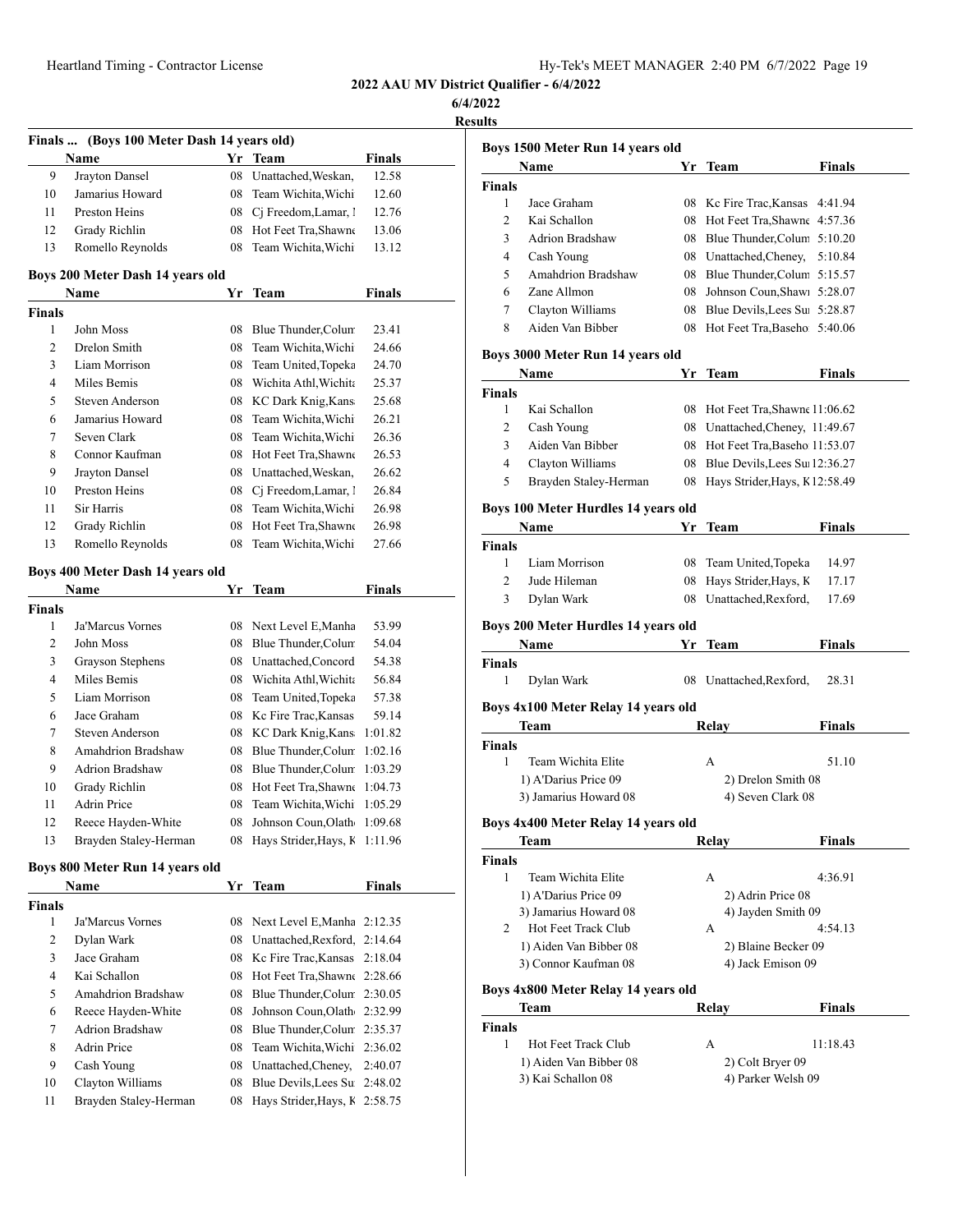**6/4/2022**

**Results**

| Boys High Jump 14 years old |                                        |          |                              |                    |  |
|-----------------------------|----------------------------------------|----------|------------------------------|--------------------|--|
|                             | Name                                   |          | Yr Team                      | Finals             |  |
| <b>Finals</b>               |                                        |          |                              |                    |  |
| 1                           | Caden Hayward                          | 08       | Cj Freedom, Andersc          | 1.60 <sub>m</sub>  |  |
| 2                           | Romello Reynolds                       | 08       | Team Wichita, Wichi          | J1.45m             |  |
| 3                           | Dylan Wark                             | 08       | Unattached, Rexford,         | J1.45m             |  |
|                             |                                        |          |                              |                    |  |
|                             | Boys Long Jump 14 years old            |          |                              |                    |  |
|                             | Name                                   | Yr       | Team                         | Finals             |  |
| <b>Finals</b><br>1          |                                        |          | Ci Freedom, Andersc          | 5.52m              |  |
| 2                           | Caden Hayward<br>Preston Heins         | 08       | Cj Freedom, Lamar, 1         | 4.95m              |  |
| 3                           | Jordan Wilson                          | 08<br>08 | Wilson Track, Topek:         | 4.90m              |  |
| 4                           | Brayden Staley-Herman                  | 08       | Hays Strider, Hays, K        | 4.89m              |  |
| 5                           | Connor Kaufman                         | 08       | Hot Feet Tra, Shawne         | 4.86m              |  |
|                             |                                        |          |                              |                    |  |
|                             | Boys Triple Jump 14 years old          |          |                              |                    |  |
|                             | Name                                   |          | Yr Team                      | Finals             |  |
| <b>Finals</b>               |                                        |          |                              |                    |  |
| 1                           | Caden Hayward                          | 08       | Cj Freedom, Andersc          | 11.11m             |  |
| $\overline{c}$              | Jordan Wilson                          | 08       | Wilson Track, Topek:         | 10.21m             |  |
|                             | Boys Shot Put 4 kg 14 years old        |          |                              |                    |  |
|                             | Name                                   |          | Yr Team                      | Finals             |  |
| Finals                      |                                        |          |                              |                    |  |
| 1                           | Caleb Englert                          | 08       | Hays Strider, Hays, K        | 11.76m             |  |
| 2                           | Koby Keiswetter                        | 08       | Unattached, Hill City        | 10.81 <sub>m</sub> |  |
| 3                           | Diego Fernandez                        | 08       | Hays Strider, Hays, K        | 9.11 <sub>m</sub>  |  |
| 4                           | Reece Hayden-White                     | 08       | Johnson Coun, Olath          | 8.45m              |  |
| 5                           | <b>Adrin Price</b>                     | 08       | Team Wichita, Wichi          | 8.43m              |  |
|                             | Boys Discus Throw 1.0 Kg 14 years old  |          |                              |                    |  |
|                             | Name                                   | Yr       | Team                         | <b>Finals</b>      |  |
| Finals                      |                                        |          |                              |                    |  |
| 1                           | Cash Young                             | 08       | Unattached, Cheney,          | 39.00m             |  |
| 2                           | Caleb Englert                          | 08       | Hays Strider, Hays, K 36.24m |                    |  |
| 3                           | Jrayton Dansel                         | 08       | Unattached, Weskan,          | 35.86m             |  |
| 4                           | Diego Fernandez                        | 08       | Hays Strider, Hays, K 27.70m |                    |  |
| 5                           | Koby Keiswetter                        | 08       | Unattached, Hill City        | 27.52m             |  |
| 6                           | Reece Hayden-White                     | 08       | Johnson Coun,Olath           | 23.70m             |  |
|                             |                                        |          |                              |                    |  |
|                             | Boys 3000 Meter Race Walk 14 years old |          |                              |                    |  |
|                             | Name                                   |          | Yr Team                      | Finals             |  |
| <b>Finals</b>               |                                        |          |                              |                    |  |
| 1                           | Zane Allmon                            | 08       | Johnson Coun, Shaw: 24:03.93 |                    |  |
|                             | Boys 100 Meter Dash 15-16 years old    |          |                              |                    |  |
|                             | Name                                   |          | Yr Team                      | <b>Finals</b>      |  |
| <b>Finals</b>               |                                        |          |                              |                    |  |
| 1                           | Davin Thomas                           | 06       | Typ Elite Tr, Joplin, I      | 11.38              |  |
| $\overline{c}$              | Noah Soriano                           | 06       | Typ Elite Tr, Joplin, I      | 11.38              |  |
| 3                           | Landon Kitterman                       | 06       | Unattached, Andover          | 11.39              |  |
| $\overline{4}$              | <b>Tristen Cross</b>                   | 07       | Team Wichita, Wichi          | 11.49              |  |
| 5                           | Martel Jackson                         |          | 06 Wichita Athl, Wichita     | 11.52              |  |
| 6                           | Jaedon Granere                         | 07       | Girard Warri, Moran,         | 11.52              |  |
| 7                           | <b>Antwon Banks</b>                    | 06       | Wichita Athl, Wichita        | 11.54              |  |
|                             |                                        |          |                              |                    |  |

| 8  | Tayshaun Palmer      | 07 | Typ Elite Tr, Joplin, N | 11.57 |
|----|----------------------|----|-------------------------|-------|
| 9  | Ciaran Curry         | 06 | Hot Feet Tra, Shawne    | 12.23 |
| 10 | John Wasinger        | 07 | Hays Strider, Hays, K   | 12.46 |
| 11 | Titan Taubin         | 07 | Hot Feet Tra, Leawoo    | 12.47 |
| 12 | Malcolm Duckworth    | 06 | Team Wichita, Wichi     | 12.48 |
| 13 | Jahzua Adhiambo      |    | 06 Hot Feet Tra, Grandv | 12.57 |
| 14 | <b>Ethan Doherty</b> | 07 | Hot Feet Tra, Leawoo    | 12.59 |
| 15 | Jimito Gardenhire    | 07 | Team Wichita, Wichi     | 12.59 |
| 16 | Oscar Busch          | 07 | Hays Strider, Hays, K   | 12.62 |
| 17 | Kaleb Martin         | 07 | Team Wichita, Wichi     | 12.64 |
| 18 | Kevin Mearthur       | 07 | Direct One Grandvie     | 13.17 |
| 19 | Christopher Wash     | 07 | Team United, Topeka     | 13.30 |
| 20 | Lorenzo Curry        | 06 | Team Wichita, Wichi     | 13.56 |
| 21 | Wa'keem Hyler        | 07 | KC Dark Knig, Inder     | 16.05 |
|    | Marteaus Carter      | 07 | Team Wichita, Wichi     | FS    |

#### **Boys 200 Meter Dash 15-16 years old**

|                | Name                 | Yr | <b>Team</b>             | Finals |
|----------------|----------------------|----|-------------------------|--------|
| <b>Finals</b>  |                      |    |                         |        |
| 1              | Noah Soriano         | 06 | Typ Elite Tr, Joplin, N | 23.08  |
| $\overline{c}$ | Davin Thomas         | 06 | Typ Elite Tr, Joplin, N | 23.30  |
| 3              | <b>Antwon Banks</b>  | 06 | Wichita Athl, Wichita   | 23.39  |
| 4              | Tayshaun Palmer      | 07 | Typ Elite Tr, Joplin, N | 23.72  |
| 5              | Martel Jackson       | 06 | Wichita Athl, Wichita   | 23.92  |
| 6              | Jaedon Granere       | 07 | Girard Warri, Moran,    | 23.93  |
| 7              | Tanoah Shook         | 06 | Wichita Athl, Wichita   | 24.27  |
| 8              | Crayton Rauch        | 06 | Next Level E, Manha     | 24.36  |
| 9              | <b>Tristen Cross</b> | 07 | Team Wichita, Wichi     | 24.73  |
| 10             | Titan Taubin         | 07 | Hot Feet Tra, Leawoo    | 25.66  |
| 11             | Malcolm Duckworth    | 06 | Team Wichita, Wichi     | 25.67  |
| 12             | John Wasinger        | 07 | Hays Strider, Hays, K   | 26.20  |
| 13             | Jimito Gardenhire    | 07 | Team Wichita, Wichi     | 26.30  |
| 14             | <b>Ethan Doherty</b> | 07 | Hot Feet Tra, Leawoo    | 26.49  |
| 15             | Grant Stockebrand    | 06 | Girard Warri, Savonb    | 27.92  |
| 16             | Kevin Mcarthur       | 07 | Direct One Grandvie     | 28.66  |
| 17             | Kaleb Martin         | 07 | Team Wichita, Wichi     | 30.28  |
|                |                      |    |                         |        |

#### **Boys 400 Meter Dash 15-16 years old**

|               | Name                               |    | Yr Team                         | <b>Finals</b> |
|---------------|------------------------------------|----|---------------------------------|---------------|
| <b>Finals</b> |                                    |    |                                 |               |
| 1             | Crayton Rauch                      |    | 06 Next Level E.Manha           | 54.19         |
| 2             | Liam Benz                          | 07 | Team United, Topeka             | 55.39         |
| 3             | Darian Adams                       |    | 06 Next Level E, Manha          | 56.28         |
| 4             | Tanoah Shook                       |    | 06 Wichita Athl, Wichita        | 56.80         |
| 5             | Malcolm Duckworth                  |    | 06 Team Wichita, Wichi          | 1:00.27       |
| 6             | <b>Austin Drewry</b>               |    | 06 Hot Feet Tra, Lawren         | 1:00.56       |
| 7             | <b>Jax Burns</b>                   | 07 | Hot Feet Tra, Shawne 1:00.61    |               |
| 8             | Jahzua Adhiambo                    |    | 06 Hot Feet Tra, Grandy 1:01.12 |               |
| 9             | Grant Stockebrand                  |    | 06 Girard Warri, Savonb 1:06.47 |               |
|               | Boys 800 Meter Run 15-16 years old |    |                                 |               |
|               | <b>Name</b>                        | Yr | Team                            | <b>Finals</b> |

|               | <b>Name</b>           | Yr. | Team                           | Finals |  |
|---------------|-----------------------|-----|--------------------------------|--------|--|
| <b>Finals</b> |                       |     |                                |        |  |
| $\mathbf{1}$  | Calen George          |     | 06 Johnson Coun, Olath 2:13.37 |        |  |
| $\mathcal{D}$ | Liam Benz             |     | 07 Team United, Topeka 2:15.44 |        |  |
| 3             | <b>Brody Deniston</b> |     | 07 Unattached, Holcoml 2:17.35 |        |  |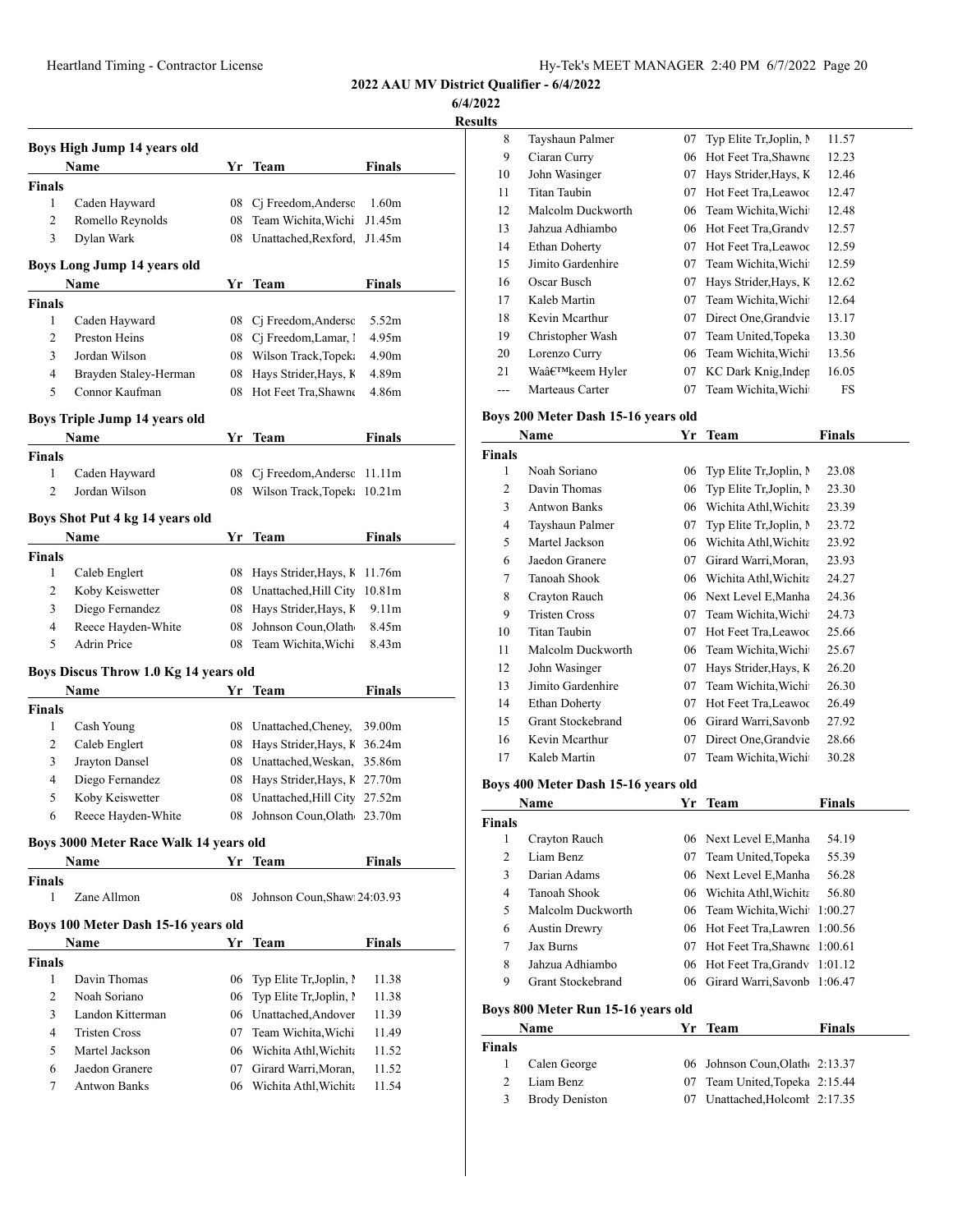**6/4/2022**

**Result** 

|    | Name                 |     | Yr Team                         | <b>Finals</b> |
|----|----------------------|-----|---------------------------------|---------------|
| 4  | Evan Pearce          |     | 06 Whatever It, Wallace 2:20.03 |               |
| 5  | Jack Janovick        | 07  | Johnson Coun, Sprin, 2:21.44    |               |
| 6  | Jonah Frye           | 07. | Johnson Coun, Lawre 2:23.34     |               |
| 7  | Brayden Merrill      |     | 06 Next Level E, Manha 2:23.71  |               |
| 8  | <b>Austin Drewry</b> |     | 06 Hot Feet Tra, Lawren 2:23.77 |               |
| 9  | Jax Burns            |     | 07 Hot Feet Tra, Shawne 2:26.08 |               |
| 10 | Braden Short         |     | 07 Next Level E, Abilen 2:36.47 |               |

#### **Boys 1500 Meter Run 15-16 years old**

|        | Name                  |    | Yr Team                         | <b>Finals</b> |  |
|--------|-----------------------|----|---------------------------------|---------------|--|
| Finals |                       |    |                                 |               |  |
| 1      | Jonah Frye            | 07 | Johnson Coun, Lawre 4:29.22     |               |  |
| 2      | Calen George          |    | 06 Johnson Coun, Olath 4:30.01  |               |  |
| 3      | <b>Brody Deniston</b> | 07 | Unattached.Holcoml 4:31.58      |               |  |
| 4      | Evan Pearce           |    | 06 Whatever It, Wallace 4:32.08 |               |  |
| 5      | Jack Janovick         | 07 | Johnson Coun, Sprin, 4:41.84    |               |  |
| 6      | Collin Wise           | 07 | Blue Thunder, Colum 4:55.96     |               |  |
| 7      | Brayden Merrill       |    | 06 Next Level E, Manha 4:59.73  |               |  |
| 8      | Kebeb Zimmerman       |    | 07 Next Level E, Manha 5:13.40  |               |  |
| 9      | Jeb Stoppel           | 07 | Unattached.Holcoml 5:14.09      |               |  |
| 10     | <b>Braden Short</b>   |    | 07 Next Level E, Abilen 5:16.61 |               |  |

#### **Boys 3000 Meter Run 15-16 years old**

| Name          |                 |    | Yr Team                          | <b>Finals</b> |
|---------------|-----------------|----|----------------------------------|---------------|
| <b>Finals</b> |                 |    |                                  |               |
|               | Jonah Frye      |    | 07 Johnson Coun, Lawre 9:58.21   |               |
| 2             | Calen George    |    | 06 Johnson Coun, Olath 10:05.47  |               |
| 3             | Jack Janovick   |    | 07 Johnson Coun, Sprin, 10:35.62 |               |
| 4             | Kebeb Zimmerman |    | 07 Next Level E, Manha 11:15.71  |               |
| 5             | Jeb Stoppel     | 07 | Unattached, Holcom 11:17.64      |               |

#### **Boys 110 Meter Hurdles 15-16 years old**

| Name          |                        |    | Yr Team                     | <b>Finals</b> |
|---------------|------------------------|----|-----------------------------|---------------|
| <b>Finals</b> |                        |    |                             |               |
|               | Landon Kitterman       |    | 06 Unattached, Andover      | 16.44         |
| 2             | Miller Jones           |    | 06 Hot Feet Tra, Overlar    | 16.49         |
| 3             | <b>Timothy Johnson</b> | 07 | Unattached, Garden (        | 18.10         |
| 4             | Avarus Wofford         |    | 06 Typ Elite Tr. Joplin, l. | 18.84         |
| 5             | Collin Wise            | 07 | Blue Thunder, Colum         | 19.74         |
| 6             | Mikhayah Denatale      |    | Hot Feet Tra, Olathe,       | 20.77         |

# **Boys 400 Meter Hurdles 15-16 years old**

| <b>Name</b>   |                   | Yr Team                            | <b>Finals</b> |  |
|---------------|-------------------|------------------------------------|---------------|--|
| <b>Finals</b> |                   |                                    |               |  |
|               | Avarus Wofford    | 06 Typ Elite Tr, Joplin, 1 1:03.76 |               |  |
|               | Mikhayah Denatale | 07 Hot Feet Tra, Olathe, 1:19.67   |               |  |

### **Boys 4x100 Meter Relay 15-16 years old**

| <b>Finals</b>             |                    |                       |
|---------------------------|--------------------|-----------------------|
| Typ Elite Track Club<br>1 | А                  | 44.75                 |
| 1) Avarus Wofford 06      | 2) Davin Thomas 06 |                       |
| 3) Noah Soriano 06        |                    | 4) Tayshaun Palmer 07 |

**Team Relay Finals**

| Team Wichita Elite<br>1) Jimito Gardenhire 07<br>3) Lorenzo Curry 06<br>Hot Feet Track Club<br>1) Ethan Doherty 07<br>3) Miller Jones 06<br>Boys 4x400 Meter Relay 15-16 years old<br>Team<br>Hot Feet Track Club<br>1) Austin Drewry 06<br>3) Jahzua Adhiambo 06<br>Boys High Jump 15-16 years old<br>Name |      | А<br>2) Kaleb Martin 07<br>4) Tristen Cross 07<br>А<br>2) Jahzua Adhiambo 06<br>4) Titan Taubin 07<br>Relay<br>А<br>2) Ciaran Curry 06 | 50.09<br>50.13<br>Finals                                                                                                                                                                                                                                                                                                                                                         |
|-------------------------------------------------------------------------------------------------------------------------------------------------------------------------------------------------------------------------------------------------------------------------------------------------------------|------|----------------------------------------------------------------------------------------------------------------------------------------|----------------------------------------------------------------------------------------------------------------------------------------------------------------------------------------------------------------------------------------------------------------------------------------------------------------------------------------------------------------------------------|
|                                                                                                                                                                                                                                                                                                             |      |                                                                                                                                        |                                                                                                                                                                                                                                                                                                                                                                                  |
|                                                                                                                                                                                                                                                                                                             |      |                                                                                                                                        |                                                                                                                                                                                                                                                                                                                                                                                  |
|                                                                                                                                                                                                                                                                                                             |      |                                                                                                                                        |                                                                                                                                                                                                                                                                                                                                                                                  |
|                                                                                                                                                                                                                                                                                                             |      |                                                                                                                                        |                                                                                                                                                                                                                                                                                                                                                                                  |
|                                                                                                                                                                                                                                                                                                             |      |                                                                                                                                        |                                                                                                                                                                                                                                                                                                                                                                                  |
|                                                                                                                                                                                                                                                                                                             |      |                                                                                                                                        |                                                                                                                                                                                                                                                                                                                                                                                  |
|                                                                                                                                                                                                                                                                                                             |      |                                                                                                                                        |                                                                                                                                                                                                                                                                                                                                                                                  |
|                                                                                                                                                                                                                                                                                                             |      |                                                                                                                                        |                                                                                                                                                                                                                                                                                                                                                                                  |
|                                                                                                                                                                                                                                                                                                             |      |                                                                                                                                        | 4:21.76                                                                                                                                                                                                                                                                                                                                                                          |
|                                                                                                                                                                                                                                                                                                             |      |                                                                                                                                        |                                                                                                                                                                                                                                                                                                                                                                                  |
|                                                                                                                                                                                                                                                                                                             |      | 4) Jax Burns 07                                                                                                                        |                                                                                                                                                                                                                                                                                                                                                                                  |
|                                                                                                                                                                                                                                                                                                             |      |                                                                                                                                        |                                                                                                                                                                                                                                                                                                                                                                                  |
|                                                                                                                                                                                                                                                                                                             |      | Yr Team                                                                                                                                | Finals                                                                                                                                                                                                                                                                                                                                                                           |
|                                                                                                                                                                                                                                                                                                             |      |                                                                                                                                        |                                                                                                                                                                                                                                                                                                                                                                                  |
| Kaleb Tesmer                                                                                                                                                                                                                                                                                                | 06   | Hot Feet Tra, Olathe, 6-02.00                                                                                                          |                                                                                                                                                                                                                                                                                                                                                                                  |
| Mario Valencia                                                                                                                                                                                                                                                                                              | 06   | Hays Strider, Hays, K 5-04.00                                                                                                          |                                                                                                                                                                                                                                                                                                                                                                                  |
| John Wasinger                                                                                                                                                                                                                                                                                               | 07   | Hays Strider, Hays, K 5-00.00                                                                                                          |                                                                                                                                                                                                                                                                                                                                                                                  |
| Boys Long Jump 15-16 years old                                                                                                                                                                                                                                                                              |      |                                                                                                                                        |                                                                                                                                                                                                                                                                                                                                                                                  |
| Name                                                                                                                                                                                                                                                                                                        |      |                                                                                                                                        | Finals                                                                                                                                                                                                                                                                                                                                                                           |
|                                                                                                                                                                                                                                                                                                             |      |                                                                                                                                        |                                                                                                                                                                                                                                                                                                                                                                                  |
| Crayton Rauch                                                                                                                                                                                                                                                                                               |      |                                                                                                                                        | 6.33m                                                                                                                                                                                                                                                                                                                                                                            |
| <b>Tristen Cross</b>                                                                                                                                                                                                                                                                                        |      |                                                                                                                                        | 6.19m                                                                                                                                                                                                                                                                                                                                                                            |
| Jayden Gibson                                                                                                                                                                                                                                                                                               |      |                                                                                                                                        | 5.91m                                                                                                                                                                                                                                                                                                                                                                            |
| <b>Ethan Doherty</b>                                                                                                                                                                                                                                                                                        |      |                                                                                                                                        | 5.43m                                                                                                                                                                                                                                                                                                                                                                            |
| Jimito Gardenhire                                                                                                                                                                                                                                                                                           |      |                                                                                                                                        | 4.89m                                                                                                                                                                                                                                                                                                                                                                            |
| Oscar Busch                                                                                                                                                                                                                                                                                                 |      |                                                                                                                                        | 4.77m                                                                                                                                                                                                                                                                                                                                                                            |
| Jax Burns                                                                                                                                                                                                                                                                                                   |      |                                                                                                                                        | 4.76m                                                                                                                                                                                                                                                                                                                                                                            |
| Marteaus Carter                                                                                                                                                                                                                                                                                             |      |                                                                                                                                        | 4.73m                                                                                                                                                                                                                                                                                                                                                                            |
| <b>Grant Stockebrand</b>                                                                                                                                                                                                                                                                                    |      |                                                                                                                                        | 4.16m                                                                                                                                                                                                                                                                                                                                                                            |
| Kaleb Martin                                                                                                                                                                                                                                                                                                | 07   | Team Wichita, Wichi                                                                                                                    | 3.64m                                                                                                                                                                                                                                                                                                                                                                            |
|                                                                                                                                                                                                                                                                                                             |      |                                                                                                                                        |                                                                                                                                                                                                                                                                                                                                                                                  |
|                                                                                                                                                                                                                                                                                                             |      |                                                                                                                                        | Finals                                                                                                                                                                                                                                                                                                                                                                           |
|                                                                                                                                                                                                                                                                                                             |      |                                                                                                                                        |                                                                                                                                                                                                                                                                                                                                                                                  |
| <b>Brody Deniston</b>                                                                                                                                                                                                                                                                                       |      |                                                                                                                                        | 10.74m                                                                                                                                                                                                                                                                                                                                                                           |
| Mikhayah Denatale                                                                                                                                                                                                                                                                                           | 07   | Hot Feet Tra, Olathe,                                                                                                                  | 9.83m                                                                                                                                                                                                                                                                                                                                                                            |
| Lorenzo Curry                                                                                                                                                                                                                                                                                               | 06   | Team Wichita, Wichi                                                                                                                    | 7.52m                                                                                                                                                                                                                                                                                                                                                                            |
|                                                                                                                                                                                                                                                                                                             |      |                                                                                                                                        |                                                                                                                                                                                                                                                                                                                                                                                  |
| Name                                                                                                                                                                                                                                                                                                        | Yr   | Team                                                                                                                                   | <b>Finals</b>                                                                                                                                                                                                                                                                                                                                                                    |
|                                                                                                                                                                                                                                                                                                             |      |                                                                                                                                        |                                                                                                                                                                                                                                                                                                                                                                                  |
| Malcolm Duckworth                                                                                                                                                                                                                                                                                           | 06   | Team Wichita, Wichi                                                                                                                    | 12.20m                                                                                                                                                                                                                                                                                                                                                                           |
| Jayden Gibson                                                                                                                                                                                                                                                                                               |      | <b>Blue Devils</b>                                                                                                                     | 11.50m                                                                                                                                                                                                                                                                                                                                                                           |
| Collin Wise                                                                                                                                                                                                                                                                                                 |      |                                                                                                                                        | 10.98m                                                                                                                                                                                                                                                                                                                                                                           |
| Julian Newsome                                                                                                                                                                                                                                                                                              |      | Blue Thunder, Colum                                                                                                                    | 10.69m                                                                                                                                                                                                                                                                                                                                                                           |
| Christopher Wash                                                                                                                                                                                                                                                                                            |      |                                                                                                                                        | 10.61m                                                                                                                                                                                                                                                                                                                                                                           |
| Kevin Mcarthur                                                                                                                                                                                                                                                                                              |      | Direct One, Grandvie                                                                                                                   | 8.73m                                                                                                                                                                                                                                                                                                                                                                            |
| Wa'keem Hyler                                                                                                                                                                                                                                                                                               |      | KC Dark Knig, Inder                                                                                                                    | 7.64m                                                                                                                                                                                                                                                                                                                                                                            |
| Marteaus Carter                                                                                                                                                                                                                                                                                             | 07   |                                                                                                                                        | 7.27m                                                                                                                                                                                                                                                                                                                                                                            |
|                                                                                                                                                                                                                                                                                                             | Name | Boys Triple Jump 15-16 years old<br>Boys Shot Put 12 lbs 15-16 years old<br>06                                                         | Yr Team<br>06 Next Level E, Manha<br>07 Team Wichita, Wichi<br>06 Blue Devils<br>07 Hot Feet Tra, Leawoo<br>07 Team Wichita, Wichi<br>07 Hays Strider, Hays, K<br>07 Hot Feet Tra, Shawne<br>07 Team Wichita, Wichi<br>06 Girard Warri, Savonb<br>Yr Team<br>07 Unattached, Holcoml<br>07 Blue Thunder, Colum<br>07<br>07 Team United, Topeka<br>07<br>07<br>Team Wichita, Wichi |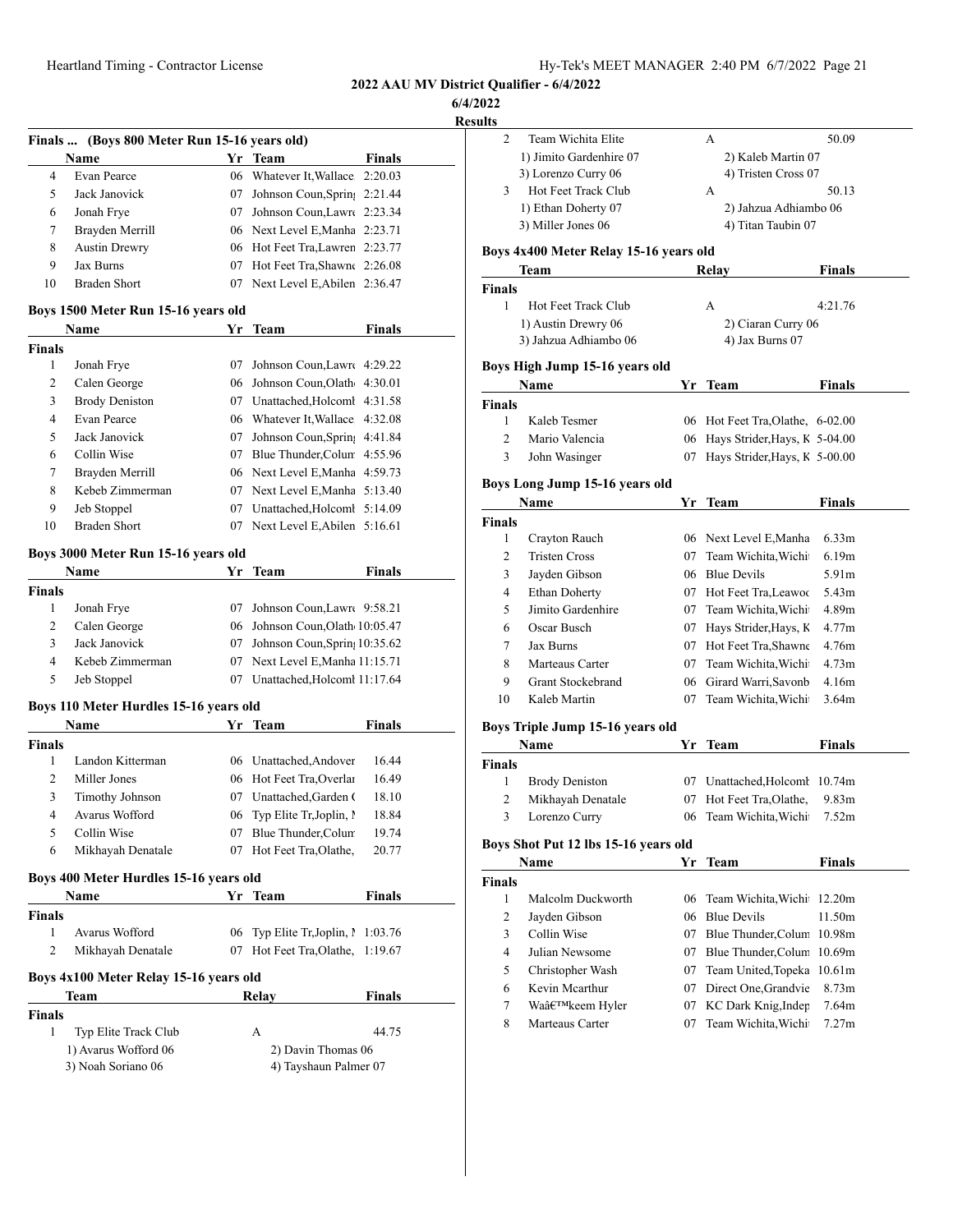#### **6/4/2022**

**Result** 

l,

|                | Boys Discus Throw 1.6 Kg 15-16 years old |    |                                |               |
|----------------|------------------------------------------|----|--------------------------------|---------------|
|                | Name                                     |    | Yr Team                        | <b>Finals</b> |
| <b>Finals</b>  |                                          |    |                                |               |
| 1              | Theodore Grace                           |    | 07 Kc Fire Trac, Kearne 39.92m |               |
| 2              | Collin Wise                              |    | 07 Blue Thunder, Colum 31.56m  |               |
| 3              | Christopher Wash                         |    | 07 Team United, Topeka 28.36m  |               |
| $\overline{4}$ | Julian Newsome                           |    | 07 Blue Thunder, Colum 26.98m  |               |
| 5              | Kevin Mcarthur                           |    | 07 Direct One, Grandvie 20.24m |               |
| 6              | Marteaus Carter                          |    | 07 Team Wichita, Wichi 14.44m  |               |
| 7              | Wa'keem Hyler                            | 07 | KC Dark Knig, Inder 14.40m     |               |
|                | Men 100 Meter Dash 17-18 years old       |    |                                |               |
|                | Name                                     | Yr | Team                           | Finals        |
| <b>Finals</b>  |                                          |    |                                |               |
| 1              | Isaac Ativie                             |    | 05 Rice Athleti, Leaveny       | 11.11         |
| 2              | Nick Eytcheson                           |    | 05 Unattached, Shawnee         | 11.32         |
| 3              | Gabriel Williams                         |    | 05 Team Wichita, Wichi         | 11.36         |
| 4              | Finn Dunshee                             |    | 05 Team United, Topeka         | 11.67         |
| 5              | Kade Wilson                              |    | 05 Unattached, Benning         | 11.70         |
| 6              | Jaden Johnson                            |    | 05 Rice Athleti, Lansing       | 11.71         |
| 7              | Carter Hayes                             | 05 | Springfield, Crane, M          | 12.13         |
| 8              | Alexander Babler                         |    | 05 Hot Feet Tra, Shawne        | 12.37         |
| 9              | Nate Linck                               | 05 | Manhattan Tr, Haven            | 12.40         |
|                | Men 200 Meter Dash 17-18 years old       |    |                                |               |
|                | Name                                     | Yr | Team                           | <b>Finals</b> |
| <b>Finals</b>  |                                          |    |                                |               |
| 1              | Isaac Ativie                             |    | 05 Rice Athleti, Leaveny       | 22.15         |
| 2              | Nick Eytcheson                           |    | 05 Unattached, Shawnee         | 23.13         |
| 3              | Gabriel Williams                         |    | 05 Team Wichita, Wichi         | 23.35         |
| 4              | <b>Ethan Ptacek</b>                      |    | 04 Hot Feet Tra, Paola, 1      | 23.35         |
| 5              | Jaden Johnson                            |    | 05 Rice Athleti, Lansing       | 23.48         |
| 6              | Justin Fish                              |    | 04 Hot Feet Tra, Kansas        | 23.63         |
| 7              | Finn Dunshee                             |    | 05 Team United, Topeka         | 23.87         |
| 8              | Kade Wilson                              |    | 05 Unattached, Benning         | 24.08         |
| 9              | Alexander Babler                         |    | 05 Hot Feet Tra, Shawne        | 25.23         |
|                | Men 400 Meter Dash 17-18 years old       |    |                                |               |
|                | Name                                     | Yr | Team                           | Finals        |
| Finals         |                                          |    |                                |               |
| 1              | Jaden Johnson                            | 05 | Rice Athleti, Lansing          | 52.32         |
| $\mathbf{2}$   | Isaac Ativie                             | 05 | Rice Athleti, Leaveny          | 52.35         |
| 3              | Ethan Ptacek                             | 04 | Hot Feet Tra, Paola, I         | 53.23         |
| 4              | Finn Dunshee                             | 05 | Team United, Topeka            | 55.20         |
| 5              | Justin Fish                              | 04 | Hot Feet Tra, Kansas           | 55.41         |
| 6              | Kenneth Davis Jr                         | 05 | Manhattan Tr, Manha            | 56.57         |
| $\tau$         | Todd Hicks Jr                            |    | 04 KC Storm Tra, Kansa         | 58.03         |

## **Men 800 Meter Run 17-18 years old**

| Name          |                      | Yr Team |                                  | <b>Finals</b> |  |
|---------------|----------------------|---------|----------------------------------|---------------|--|
| <b>Finals</b> |                      |         |                                  |               |  |
|               | Ty Roshau            |         | 04 Heartland Pa, Shawn 2:09.09   |               |  |
| 2             | <b>Bernie Devine</b> |         | 04 Hot Feet Tra, Kansas 2:13.10  |               |  |
| 3             | Parker O'Dell        |         | 04 Hot Feet Tra, Olathe, 2:19.00 |               |  |
|               | Todd Hicks Jr        |         | 04 KC Storm Tra, Kansa 2:22.70   |               |  |

8 Bernie Devine 04 Hot Feet Tra, Kansas 58.61

|                                      | Men 1500 Meter Run 17-18 years old     |          |                                                 |               |
|--------------------------------------|----------------------------------------|----------|-------------------------------------------------|---------------|
|                                      | Name                                   | Yr       | Team                                            | <b>Finals</b> |
| Finals                               |                                        |          |                                                 |               |
| 1                                    | Kory Sutton                            |          | 04 Unattached, Topeka, 4:32.23                  |               |
| $\overline{c}$                       | Nate Linck                             |          | 05 Manhattan Tr, Haven 4:38.12                  |               |
|                                      |                                        |          |                                                 |               |
|                                      | Men 3000 Meter Run 17-18 years old     |          |                                                 |               |
|                                      | Name                                   |          | Yr Team                                         | Finals        |
| Finals<br>1                          |                                        |          | 04 Unattached, Topeka, 10:24.04                 |               |
|                                      | Kory Sutton                            |          |                                                 |               |
|                                      | Men 110 Meter Hurdles 17-18 years old  |          |                                                 |               |
|                                      | Name                                   |          | Yr Team                                         | Finals        |
| Finals                               |                                        |          |                                                 |               |
| 1                                    | Judah Bowell                           |          | 05 Pony Express, Abiler                         | 15.58         |
| 2                                    | Kyle Obermeyer                         |          | 04 Unattached, Emporia                          | 15.81         |
| 3                                    | Mikell Hamilton-Thompson               |          | 05 Wichita Athl, Wichita                        | 15.84         |
| 4                                    | Joshua Cochran                         |          | 04 Blue Thunder, Centra                         | 17.43         |
|                                      | Men 400 Meter Hurdles 17-18 years old  |          |                                                 |               |
|                                      | Name                                   |          | Yr Team                                         | <b>Finals</b> |
| Finals                               |                                        |          |                                                 |               |
| 1                                    | Mikell Hamilton-Thompson               |          | 05 Wichita Athl, Wichita 1:01.19                |               |
| 2                                    | Kyle Obermeyer                         |          | 04 Unattached, Emporia 1:03.02                  |               |
| 3                                    | Joshua Cochran                         |          | 04 Blue Thunder, Centra 1:11.90                 |               |
|                                      |                                        |          |                                                 |               |
|                                      | Men 4x100 Meter Relay 17-18 years old  |          |                                                 |               |
|                                      | Team                                   |          | Relay                                           | Finals        |
| Finals                               |                                        |          |                                                 |               |
| 1                                    | Hot Feet Track Club                    |          | А                                               | 48.21         |
|                                      | 1) Alexander Babler 05                 |          | 2) Ethan Ptacek 04                              |               |
|                                      | 3) Justin Fish 04                      |          | 4) Parker O'Dell 04                             |               |
|                                      |                                        |          |                                                 |               |
|                                      | Men 4x400 Meter Relay 17-18 years old  |          |                                                 |               |
|                                      | Team                                   |          | Relay                                           | Finals        |
|                                      |                                        |          |                                                 |               |
| 1                                    | Hot Feet Track Club                    |          | А                                               | 4:09.57       |
|                                      | 1) Bernie Devine 04                    |          | 2) Ethan Ptacek 04                              |               |
|                                      | 3) Justin Fish 04                      |          | 4) Parker O'Dell 04                             |               |
|                                      |                                        |          |                                                 |               |
|                                      | Men High Jump 17-18 years old          |          |                                                 |               |
|                                      | Name                                   | Yr       | <b>Team</b>                                     |               |
| 1                                    |                                        | 05       | Springfield, Crane, N 6-02.00                   |               |
| $\overline{c}$                       | Carter Hayes                           | 05       |                                                 |               |
| 3                                    | Keaton Stone<br>Isaiah Hoard           |          | Pony Express, Maryv 5-08.00                     |               |
|                                      |                                        | 05       | Windsteppers, Grand 5-04.00                     | Finals        |
|                                      | Men Long Jump 17-18 years old          |          |                                                 |               |
|                                      | Name                                   | Yr       | <b>Team</b>                                     | Finals        |
|                                      |                                        |          |                                                 |               |
| 1                                    | Nick Eytcheson                         | 05       | Unattached, Shawnee                             | 6.60m         |
| 2                                    | Isaiah Hoard                           | 05       | Windsteppers, Grand                             | 6.46m         |
| 3                                    | Isaac Ativie                           | 05       | Rice Athleti, Leaveny                           | J6.46m        |
| 4                                    | Judah Bowell                           | 05       | Pony Express, Abiler                            | 6.35m         |
| Finals<br>Finals<br>Finals<br>5<br>6 | Carter Hayes<br><b>Brett Clevenger</b> | 05<br>04 | Springfield, Crane, M<br>Girard Warri, Pittsbui | 5.42m         |